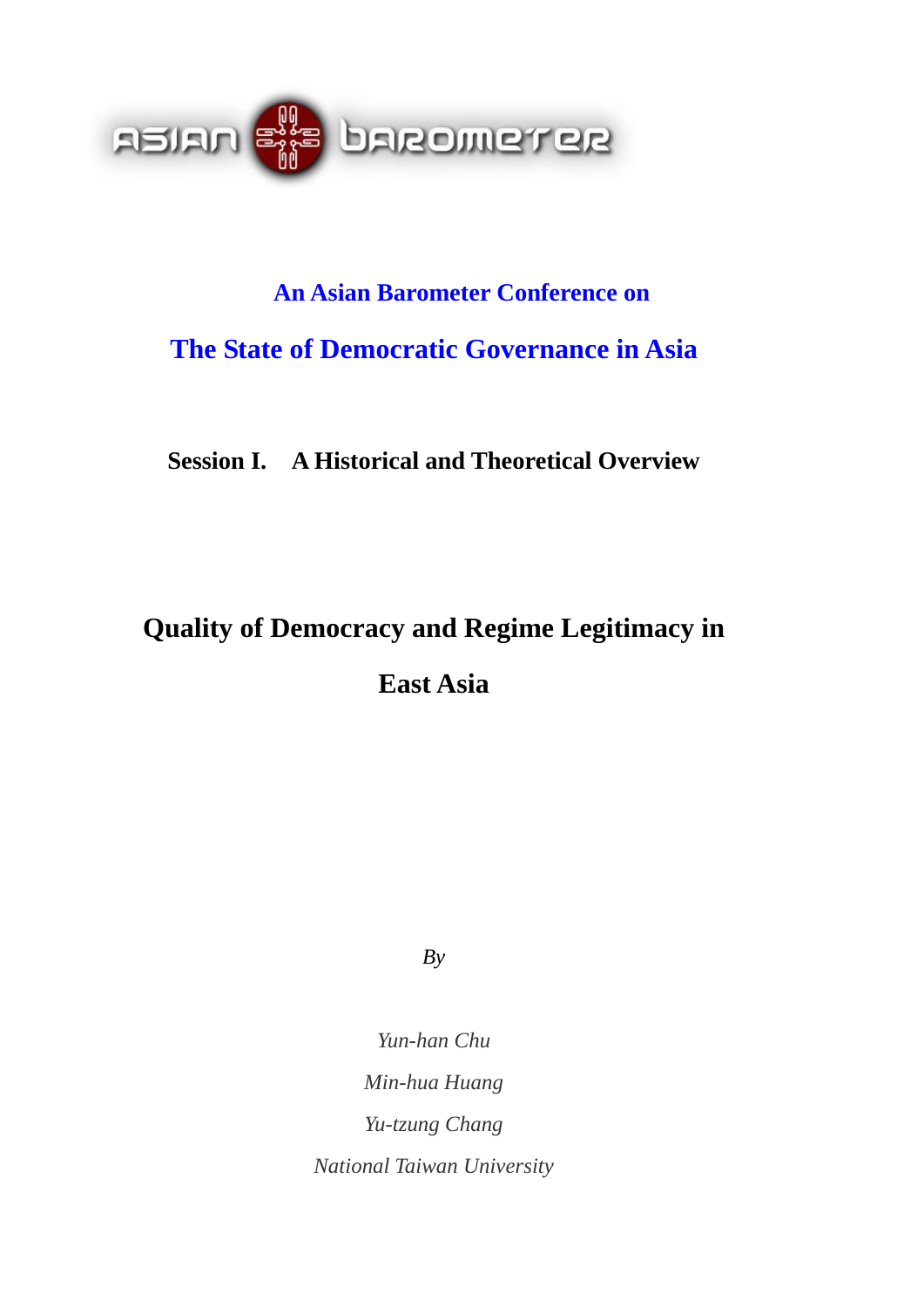# Quality of Democracy and Regime Legitimacy in East Asia\*

Yun-han Chu Distinguished Research Fellow, Institute of Political Science, Academia Sinica yunhan@gate.sinica.edu.tw

> Min-hua Huang Department of Political Science, National Taiwan University mhhuang5103@ntu.edu.tw

> Yu-tzung Chang Department of Political Science, National Taiwan University yutzung@ntu.edu.tw

\*Paper prepared for delivery at an Asian Barometer Conference on "The State of Democratic Governance in Asia" organized by Program for East Asia Democratic Studies of the Institute for Advanced Studies in Humanities and Social Sciences, National Taiwan University, and co-sponsored by The Asia Foundation and Institute of Political Science at Academia Sinica, June 20-21, 2008, Taipei, Taiwan.

\*\* This is only a draft. Please do not quote without authors' written permission \*\*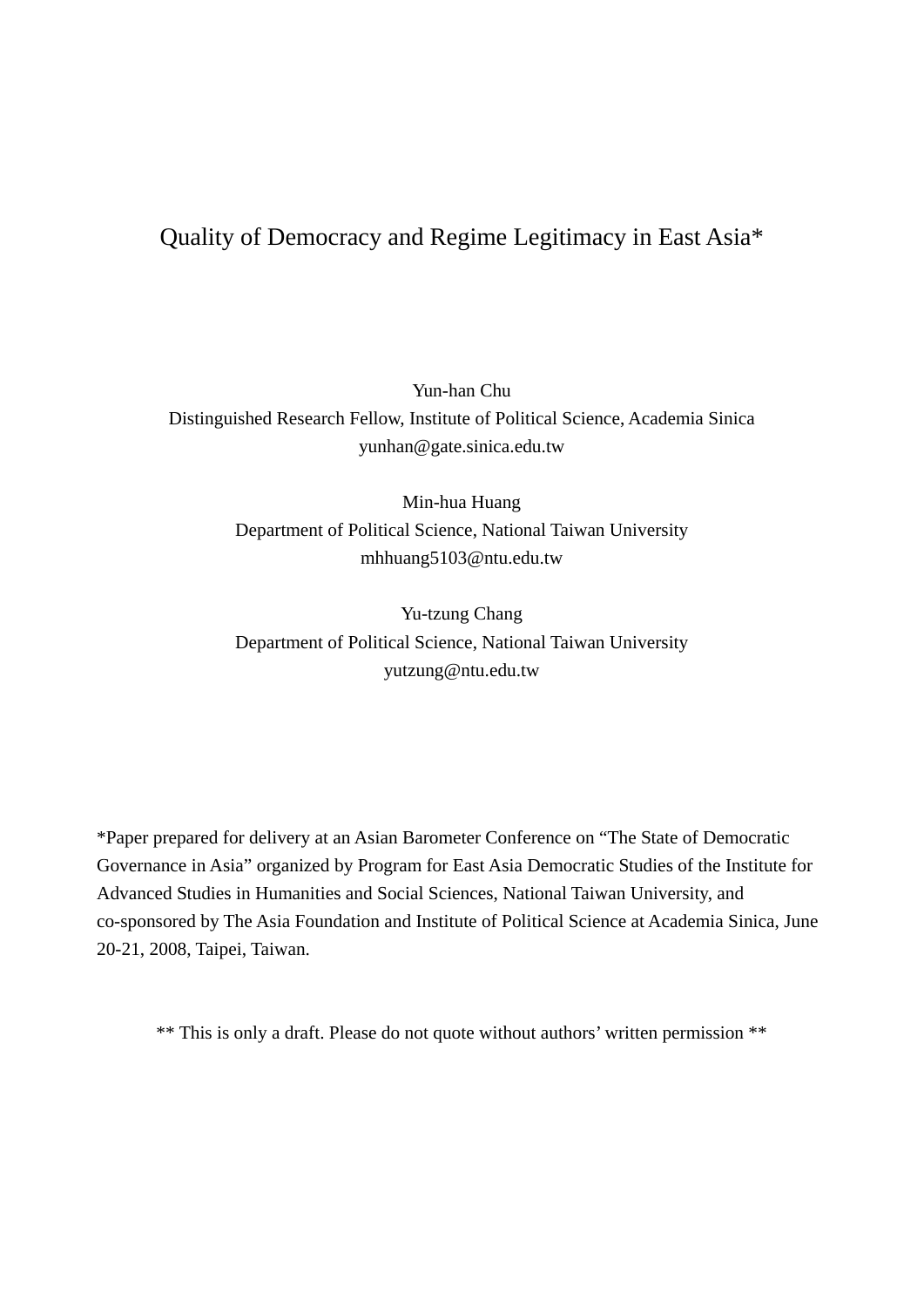### I. Introduction

1

Over the last two decades, three organizing concepts – democratic transition, democratic consolidation and quality of democracy – have in turn guided the analysis of political change in the developing world. In the 1980s and early 1990s, much of the analysis of the concurrent movement toward democracy in the developing world was influenced by the pioneering work by Guillermo O'Donnell, Juan Linz and Lawrence Whitehead as well as that of Adam Przeworski.<sup>[1](#page-2-0)</sup> Their analysis on democratic transition placed enormous emphasis on the analysis of the choices and strategic interactions of contending elites in an authoritarian regime and its democratic opposition.

Entering the second half of 1990s, the focus of the analysis on third-wave democracies has shifted to consolidation as most countries have moved beyond the stage of the introduction of democracy. While literature on democratic consolidation has varied greatly in terms of the breadth and depth of coverage of political arena, they share one central research question, i.e., the survivability of the new democratic regime.<sup>[2](#page-2-1)</sup> This lopsided emphasis on the endurance of democracy was understandable but it also left social scientists, democracy practitioners, concerned citizens and aid agencies with a growing sense of dissatisfaction. As Philippe Schmitter pointed out that democracy may become consolidated at any level of quality, so long as citizens and politicians come to accept the rules of democratic competition.<sup>[3](#page-2-2)</sup>

Over the last few years, a growing number of students of democracy have sought to develop means of framing and assessing the quality of democracy and identify ways to improve the quality of democratic governance.<sup>[4](#page-2-3)</sup> This stream of theory,

<span id="page-2-0"></span><sup>&</sup>lt;sup>1</sup> Guillermo O'Donnell, Juan Linz and Lawrence Whitehead. *Transitions from Authoritarian Rule*. (Baltimore: Johns Hopkins University Press, 1986.); Adam Przeworski, *Democracy and the Market: Political and Economic Reform in Eastern Europe and Latin American* (Cambridge: Cambridge University Press, 1991).

<span id="page-2-1"></span><sup>2</sup> See for example, Richard Gunther, Nikiforos Diamandouros and Hans-Jurgen Puhle, eds. *The Politics of Democratic Consolidation: Southern Europe in Comparative Perspective* (Baltimore: The Johns Hopkins University Press, 1995); Juan J. Linz and Alfred Stepan, *Problems of Democratic Transition and Consolidation: Southern Europe, Latin America, and Post-Communist Europe* (Baltimore: Johns Hopkins University Press, 1996), Leonardo Morlino, *Democracy Between Consolidation and Crisis. Parties, Groups and Citizens in Southern Europe*, (Oxford: Oxford University Press, 1998), and Larry Diamond, *Developing Democracy: Toward Consolidation* (Baltimore: Johns Hopkins University Press, 1999).

<span id="page-2-2"></span><sup>3</sup> Philippe Schmitter, "The Ambiguous Virtues of Accountability," in Larry Diamond and Leonardo Morlino eds., *Assessing Quality of Democracy* (Johns Hopkins University Press, 2005): 18-31. 4

<span id="page-2-3"></span>See for example, David Beetham, Stuart Weir, Sarah Raching, and Lan Kearton. *International IDEA Handbook on Democracy Assessment* (Hague: Kluwer Law International, 2001); David Beetham, "Towards a Universal Framework for Democracy Assessment," *Democratization* 11 (April 2004): 1-17;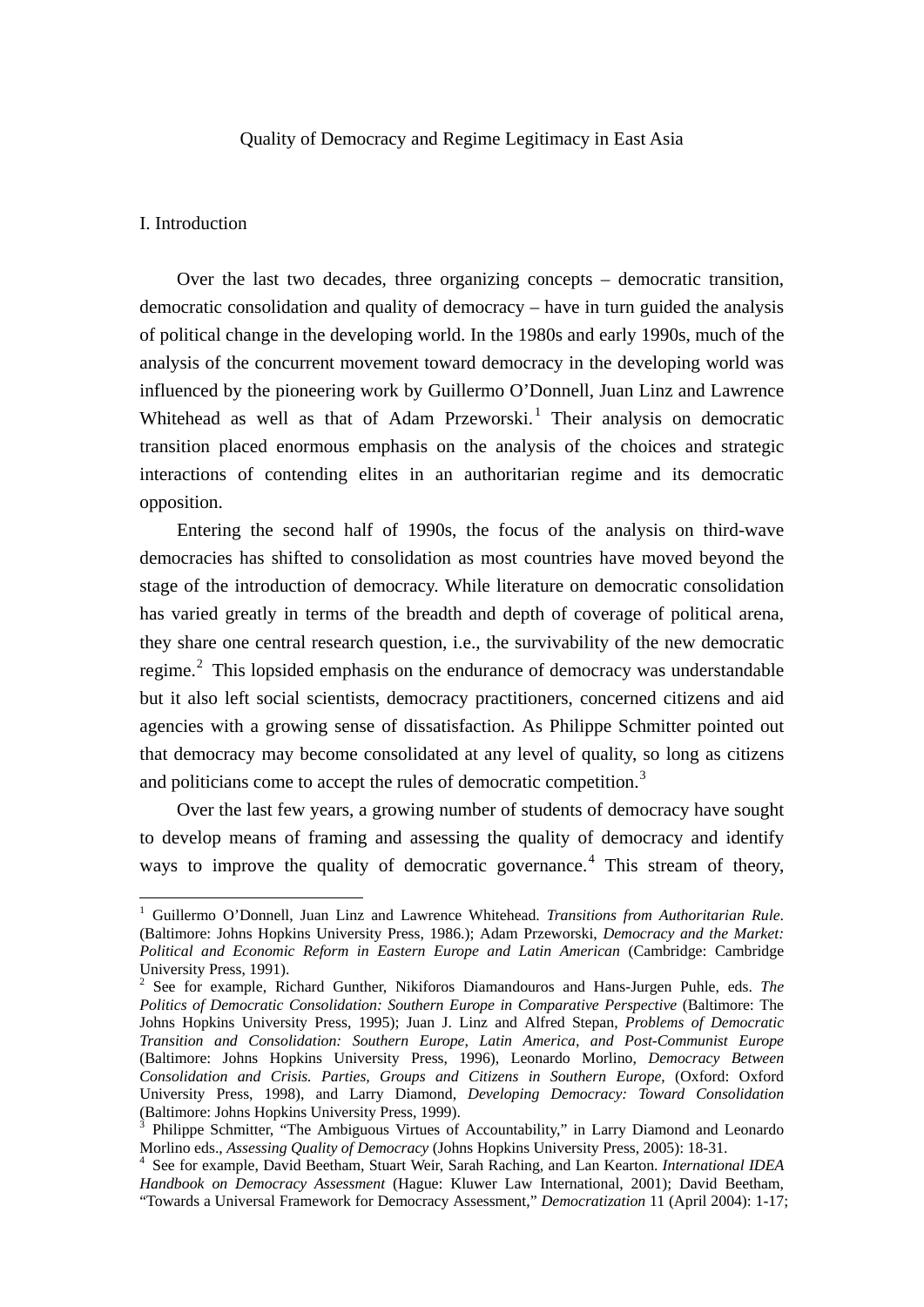methodological innovation, and empirical research was prompted by a growing concern among social scientists, democracy practitioners and donor organizations that many third-wave democracies might be stuck in a low-quality equilibrium and run out of the steam of deepening democratic reform. Many empirical studies have shown that the gap between the reality and promise of democracy has been widening and there are widespread perceptions that democratically elected governments and officials are corrupt, incompetent and unresponsive and untrustworthy.<sup>[5](#page-3-0)</sup> In a bulk of third-wave countries without concerted efforts to improve democratic quality it is unlikely that democracy can achieve a broad and durable legitimacy.

 If deepening democratic reform is an imperative for all emerging democracies, it is even more so for young democracies in East Asia. In this region democracy not only faces gathering problem of growing popular dissatisfaction or even disillusion but some fierce competitors. Democracy has to compete not only with its predecessor that still lingers on in people's memory (sometimes in a nostalgic way) but also with its efficacious authoritarian and semi-authoritarian neighbors. In this context, the democratic future of East Asia depends very much on the emerging characteristics as well as the performance of the region's existing democracies.<sup>[6](#page-3-1)</sup> If the perceived quality of democracy fails to live up to people's expectation, democracy will not be able to win over the heart of the people in the long run. Also, if democracy does not shine in the eyes of the people of East Asia, its demonstration effect will be very limited and the region's further democratization will be cast in doubt.

 However the relationship between democratic legitimacy and quality of democracy is a complex one. The conventional wisdom holds that popular commitment to democratic regime will gain strength if the characteristics as well as the performance of the democratic regime are perceived to be superior to the old regime on some important indicators of good governance, such as political liberty, equality, rule of law, accountability, transparency, and responsiveness. On the other hand, symptoms of bad governance, such as rampant corruption, electoral fraud and protracted gridlock, corrode people's trust in democratic institution.<sup>[7](#page-3-2)</sup>

David Altman and Anibal Perez-Linan, "Assessing the Quality of Democracy: Freedom, Competitiveness and Participation in Eighteen Latin American Countries," *Democratization* 9 (Summer 2002), 85-100; Larry Diamond and Leonardo Morlino eds., *Assessing Quality of Democracy* (Johns Hopkins University Press, 2005)

<sup>5</sup> Yun-han Chu, Larry Diamond and Doh Chull Shin, "Halting Progress in Korea and Taiwan," *Journal of Democracy*, 12, 1 (February 2001): 122-136; Micheal Bratton, Robert Mattes and E. Gyimah-Boadi. *Public Opinion, Democracy, and Market Reform in Africa* (London: Cambridge University Press, 2005); Marta Lagos Cruz-Coke, "A Road with No Return?" *Journal of Democracy* 14, 2 (April 2003): 163-173.

<sup>6</sup> Yun-han Chu, "Third-Wave Democratization in East Asia: Challenges and Prospect", *ASIEN*, 100 (July 2006); Yutzung Chang, Yun-han Chu and Min-hua Huang, "The Uneven Growth of Democratic Legitimacy in East Asia,", *International Journal of Public Opinion Research*, 18 (Summer 2006): 246-255

<span id="page-3-2"></span><span id="page-3-1"></span><span id="page-3-0"></span><sup>&</sup>lt;sup>7</sup> Michael Bratton and Robert Mattes. "Support for Democracy In Africa: Intrinsic Or Instrumental?"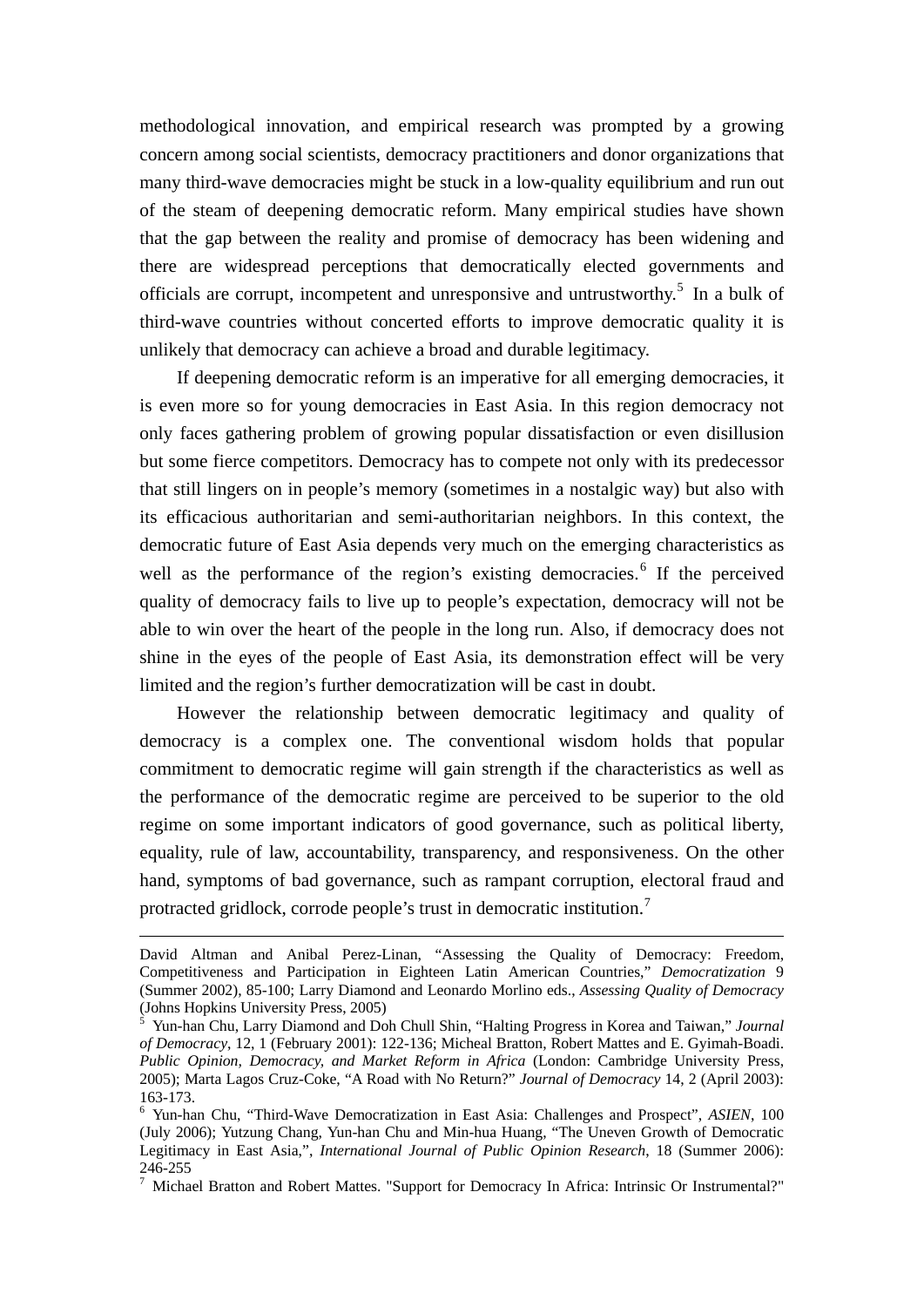There are two ways to make sense of people's evaluation of the quality of democracy. From the supply side, political leaders and institutions are oftentimes identified as major factors shaping the characteristics of a democracy. One can always trace the root cause of bad governance to corrupt politicians and faulty institutional design, which have failed to supply the valued properties of liberal democracy. The other side of the same equation, however, concerns the demand side. How people evaluate quality of democracy on various scores also depends on what and how much they expect out of a democratic regime. Some prior empirical research suggests that people holding stronger belief in liberal democratic values may demand more out of a democratic regime and become more critical of the actual performance of their real-life democracy. In this sense, "democrats" can be democracy's tough customers.<sup>[8](#page-4-0)</sup> This is intrinsically not a bad thing because at the macro level the causal relationship may operate in a reverse way. At the macro level, strong aggregate demand based on widespread popular commitment to liberal democratic values may compel politicians and parties to deliver good governance, which in turn reinforces the legitimacy of the democratic regime.

 In this paper, I aim to accomplish a three-fold analytical task. First, I review the recent efforts to conceptualize and measure quality of democracy by way of introducing a comprehensive battery for measuring some essential properties of liberal democracy. This battery was designed and employed by Asian Barometer Survey  $(ABS)$ . Next, I present an empirical assessment of the quality of East Asian third-wave democracies based on the data clued from the latest wave of ABS. I examine to what extent do East Asian citizens think their current regimes have embodied the essential properties of liberal democracy? What particular properties do they perceive to be most and least lacking in the regimes? Third, I explore the complex relationship among various aspects of quality of democracy, popular support for democracy and belief in liberal democratic values. Through a multivariate analysis, I identify dimensions of quality of democracy that are most important to the growth of

*British Journal of Political Science* 31 (2001): 447-474; Eric Chang and Yun-han Chu, "Political Corruption and Institutional Trust in East Asia," *Journal of Politics*, 68, 2 (May 2006).

<span id="page-4-0"></span><sup>&</sup>lt;sup>8</sup> Yun-han Chu and Chin-en Wu, "The Voice of the People: How East Asians Evaluate the Quality of Democracy," paper presented at the 20th IPSA World Congress, Fukuoda, July 9-13, 2006.

<span id="page-4-1"></span><sup>&</sup>lt;sup>9</sup> The Asian Barometer survey (ABS) represents the region's first collaborative initiative to develop a regional network of democracy studies based on surveying ordinary citizens. Between June 2001 and February 2003, the ABS implemented its first-round comparative survey in eight East Asian countries and territories, namely Japan, South Korea, Mongolia, Taiwan, the Philippines, Thailand, Hong Kong and China. The ABS launched its second-round survey in October 2005 and its geographical scope was enlarged to cover five more countries in the region. By July 2007 the fieldwork in South Korea, Mongolia, Taiwan, the Philippines, Thailand, Indonesia, Singapore and Japan was completed and the survey in China, Hong Kong, Vietnam, Cambodia and Malaysia. All ABS data were collected through face-to-face interviews of randomly selected eligible voters in each participating country. Interested readers are welcome to browse the project's website (www.asianbarometer.org) for methodological details.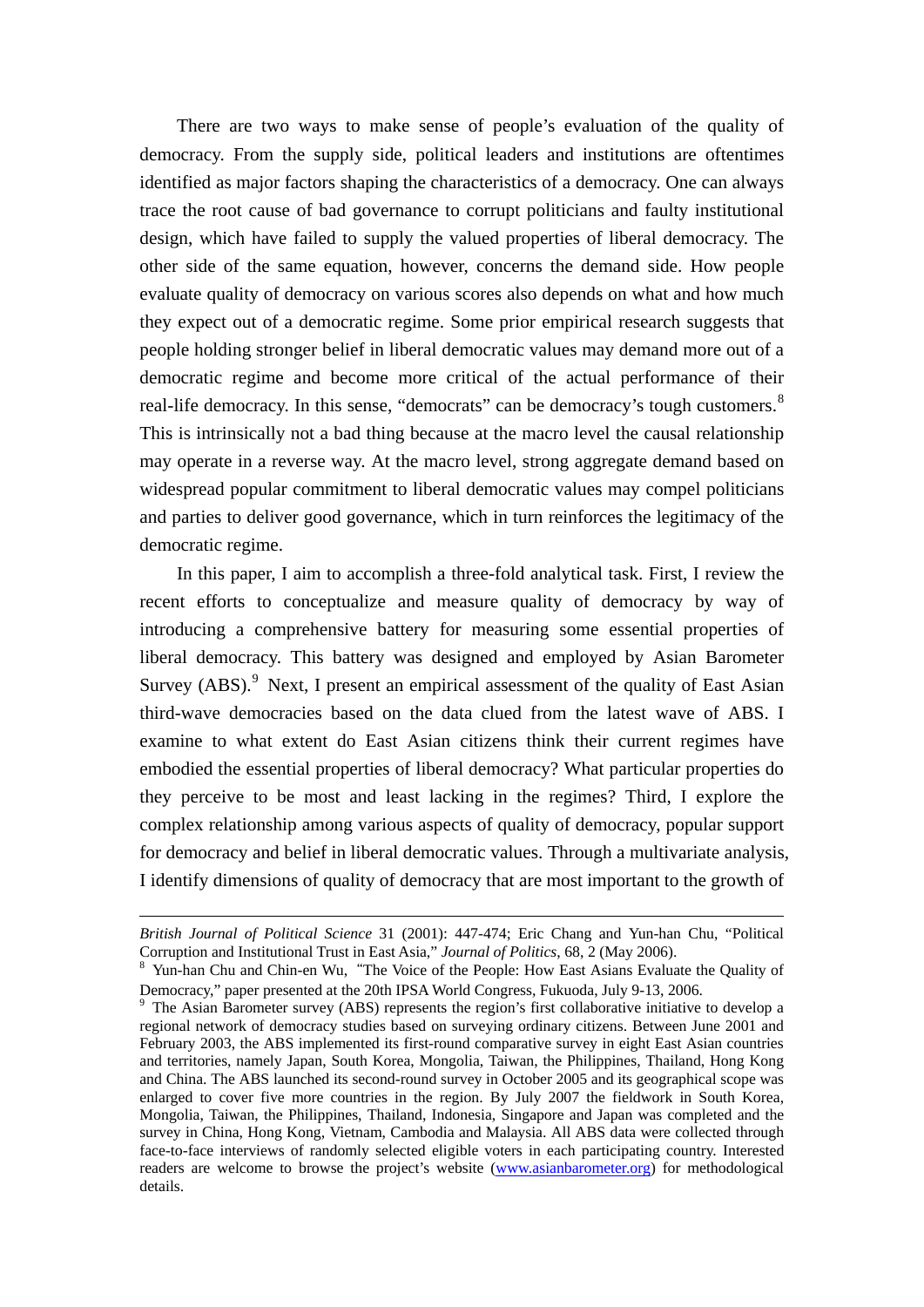popular commitment to democracy. Also, I examine the syndrome of "disaffected democrats" and explore its implications for the development of liberal democracy.

### II. Conceptualizing and Measuring Quality of Democracy

The quality of democracy has recently become a subject of increasing and widespread concern in policy circles and the scholarly community. How well do democracies perform as governments by the people and for the people? What type of democratic regime is most likely to provide "kinder and gentler qualities of democracy"? What qualities of democracy do new democracies most lack? These questions have been raised in response to a growing sense of public discontentment with the democratic political process in both old and new democracies.<sup>[1](#page-5-0)0</sup>

In recent years, an increasing number of individual scholars and research institutions have attempted to address these questions by discerning the distinct qualities of democracy and distinguishing high-quality democracies from low-quality ones. In doing so, individual scholars and research institutions have employed a variety of political goals, principles, and values as criteria or standards for appraising the quality of democracy. The number of these criteria varies considerably from one study to another as do the substantive characteristics or natures of the criteria. Yet, all the research thus far seeks to assess the extent to which political regimes actually embody generic values of democracy and they satisfy some of its standard procedures or procedural norms.

In his pioneering work, Arend Lijphart compared the quality of democracy in 36 countries and concluded that consensus democracy tends to be the "kinder and gentler" form of democracy.<sup>[1](#page-5-1)1</sup> In assessing and comparing the quality of these democracies, he considered a large number of democratic political values and principles, including representation, equality, participation, proximity, satisfaction, accountability, and majority rule. In their seminal attempt to assess the quality of democracy in Latin American countries, David Altman and Anival Perez-Linan considered a more limited set of criteria — participation, competition, and civil liberty. [1](#page-5-2)2 Besides individual scholars, a number of national and international institutions have also made serious efforts to assess the quality of democracy. Most notably, the International Institute of Democracy and Electoral Assistance in

<span id="page-5-0"></span> $10$  For the analysis of popular disenchantment in established democracies, see for example, Pippa Norris, ed., *Critical Citizens* (Oxford: Oxford University Press, 1999); Susan J. Pharr and Robert D.

<span id="page-5-2"></span><span id="page-5-1"></span><sup>&</sup>lt;sup>11</sup> Arend Lijphart. *Patterns of Democracy* (New Haven: Yale University Press, 1999): 275.<br><sup>12</sup> David Altman and Anibal Perez-Linan, "Assessing the Quality of Democracy: Freedom, Competitiveness and Participation in Eighteen Latin American Countries," *Democratization* 9 (Summer 2002), 85-100.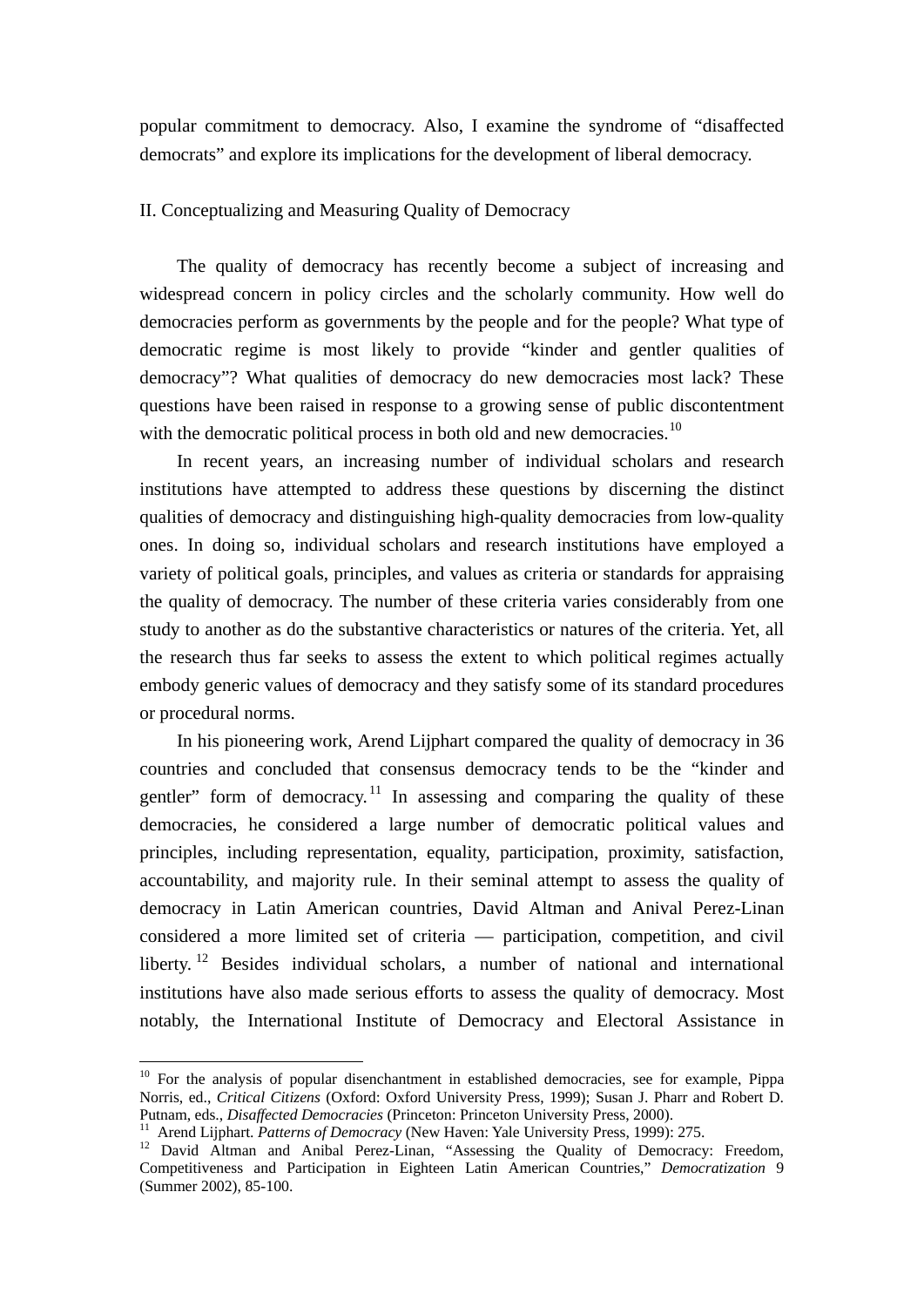Stockholm has launched a multinational project assessing the democratic political practices of new democracies.<sup>[13](#page-6-0)</sup> Two basic principles of representative democracy underlie its assessment framework. They are popular control and political equality. From these principles, the IDEA derived seven standards: participation, authorization, representation, accountability, transparency, responsiveness, and solidarity. These standards were used to measure the democratic strength of particular countries.

Larry Diamond and Leonardo Morlino have put forward a most systematic conceptual scheme to date for identifying the essential properties of liberal democracy. They began their analysis by offering clear-cut definitions of the terms "democracy" and "quality," and then tried to integrate the two into a multidimensional conception of democratic quality. They posited that democracy requires four elements at the minimum: 1) universal, adult suffrage; 2) recurring, free, competitive and fair elections; 3) more than one serious political party; and 4) alternative sources of information. They further reasoned that there must be some degree of civil and political freedom beyond the electoral arena, permitting citizens to articulate and organize around their political beliefs and interests to make truly meaningful, free and fair elections possible. In addition, formal democratic institutions should be sovereign in fact, that is they should not be constrained by elites or external powers that are not directly or indirectly accountable to the people. Furthermore, they suggested that once a regime meets these basic conditions, it can be further analyzed if and to what extent it achieves the three main goals of an ideal democracy—political and civil freedom, popular accountability and political equality—as well as broader standards of good governance, such as transparency, legality, and responsible rule.<sup>[1](#page-6-1)4</sup>

Quality usually refers to one of three following things: procedure, content or result. From the perspective of quality in terms of procure, they identify five dimensions: the rule of law, participation, competition, and accountability, both vertical and horizontal, on which democracies vary in quality. From the perspective of quality in terms of content, they identify two dimensions: respect for civil and political freedoms, and the progressive implementation of greater political equality. From the perspective of quality in terms of result, they identify one key dimension, i.e., responsiveness, which links the procedural dimensions to the substantive ones by measuring the extent to which public policies correspond to citizen demands and preferences, as aggregated through the political process.

Riding on the tail of their intellectual advancement, Asian Barometer Survey developed and employed a full array of indicators that correspond to the eight dimensions mentioned above in its latest wave of region-wide comparative survey.

<span id="page-6-1"></span><span id="page-6-0"></span><sup>&</sup>lt;sup>13</sup> Beetham et. al., *International IDEA Handbook on Democracy Assessment*.<br><sup>14</sup> Larry Diamond and Leonardo, "Introduction" in Larry Diamond and Leonardo eds. Assessing Quality of Democracy (2005): x-xi.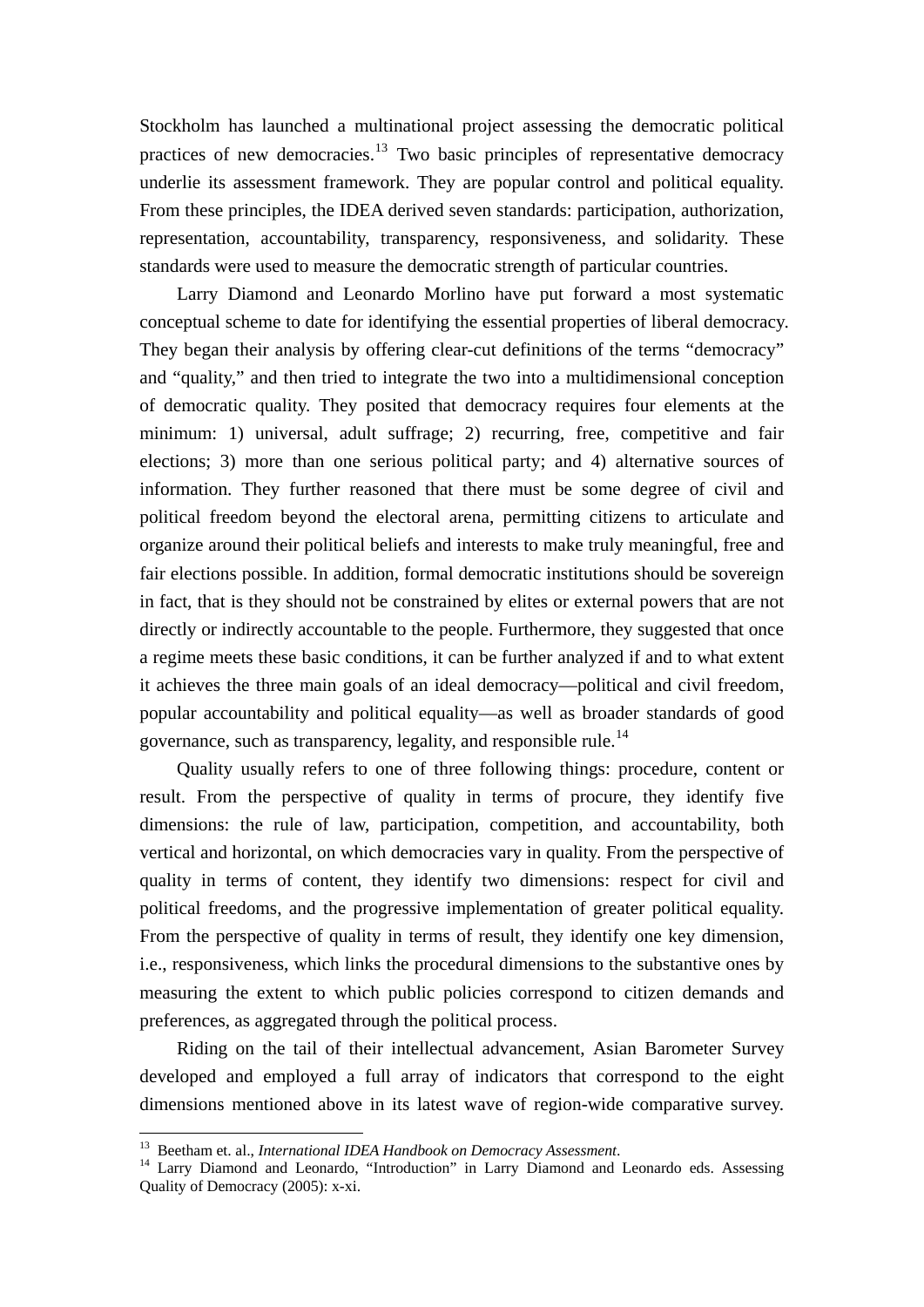For most of the eight dimensions, ABS typically designed two or three indicators. There are two major exceptions. First we broke down "Rule of Law" dimension into tow sub-dimensions, one measuring "law-abiding government" and the other "corruption". This is necessary we belief that to capture the extraordinary impact of political corruption in shaping people's orientation toward democracy. Next, we broke down participation dimensions into three sub-dimensions, namely electoral participation, political interest and political efficacy. All together ABS employed the following twenty items to cover the eight dimensions:

# **A. Rule of Law**

### *Law-abiding government*

- 1) Our current courts always punish the guilty even if they are high-ranking officials.
- 2) How often do national government officials abide by the law?

# *Corruption*

- 1) How widespread do you think corruption and bribe-taking are in the national government?
- 2) In your opinion, is the government working to crackdown corruption and root out bribes?

### **B. Competition**

- 1) Political parties or candidates in our country have equal access to the mass media during the election period.
- 2) How often do your think our elections offer the voters a real choice between different parties/candidates?
- 3) On the whole, how would you rate the freeness and fairness of the last national election?

# **C. Participation**

# *Electoral Participation*

- 1) In talking to people about elections, we often find that a lot of people were not able to vote because they were away from home, they were sick or they just didn't have time. How about you? Did you vote in the election [the most recent national election, parliamentary or presidential] held in [year]?
- 2) Thinking about the national election in [year], did you attend a campaign meeting or rally?
- 3) Thinking about the national election in [year], did you try to persuade others to vote for a certain candidate or party?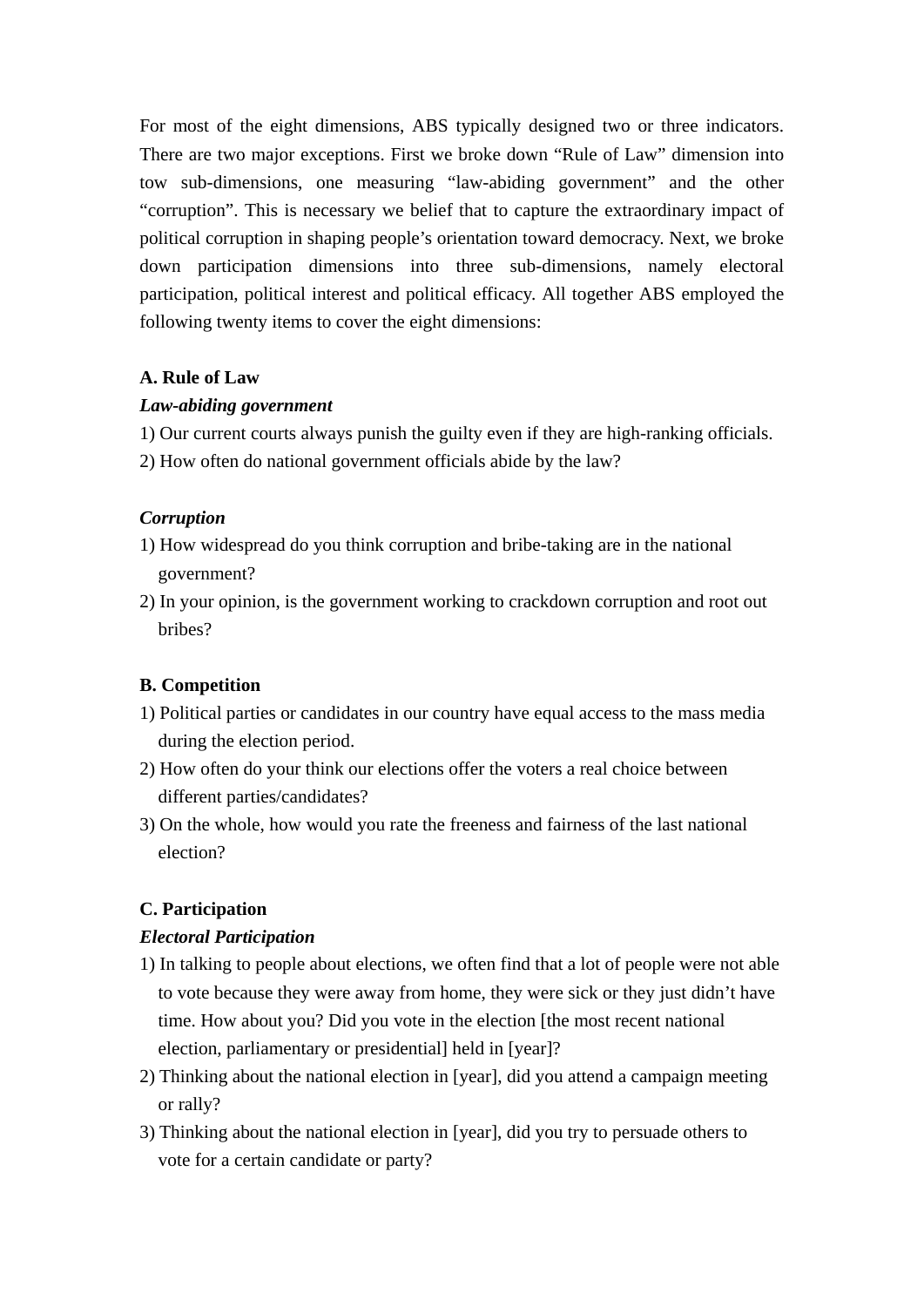### <span id="page-8-0"></span>*Political Interest*

- 1) How interested would you say you are in politics?
- 2) How often do you follow news about politics and government?

### *Political Efficacy*

- (1) I think I have the ability to participate in politics.
- (2) Sometimes politics and government seems so complicated that a person like me can't really understand what is going on.

### **D. Vertical Accountability**

- 1) People have the power to change a government they don't like.
- 2) Between elections, the people have no way of holding the government responsible for its actions.
- 3) How often do government officials withhold important information from the public view?

### **E. Horizontal Accountability**

- 1) When the government breaks the laws, there is nothing the legal system can do.
- 2) To what extent is the legislature capable of keeping the government in check?

### **F. Freedom**

- 1) People are free to speak what they think without fear.
- 2) People can join any organization they like without fear.

### **G. Equality**

<u>.</u>

- 1) Everyone is treated equally by the government.
- 2) People have basic necessities like food, clothes, and shelter.

### **H. Responsiveness**

- 1) How well do you think the government responds to what people want?
- 2) How likely is it that the government will solve the most important problem you identified within the next five years?

For the sake of measurement quality, we intentionally avoid following the same question format for all twenty-five items.<sup>[1](#page-8-0)5</sup> Some questions were phrased as a

<sup>&</sup>lt;sup>15</sup> Multi-format and multi-indicator approach is widely regarded as a prudent strategy to enhance the reliability of one's measurement.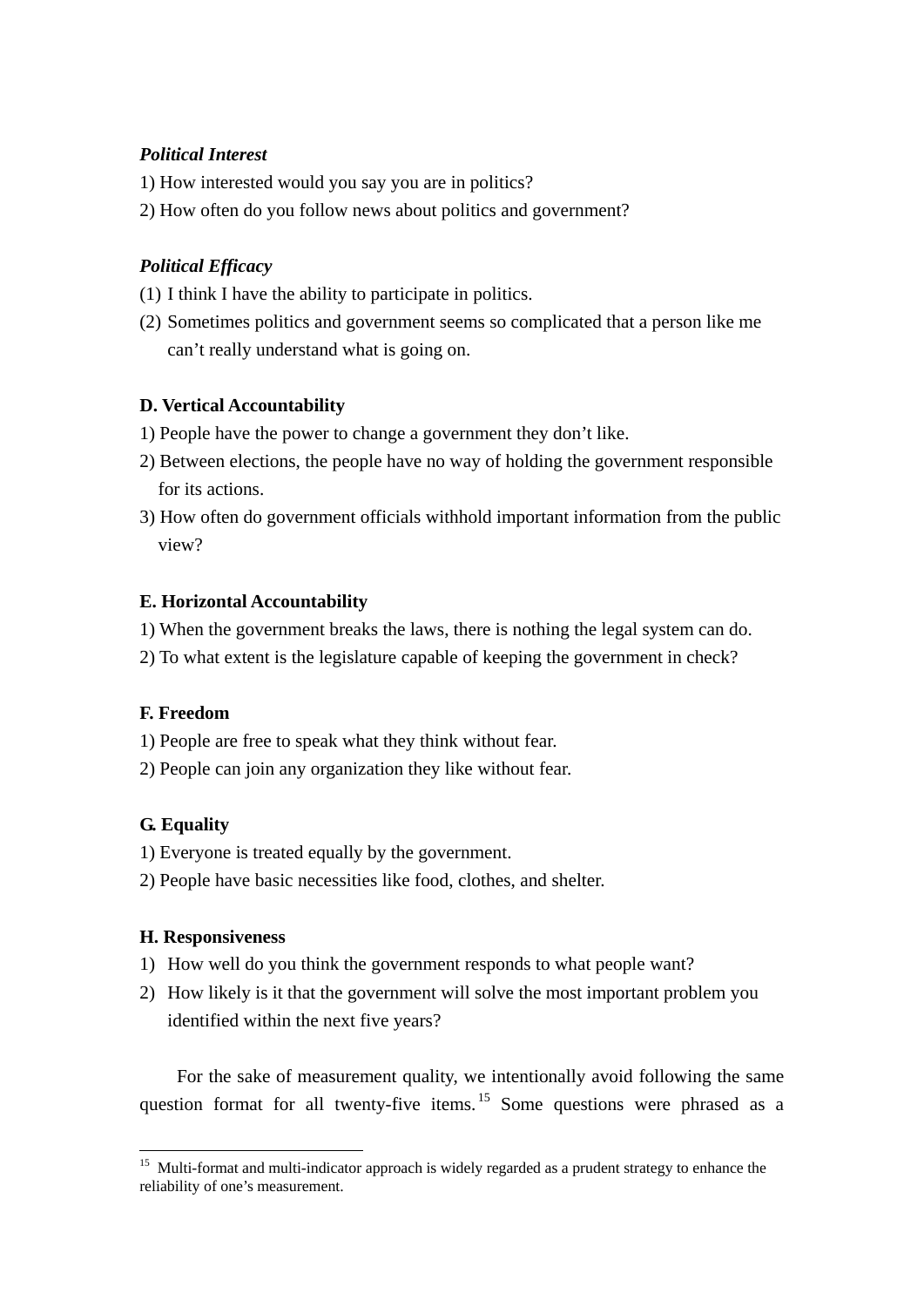<span id="page-9-0"></span>descriptive (factual) statement to solicit agreement or disagreement from the respondents. A disagreement means that the respondents don't think the description fit the current situation. An example is the first item for measuring Rule of Law, "Our current courts always punish the guilty even if they are high-ranking officials", which is followed by a four-point response grid, ranging from "Strongly Agree," "Somewhat Agree," 'Somewhat Disagree," to "Strongly Disagree."<sup>[16](#page-9-0)</sup> Also, not all the questions are phrased in positive direction. Some of them are intentionally set in a negative tone. For example, the second question measuring vertical accountability, which reads, "Between elections, the people have no way of holding the government responsible for its actions." Disagreement to this statement is taken as a positive assessment.

At the same time, many questions were phrased as an interpolative statement to solicit a substantive response from the interviewees. The second item for measuring "Law-Abiding Government" belongs to this category. After we prompted our respondents with the statement, "How often do national government officials abide by the law?" they were asked to select one out of four substantive response categories: "Always," "Most of the Time," "Sometimes," "Rarely".<sup>[1](#page-9-0)7</sup>

Most of the twenty-five questions follow either one of these two formats with the exception of three items for measuring level of "electoral participation", which were designed as dichotomous variables getting straight "Yes" or "No" answer.

Given the constraints of questionnaire space, respondents' patience and their willingness to cooperate, we were not able to employ as many indicators as necessary to match the full breadth and depth of the conceptual scheme developed by Larry Diamond and Leonardo Morlino. But the twenty-five-item battery the second-wave ABS employed, we believe, represents the most comprehensive and systematic effort thus far to empirically assess the quality of democracy through survey research in East Asia or anywhere in the world.

Our approach privileges public opinion survey because epistemologically we believe that quality, like beauty, is assumed to lie in the eye of the beholder or the person experiencing the democracy. Regardless of how international donors or academic think tanks rate the extent of democracy in a given country, this form of regime will be consolidated only when the bulk of the public believes that democracy actually is better for their society and that democracy of an acceptable quality is being supplied. In a nutshell, the citizens are the final judges of the legitimacy as well as the characteristics of their democracy. Public opinion surveys such as Asian Barometer offers a valuable vantage point on whether the citizenry considers that political institutions produce an acceptable degree of democracy and deliver an acceptable

<sup>&</sup>lt;sup>16</sup> All together, there are nine items following this format. Please refer to Appendix A for details. <sup>17</sup> The verbal response grid for this type of question is custom made for each question. Please refer to Appendix A for the complete wording of each question.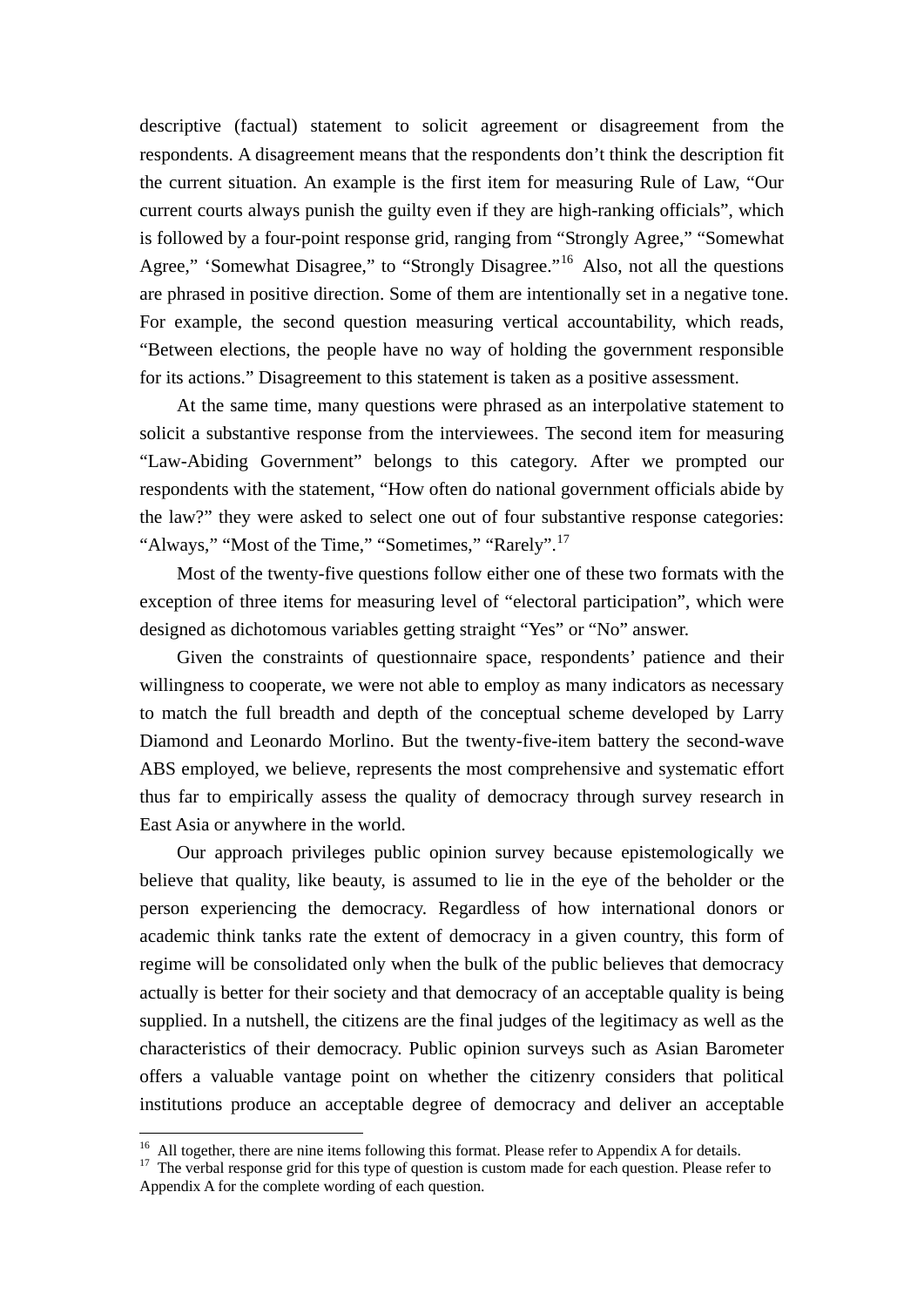<span id="page-10-0"></span>level of good governance.

1

### III. Assessing Quality of Democracy in East Asia

The ABS conducted its second-round survey in the region's six third-wave democracies, namely South Korea, Taiwan, Mongolia, the Philippines, Indonesia, and Thailand (which was a democracy before the military coup of September 2006) and East Asia's only established democracy, Japan, between October 2005 and May 2007.<sup>[18](#page-10-0)</sup> During the same period, the survey was also implemented in Malaysia, Singapore and Hong Kong, being popularly referred to as Asia's semi-democratic regimes, plus Vietnam, one of the region's fast-growing transitional societies.<sup>[1](#page-10-0)9</sup> Surveys in semi-democratic regimes and transitional societies can serve as useful cases of reference for comparative research.<sup>[2](#page-10-0)0</sup> Altogether 13,700 East Asian citizens were interviewed with each country surveying more than  $1,000$  adults.<sup>[21](#page-10-0)</sup>

In Table 1.1 thru 1.11, I report the percentage distribution of positive evaluation based on each of the twenty-five questions. I group our eleven countries into four groups, established democracy, emerging democracies, semi-democratic regimes and transitional societies in recognition of the significant difference among them in terms of institutional setting and trajectory of regime evolution.

For the sake of space, all four-point response grids were collapsed into dichotomous variables and only the percentage of giving a positive answer is reported in the tables. All questions are given an ID code, which corresponds to its serial number in the original questionnaire. For instance, 59.6% in the second row of the first column in Table 1.1 means that 59.6% of our Korean respondent answered "Strongly agree" or "Somewhat agree" to Q104, which reads "Our current courts always punish the guilty even if they are high-ranking officials." Another example, 23.6% in the second row of the sixth column in Table 1.2 means that less than a quarter of our Mongolian respondents answered either "Hardly anyone is involved" or "Not a lot of officials are corrupt" to Q118, which reads "How widespread do you think corruption and bribe-taking are in the national government?" Lastly, answers to all twenty questions are aligned in one direction, i.e., positive assessment (which

<sup>&</sup>lt;sup>18</sup> The second-round ABS survey in Thailand was conducted in April and May of 2006, just four months before the military coup.

<sup>&</sup>lt;sup>19</sup> The survey in Cambodia was completed by early June but it is too late to include it in this analysis. Also, the survey in the PRC is still underway and is expected to be finished by the end of July.

<sup>&</sup>lt;sup>20</sup> All surveys were conducted through face-to-face interviews with a randomly selected sample of respondents that represents the adult population in each country. The research instrument was translated into local languages. Trained fieldworkers conducted each interview in the local language of the respondent's choice.

<sup>&</sup>lt;sup>21</sup> Hong Kong is the only exception where budget constraints and high degree of demographic homogeneity justified a smaller sample  $(N= 849)$ .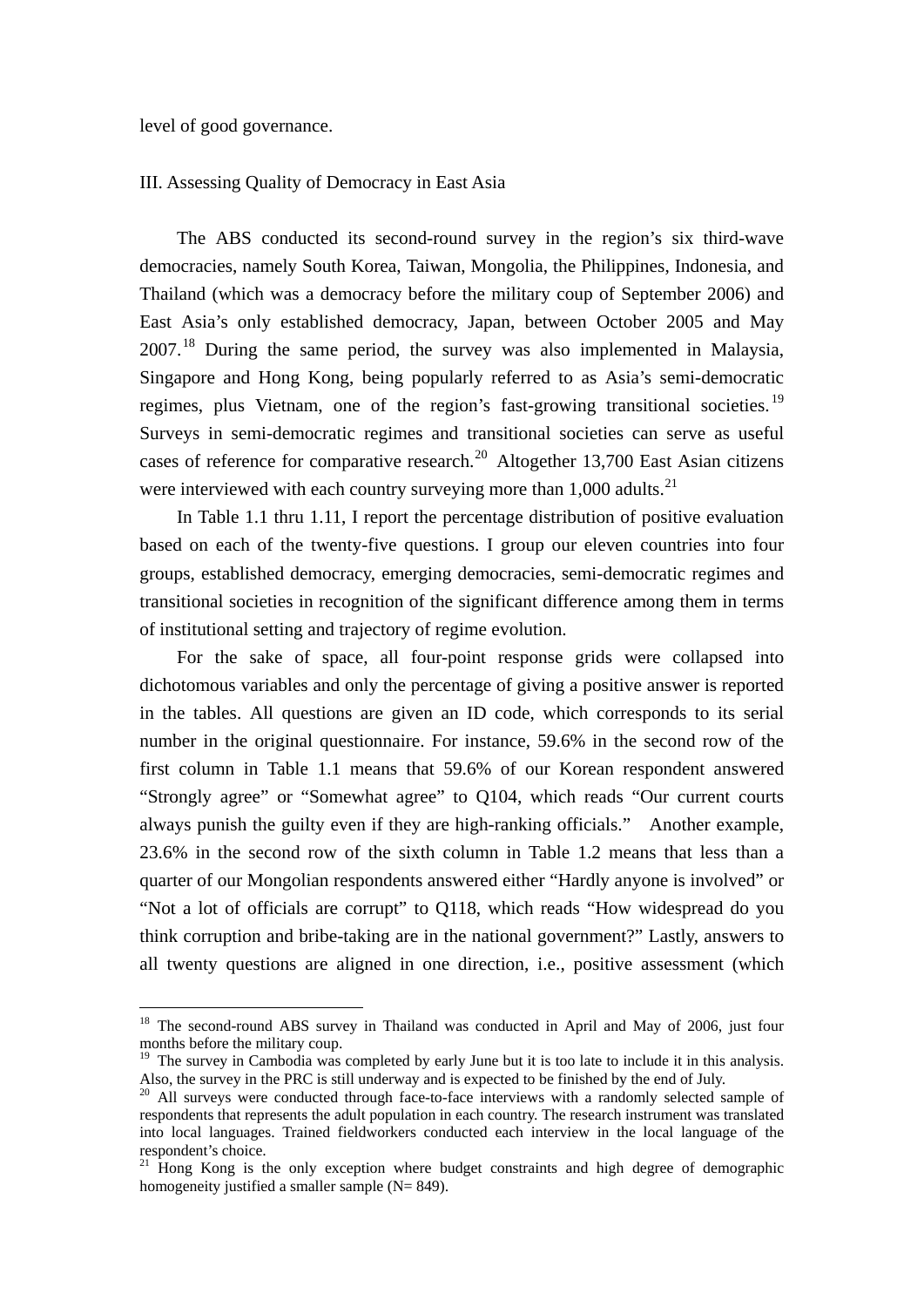means better quality or more democratic).

Also for each of the eight dimensions (or eleven if their sub-dimensions are also counted separately) some summary statistics for an easy grasp of the overall picture. For instance, 9.4% in the second column of the second last row of Table 1.1 means that in South Korea only 9.4% of the respondents gave positive answers to both items measuring the extent to which the functioning of the current political system conforms to rule of law.

Table 1.1 shows that in most East Asian countries a majority of people expressed some confidence in the independence of their judicial system when it comes to punishing wrong-doing high-ranking officials. Citizens in semi-democratic regime tend to place more confidence than citizens in emerging democracies in the .independence of the judiciary. Most notably Singaporean citizens registered the highest level of confidence in judicial independence with 84.1% of the respondents giving a positive answer. Among established and emerging democracies, Taiwan fares rather poorly on this measure where only 44.6% think that "our current courts always punish the guilty even if they are high-ranking officials."

Table 1.1 also show that when it comes to the second criterion of law-abiding government, in all East Asian emerging democracies only a tiny minority believe think that their national government officials always or most of the time abide by the law. In Thailand and South Korea, only 16% and 17% of the respondents respectively gave a positive answer. The popular perception on this score in semi-democratic regimes varies greatly. In Singapore 77% of the respondents believe that their national government always or most of the time abides by the law while in Malaysia only 37.1% thinking the same way. By and large, citizens in emerging democracies gave a more disparaging assessment than their counterpart in semi-democratic regimes.

The summary measure also shows the same pattern. For instance, Singaporean system (with 65.6 % of respondents giving a positive answer to both items) conforms to the criteria of law-abiding government far better than any of the East Asia emerging democracies. In all six of them, less of a quarter of their citizens gave a thumb up to both items.

Table 1.2 shows that combating corruption is a major challenge to East Asian young democracies. On the second question, among the six third-wave democracies, only a minority believes that in the national government "hardly anyone is involved" in corruption or "not a lot of officials are corrupt. The only exception is Thailand where 62% of people offering a positive evaluation. In Mongolia and Taiwan, only 23.6% and 29.3% respective of our respondents gave a positive answer. This suggests that a majority of Taiwanese and Mongolian citizens believe that in their respective national government "most officials are corrupt" or "almost everyone is corrupt". This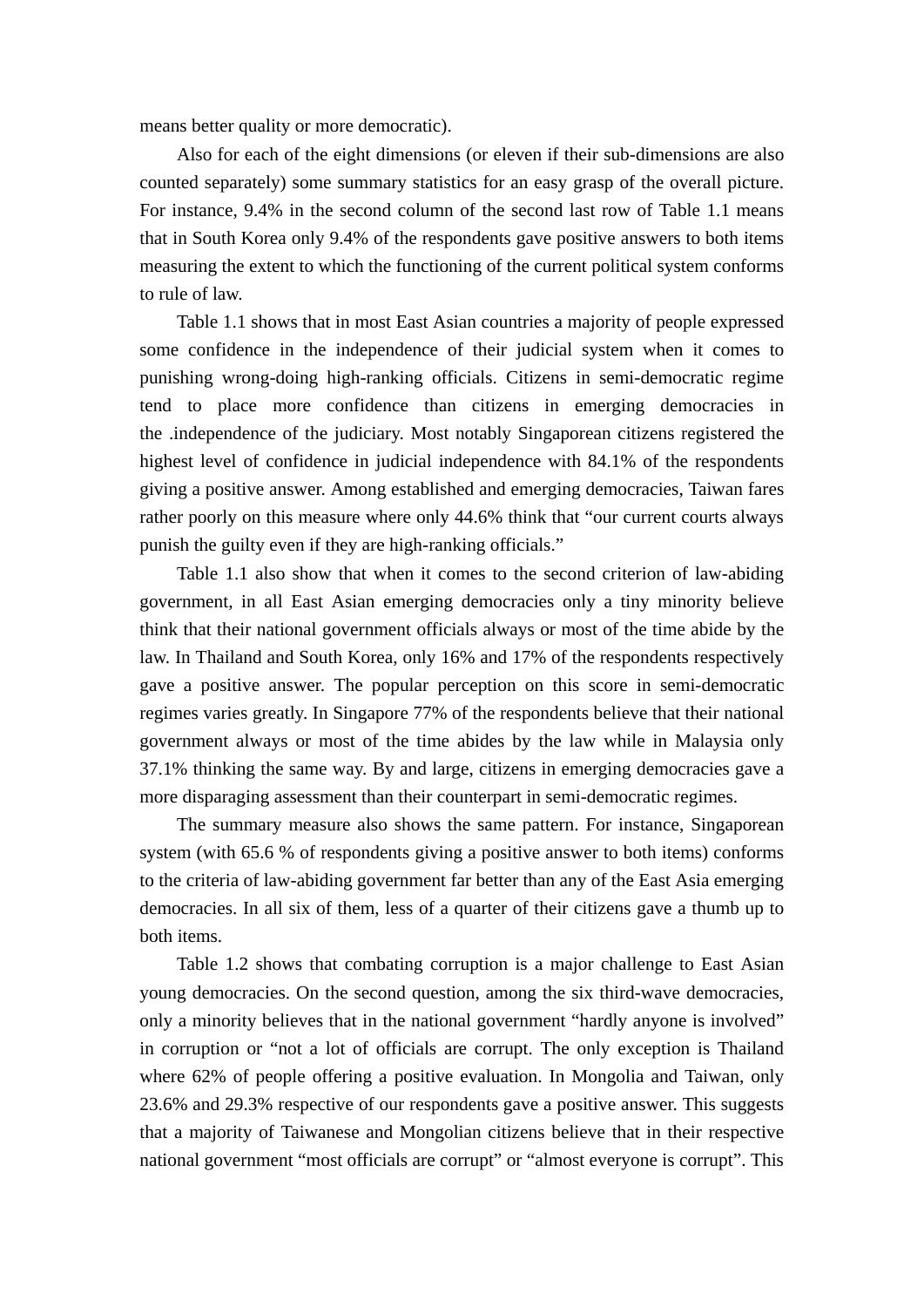is a very disparaging assessment. On the third question, in most East Asian countries more than half of the population think the government is working to crackdown corruption and root out bribes. But in the Philippines only 35.2% and in Japan only 32.3% think that way. On both account, Singapore fares far better than the rest with 90.2% of Singaporeans believing most officials in national government are not corrupt and 76.9% believing that the government working seriously to crackdown corruption and root out bribes.

In Table 1.3, we found that in citizens' view most East Asian young democracies by and large meet the minimum standard of allowing for competitive, free and fair elections. Most citizens in East Asian emerging democracies think that in their country "political parties or candidates have equal access to the mass media during the election period." But in Singapore, only 52.3% of our respondents think that political parties or candidates have equal access to the mass media. Next, a majority of citizens in East Asian emerging democracies consider the country's last national election is largely free and fair. Taiwan is a notable exception, where partisan control of the Central Election Commission has been an outstanding issue and only 48.8% of the respondents evaluate the freeness and fairness of the presidential election in 2004 positively. However, the perceived fairness and freeness of the election varies greatly among semi-democratic regime. In Hong Kong only 38% of our respondents (which is lowest level registered among all eleven cases) believe the territory's last Legislative Council election is largely fair and free but an overwhelming majority (87.3%) of Singaporeans do believe that.

On the question "whether our elections offer the voters a real choice between different parties/candidates", the picture is more mixed. In Thailand and Indonesia, citizens are more positive about the choices the election has to offer while a majority of voters in South Korea and the Philippines don't feel that way. On this measure, the difference between the emerging democracies and semi-democratic regime looms large. Many citizens in Singapore and Hong Kong don't think their election offer a meaningful choice. Only 49.6% of Singaporeans and only 43.7% of Hong Kong people feel that "elections offer the voters a real choice".

 Table 1.4 shows that level of participation varies significantly among East Asian countries. Mongolian voters are most active in taking part in electoral process with 26.8% engaging in all three types of activities – voting, attending rallies and persuading others how to vote – and 40.1% engaging in two out of three. Adding the two together, more than two third (66.9%) of the Mongolian electorate have participated in at least two election-related activities during the last national election. In contrast, Singaporeans are least active with less than 1% of its citizenry taking part in all three activities. In Hong Kong, level of electoral participation is also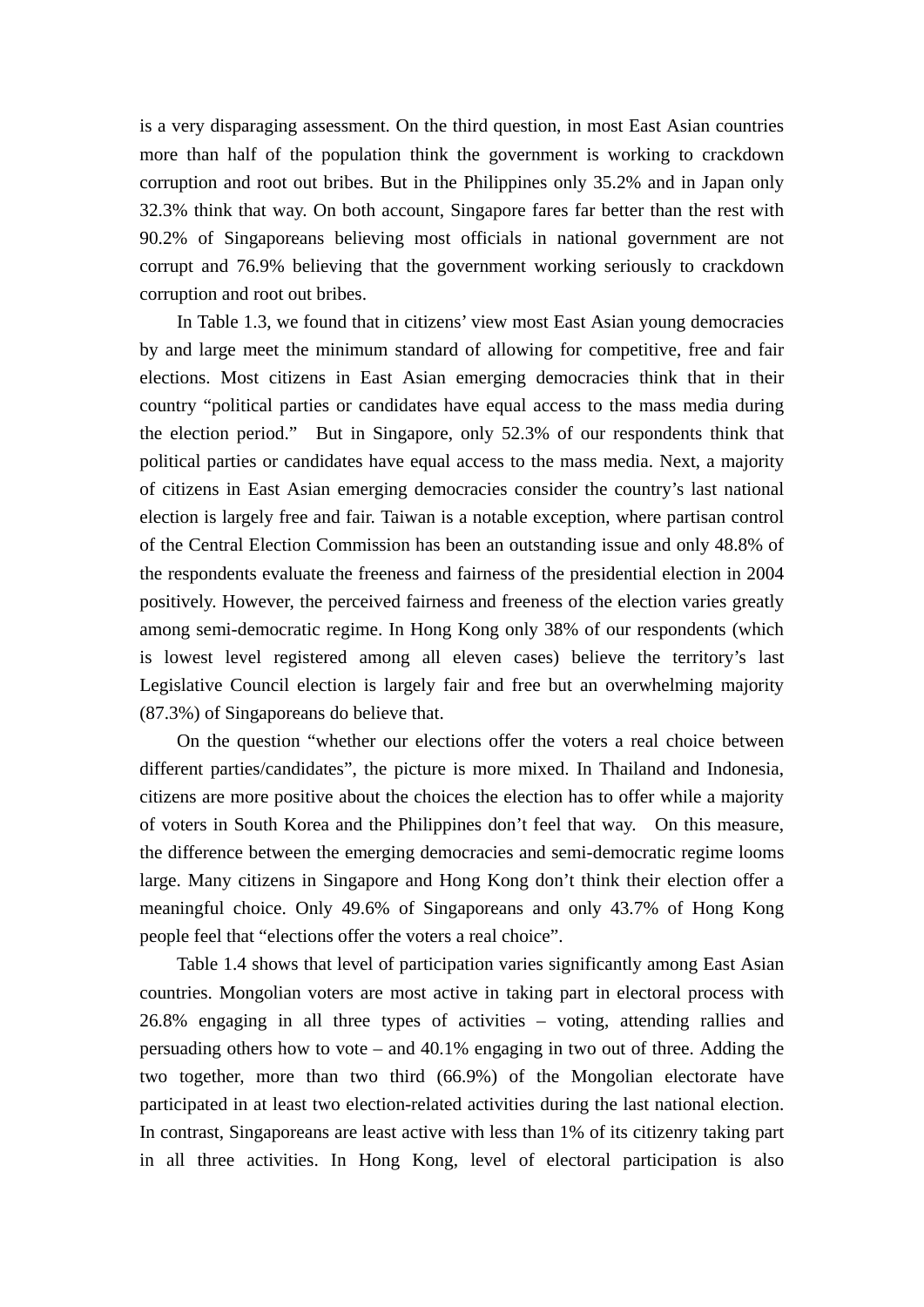<span id="page-13-0"></span>depressingly low, with only 1.6% of respondents attending campaign meeting or rally and only 4.7% tried to persuade others to vote for a certain candidate or party during the last election. Apparently, the non-competitiveness of the electoral process in the these two semi-democratic systems turned off most voters. In most other East Asian young democracies, the level of electoral participation is comparable to the established democracies in the West.

### [Table 1.1 thru Table 1.4 about here]

 Table 1.5 shows that in most East Asian democracies, a sizable portion of citizens are interested in politics and a great majority of the electorate follow news about politics and government regularly. In Japan, 68.% of the citizens expressed they are at least somewhat interested in politics and virtually all of them (over 95%) follow news about politics and government at least once or twice every week. For the semi-democratic regimes, the public's interest in politics is comparatively low. In both Singapore and Hong Kong, less than a quarter of the citizenry expressed interest in politics. However, even in Singapore and Hong Kong, a great majority of the respondents still follow news about politics and government regularly. It is reasonable to assume that in most emerging democracies the public pay attention to news about politics and government because they are both interested in politics and in need of the information for practical purposes. In Singapore and Hong Kong people follow news about politics and government perhaps primarily out of practical consideration.

 Table 1.6 reports the level of political efficacy across East Asia. In most East Asian societies a great majority of citizens don't think they have the ability to participate in politics and feel that it is difficulty to understand politics and government as they seem so complicated. For instance, in Japan only 19.1% of the respondents agreed that "I think I have the ability to participate in politics" and only 34.9% *disagreed* with the statement that "sometimes politics and government seems so complicated that a person like can't really understand what is going on."<sup>[22](#page-13-0)</sup> The major exceptions are citizens in Thailand and Mongolia, who expressed a rather high level of confidence in participating in politics and a very high of confidence in understanding what is really going on. The difference on this measure between democratic regimes and non-democratic regimes is not very visible. For the region as a whole, only 11.7% (see the second last row of the right most column) of East Asian citizens enjoy a very high sense of efficacy, i.e., registering positive responses on both measures and 40% of them acquire some sense of efficacy, expressing confidence on

<u>.</u>

<sup>&</sup>lt;sup>22</sup> All the figures reported here are percentage of positive evaluation, i.e., higher quality or more democratic. So a disagreement to this statement is counted as positive evaluation.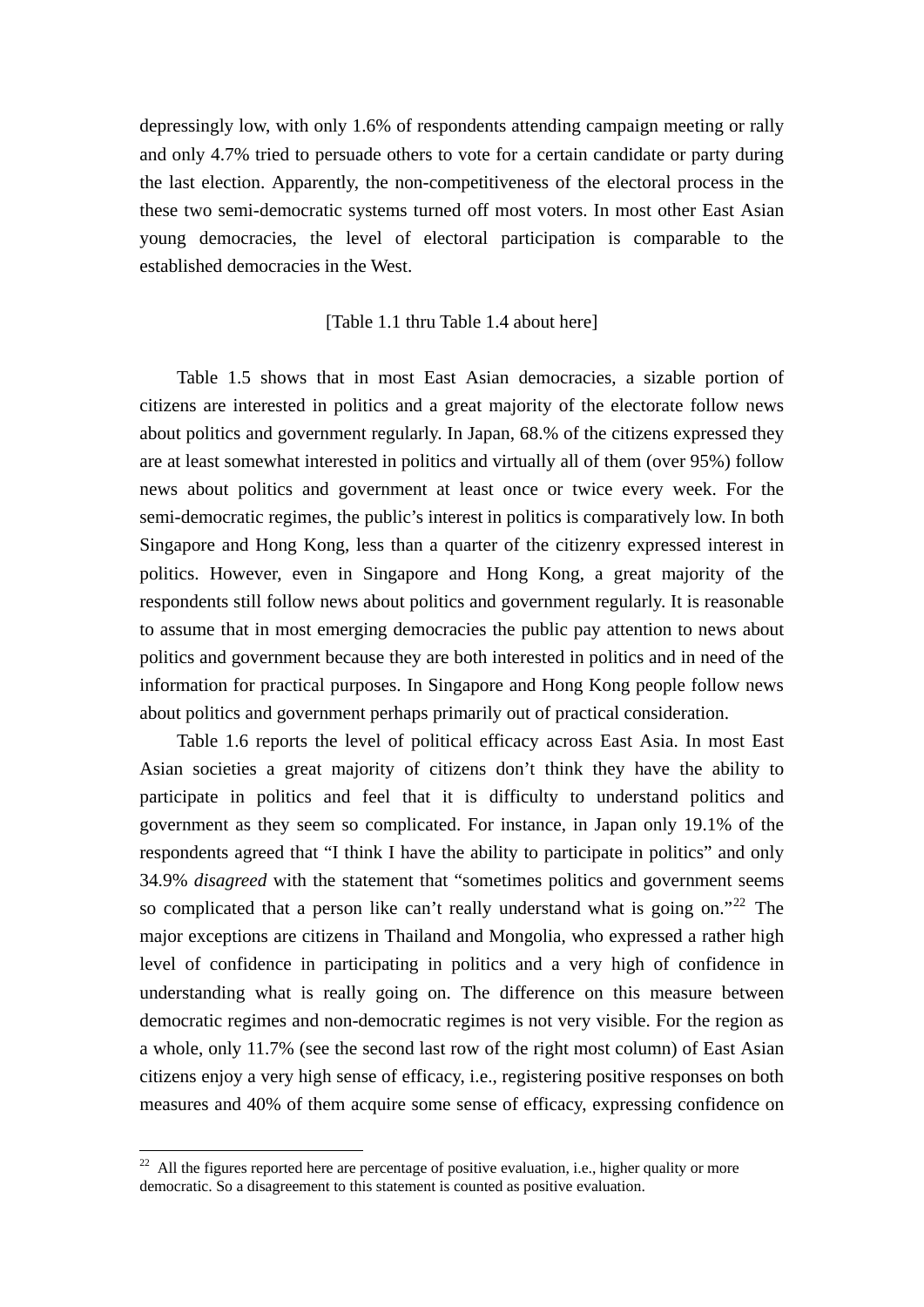either one of the two measures. This implies that almost half of the East Asian citizenry suffer from a very low sense of efficacy.

### [Tables 1.5 and 1.6 about here]

Table 1.7 shows that most East Asian emerging democracies meet the minimum standard of vertical accountability for an electoral democracy, i.e., throwing the rascal out through voting. In all six young democracies a majority feel that their current system gives them "the power to change the government people don't like" with the exception of South Korea. In contrast, sense of exercising vertical accountability through election is relatively low among Singaporeans (51.7%) and Hong Kong citizens (only 28.3%). At the same time, much fewer people feel that they can "hold the government responsible for its action between elections." This is a widely shared perception across all emerging democracies. On the question of transparency, arguable a pre-requisite for effective vertical accountability, the picture is more mixed. In Thailand, Indonesia, Hong Kong and Singapore, most people think that only "sometimes" or "rarely" do "government officials withhold important information from the public view". In South Korea, the Philippines, Taiwan, Mongolia, Malaysia and Vietnam only a minority feel that way, suggesting that many citizens suspect that government officials "always" or "most of the time" withhold important information from the public. On this last question, one can interpret its meaning and cross-country variation in a totally opposed way. It is plausible to argue that most people in Thailand (where 69.4% of the respondents believing in government transparency) do not necessarily know how much they don't know while skeptical citizens in South Korea (where only 24.6% of respondents believing in government transparency) maybe know something about "known unknown". However, popular perception of a lack of transparency still matter. It tends to undermine people's trust in democratically elected government and political institutions.

 Table 1.8 reports the findings from our measures for horizontal accountability. It shows in most East Asian emerging democracies, many people sense that "when the government breaks the laws, there is nothing the legal system can do." The perception that the judicial system cannot keep a law-breaching government in check is most strongly felt among citizens in Mongolia, Taiwan, South Korea and Thailand. In South Korea, only 23.2% of our respondents answered "strongly disagree" or "somewhat disagree" to this question (Q107). When it comes to the question about legislative oversight, more people think "the legislature is capable of keeping the government in check". In virtually all young democracies, slightly more than 50% of the citizenry sense that the legislative is "very capable" or "capable" of doing so, with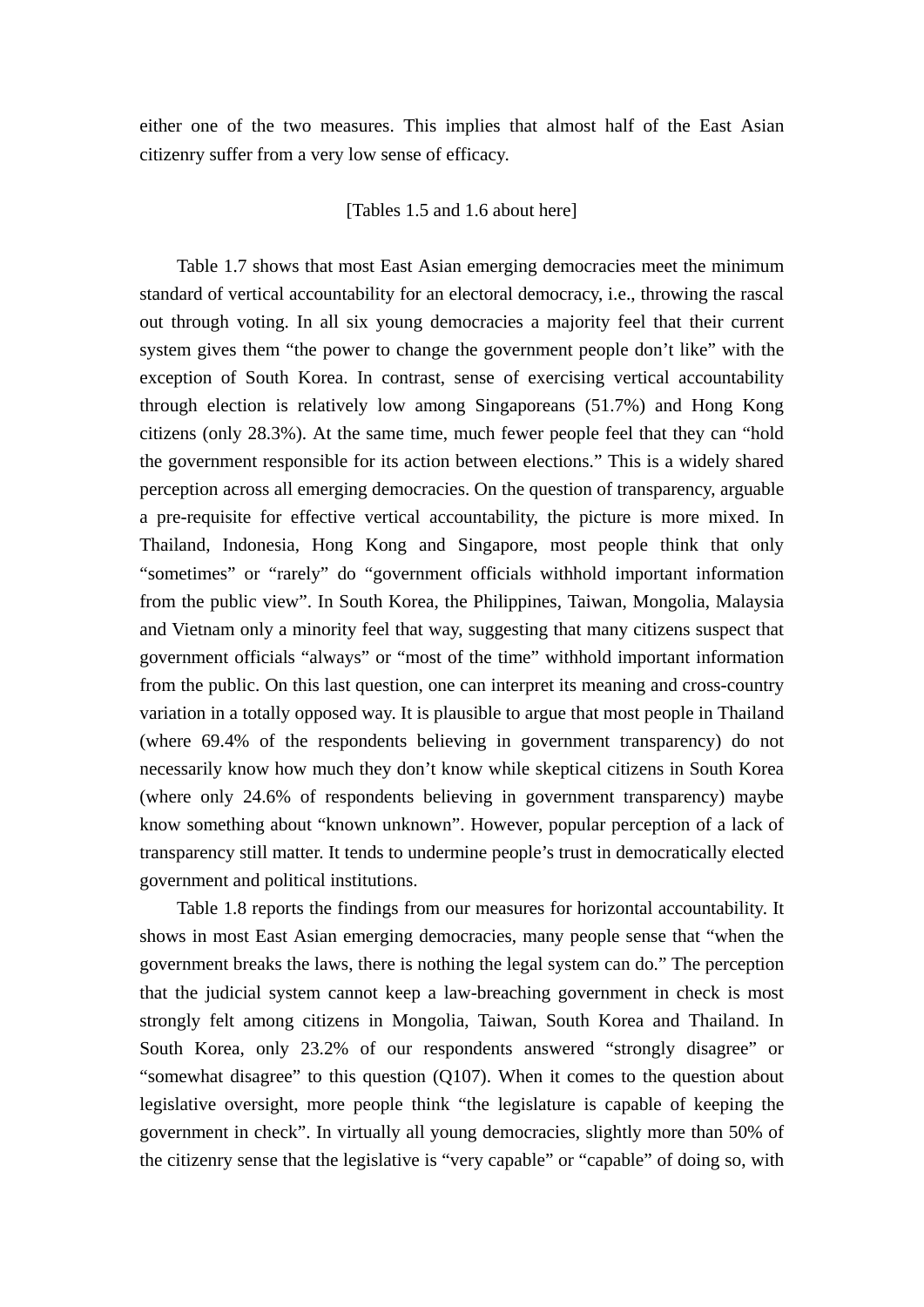Thailand being the only exception. On the other hand, the number of people who don't think effective legislative oversight has been in place remains considerably large. The proportion of the respondents who think the parliament is wielding effective oversight is surprisingly high in the three semi-democratic regimes, with Singapore surging to the top. This perception perhaps stems from their constitutional arrangements that underscores the supremacy of the parliament..

 For the measurement of the freedom dimension, the paired set that ABS employed address freedom of speech and freedom of association respectively. Table 1.9 shows that on both scores most East Asian citizens think that their political system permits citizens to articulate and organize around their political beliefs and interests. The only exception is Singapore, where only 38.8% of our respondents agreed that "people are free to speak what they think without fear and only 46.2 % felt that "people can join any organization they like without fear." In virtually all East Asian young democracies, either one of the two indicators get positive responses from more than two thirds of their citizenry. However, our survey also shows that most East Asian democracies are still far from being "completely free". In South Korea, only 51.2% of our respondents gave a positive response to both questions. This summary measure in a few other East Asian third-wave democracies also projects a not so reassuring picture as it hovers around 60%. The country where freedom is most lacking is Singapore, where it drops to 31.8%.

### [Table 1.7 thru Table 1.9 about here]

 Table 1.10 reports the distribution on the paired questions on equality. The result from the first question suggests that in East Asian third-wave democracies, equal treatment remains an unfulfilled promise for most citizens. The percentages of positive assessment in Mongolia, the Philippines and Taiwan are all below 50%. The three semi-democratic regimes fare substantially better on this score than most East Asian young democracies. On the question of guarantee of basic socio-economic necessities, most East Asians countries turn in some encouraging figures. However, there are two puzzling figures which require further investigation. On the question asking whether "people have the basic necessities like food, clothes, and shelter," the percentage of giving positive assessment by respondents from South Korea, one of the most affluent countries, is surprisingly low (29.1%) while the ratio from the Philippines, one of the socio-economically less developed countries, is impressively high (83.2%).

 Lastly, in Table 1.11 I examine the outcomes from two most encompassing questions dealing with the responsiveness of government. The overall picture is not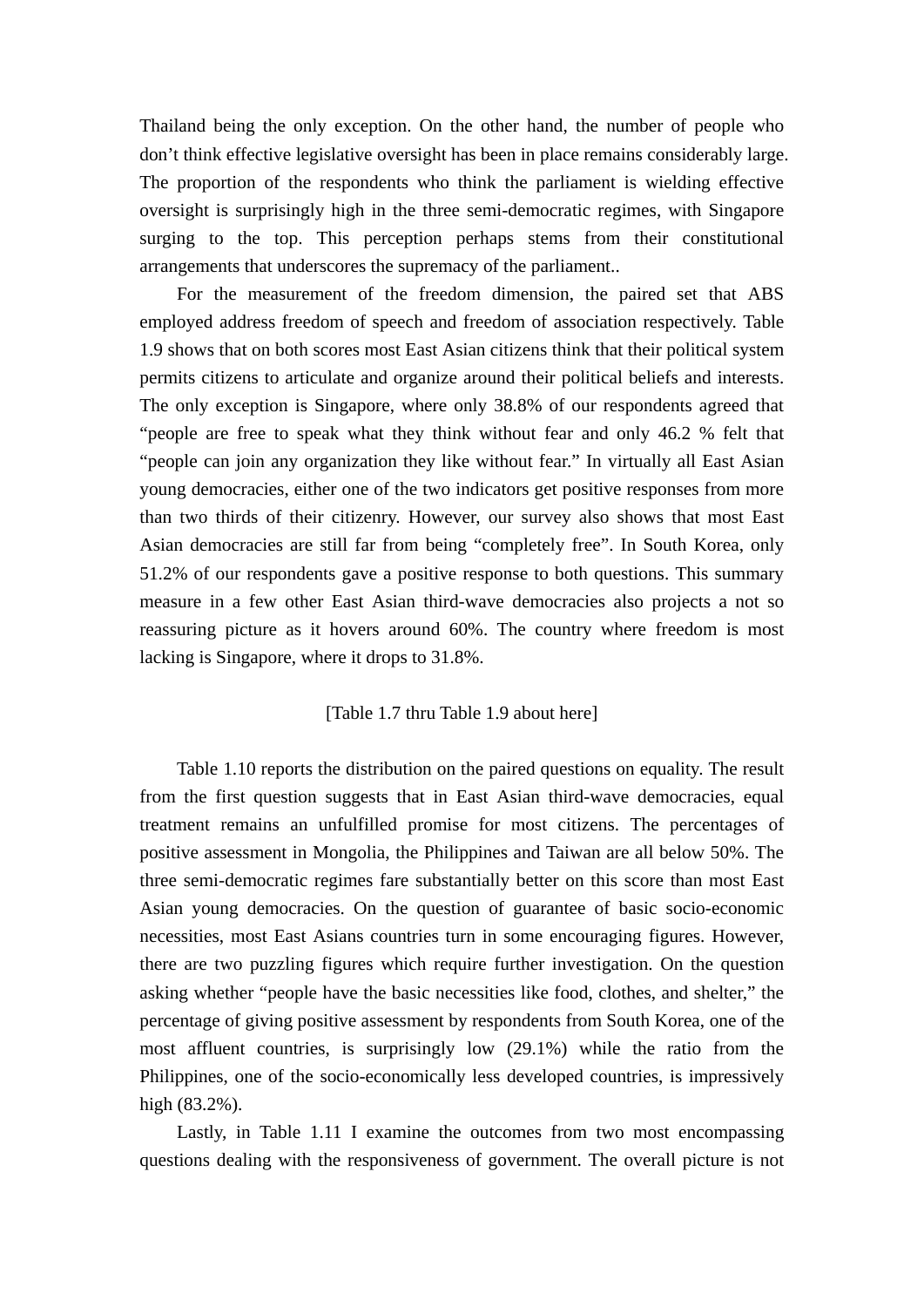very encouraging. On the first question, a majority of people in the six emerging democracies don't think that the government is "very responsive" or "largely responsive" to what people want. In South Korea, Mongolia and the Philippines, the percentage of respondents believing the governing is "very responsive" or "largely responsive" is below one third. Paradoxically, the proportion of positive answers to the first question is much higher in Singapore and Malaysia. Actually Singapore is the only East Asian country where two third of its citizenry perceive their government being responsive to what people want. On the second question, the contrast between democratic regimes and semi-democratic regime is less salient. Citizens in Japan are most pessimistic about the likelihood that the government will solve the most important issue that they identified. Only 21.6% of our Japanese respondents answered "very likely" or "likely" to this question. This reflects the wide perception among the Japanese about the intractability of many daunting challenges -- from economic stagnation, runaway fiscal deficit, to adverse demographic trend -- facing this only established democracy in the region. Citizens in Vietnam, one of the region's fastest growing economies, are most optimistic, with 77.9% believing that it is likely or very likely that the government will solve the problem they concern most.

### [Tables 1.10 and 1.11 about here]

 Overall speaking, our survey shows that for the great majority of East Asian citizens in emerging democracies, their respective political system is still far from being a high-quality democracy. Most third-wave democracies systems in the region are still lacking many of the highly valued properties of liberal democracy*.* In particular, three procedural dimensions, controlling corruption, horizontal accountability and rule of law are most lacking in most countries. Also, the result dimension in terms of responsiveness has ample room for improvement. In stark contrast, East Asian semi-democratic regimes are faulty in terms of competition, freedom, vertical accountability, and participation. But in the eyes of its citizens, these regimes deliver a high-quality governance in terms of rule of law, controlling corruption, horizontal accountability, equality and responsiveness. Democracy in East Asia is indeed facing some fierce competitors.

### IV. Quality of Democracy and Orientations toward Democracy

After reviewing the general situation of democratic quality in East Asia, we now turn to two inter-related analytical issues. First, what are the implications of people's assessment of democratic quality for the legitimacy of democratic regime? Which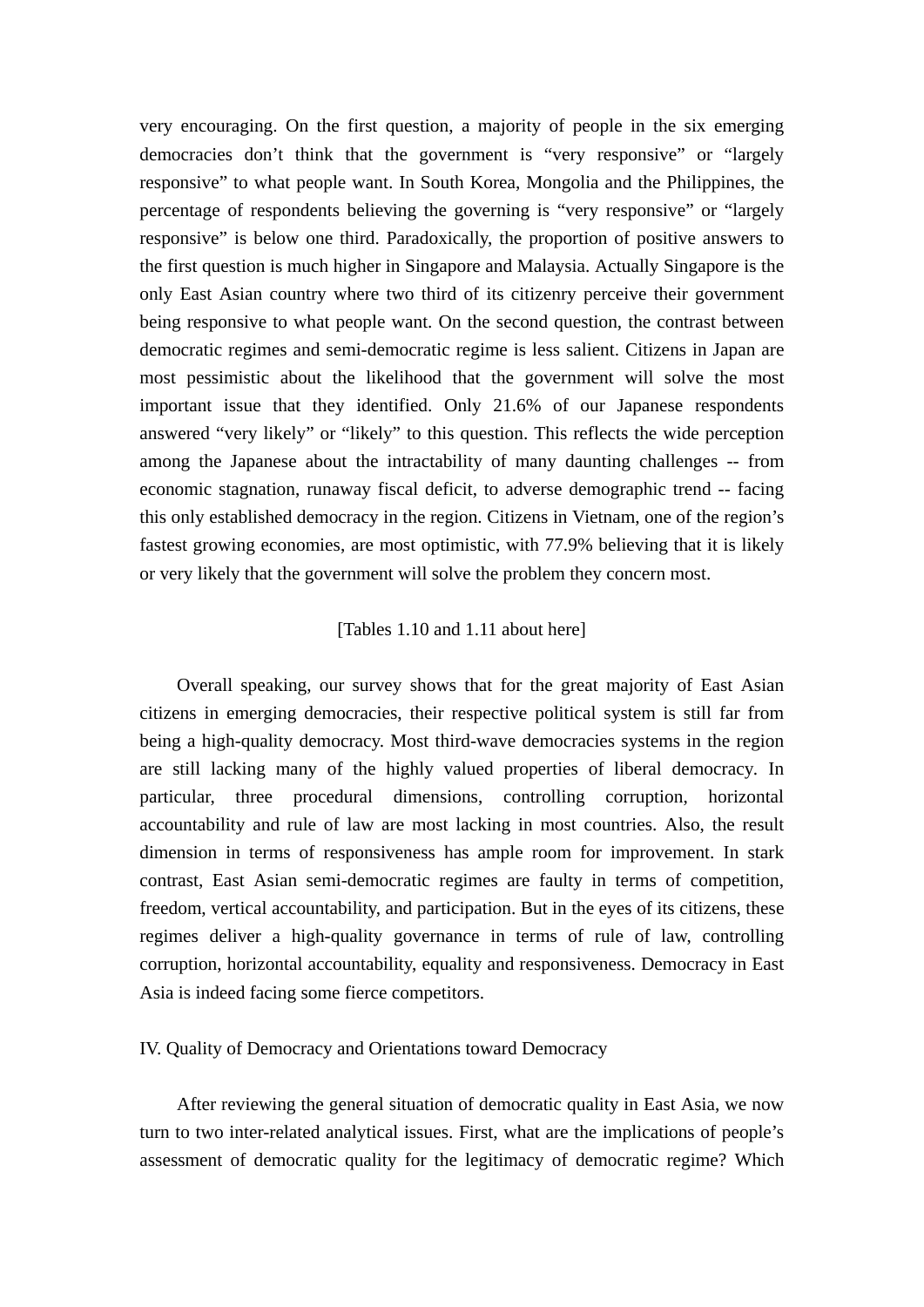<span id="page-17-0"></span>aspects of quality of democracy are more important to the growth of popular support for democracy? Second, how do people's political values shape their assessment of the properties of democracy? Do people holding stronger belief in liberal democratic values become more critical of the actual performance of their democracy?

To address these two issues, I need to employ additional two batteries: one for measuring strength of popular support for democracy and the other strength of liberal democratic value orientation. For each of them, ABS has designed a fully-fledged battery.

The ABS battery for gauging popular support for democracy is designed around the premise that normative commitment to democracy comprises of many attitudinal components. These attitudinal components include the following five attitudinal dimensions, namely the *desirability of democracy*, *preferability of democracy,* the *suitability of democracy,* the *efficacy of democracy*, and the *priority of democracy*. Desirability of democracy refers to the degree which citizens want their country to be democratic now. Preferability of democracy refers to the belief that democracy is always superior or more preferable to any other forms of government. Suitability of democracy refers to the degree of which citizens feel that democracy is appropriate for their country. Efficacy of democracy dwells on the effectiveness of democratic regime in dealing with the country's major problems. Priority of democracy focuses on how important democracy is as compared with other desirable societal objectives. ABS has designed specific items for measuring the five attitudinal components mentioned above. $23$ 

The ABS also employed a series of questions that probe respondents' value orientations toward some fundamental organizing principles of liberal democracy, such as rule of law, liberty and freedom, popular accountability and separation of power.<sup>[24](#page-17-0)</sup> Their responses to this battery reveal both the substance and depth of their commitment to liberal democratic norms.<sup>[2](#page-17-0)5</sup>

In Table 2.1, I first examine the relationship between people's perceived quality of democracy with their satisfaction with democracy. The later is measured with a widely used four-point item asking "Are you satisfied with the way democracy works in our country, are you very satisfied, satisfied, dissatisfied or very dissatisfied?" $^{26}$  $^{26}$  $^{26}$  I

<sup>&</sup>lt;sup>23</sup> Please refer to Appendix A for the wordings of the five-item scale.<br><sup>24</sup> Please also refer to Appendix A for the wordings of this nine-item scale.<br><sup>25</sup> This value-orientation battery was originally designed by Hu Fu. legitimacy orientations and pro-democratic values as the two sides of the same coin. It was designed to measure not just belief in democratic norms but also mass belief and attitudes that are typically nurtured under authoritarian or anti-democratic regimes. See Fu Hu and Yun-han Chu. "Neo-Authoritarianism, Polarized Conflict and Populism in a Newly Democratizing Regime: Taiwan's Emerging Mass Politics." Journal of Contemporary China, 5, 11 (1996): 23-41.

<sup>&</sup>lt;sup>26</sup> The validity of this measure for semi-democratic and non-democratic regime is understandably dubious. However, nearly all of the region's semi-democratic and non-democratic regimes claim to be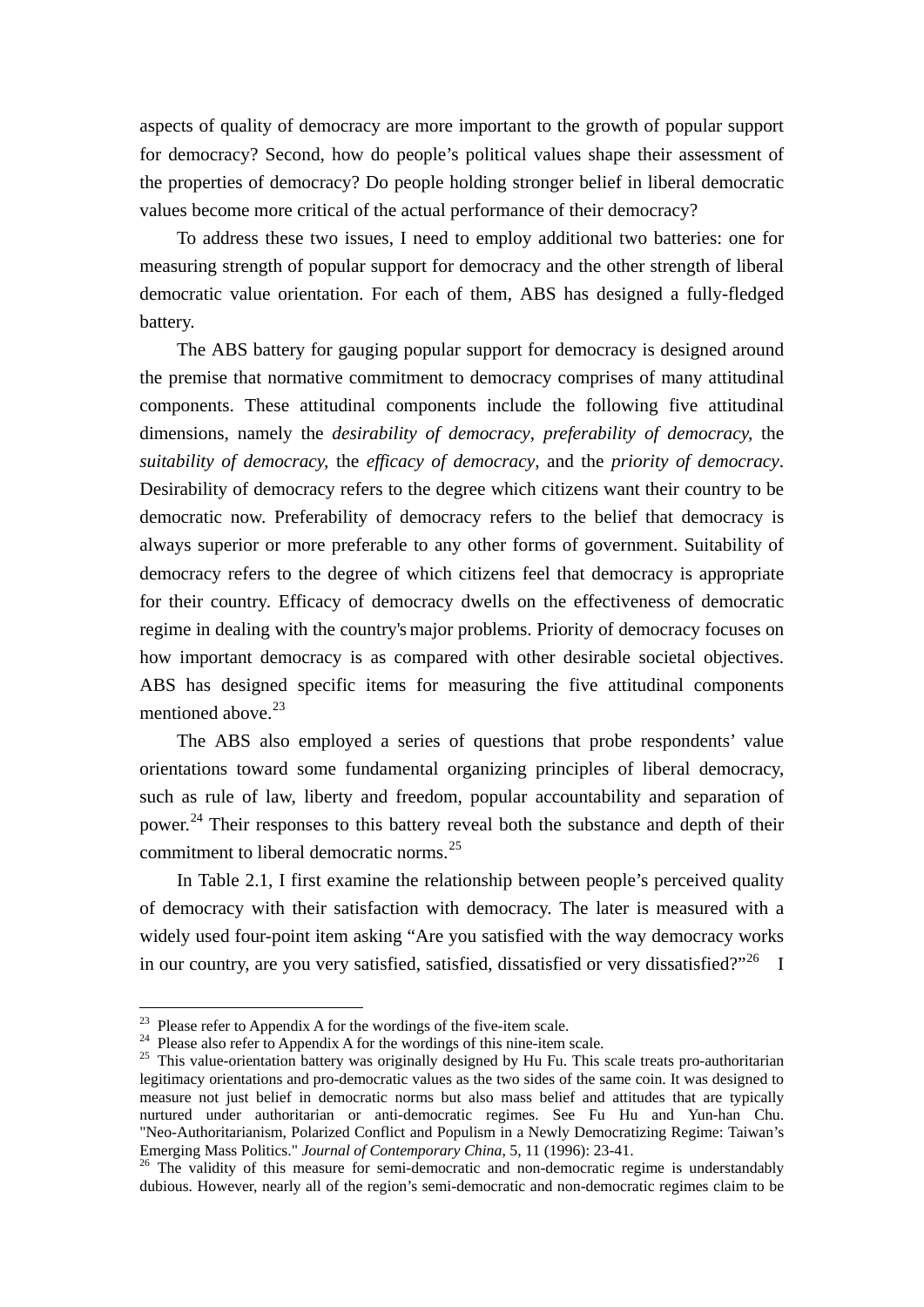<span id="page-18-0"></span>calculate correlations coefficients between the summary scores on the eleven dimensions or sub-dimensions of quality of democracy with this four-point scale for each of the eleven country samples as well as the merged cross-national sample. This exercise reveals how much people's perceived properties of the political system shape their overall satisfaction with democracy.<sup>[27](#page-18-0)</sup> All eleven correlation coefficients for the merged sample (in the right-hand most column of Table 2.1) are statistically significant and they are all in the positive direction. This means the better the perceived qualities the higher the satisfaction. Among the possible sources of people's dissatisfaction with the way democracy work, responsiveness and controlling corruption, and competition carry the most important weigh (registering the three largest coefficients). Equality and law-abiding government are important sources for satisfaction with democracy. It is also interesting to know that while some of our surveyed countries are full democracies by conventional standard, but the patterns of correlation coefficients observed are not very different from Japan and East Asian emerging democracies. For example, in Malaysia, responsiveness, controlling corruption and competition are also the three most important factors shaping people's satisfaction with the way democracy works. These three properties also consistently loom large in East Asian six emerging democracies.

### [Table 2.1 about here]

Symptoms of bad governance not only cause people's dissatisfaction with democracy, they also erode people's support for democracy itself. Table 2.2 reports the correlation coefficients between the summary scores on the eleven dimensions or sub-dimensions of quality of democracy with that of five-item scale for measuring popular support for democracy.  $^{28}$  $^{28}$  $^{28}$  I calculate correlations coefficients for each of the eleven country samples as well as the merged seven-nation sample. All eleven correlation coefficients for the merged sample (in the right-hand most column of Table 2.2) are statistically significant and they are all in the positive direction. This means that people's perceived properties do matter. The higher their evaluation the stronger their support for democracy. This applied to all eleven dimensions. However,

some variants of democracy, this measure can be viewed as functionally equivalent to the evaluation of the overall performance of the present-day political system, regardless its level of democratic development.

 $27$  It also serves the purpose of a methodological check. If our various measures of quality of democracy are valid and reliable, most of them should be significantly correlated with satisfaction with democracy.

<sup>&</sup>lt;sup>28</sup> To measure the overall level of normative commitment to democracy, we constructed a 6-point index ranging from 0 to 5 by counting the number of pro-democratic responses on the five dimensions discussed above.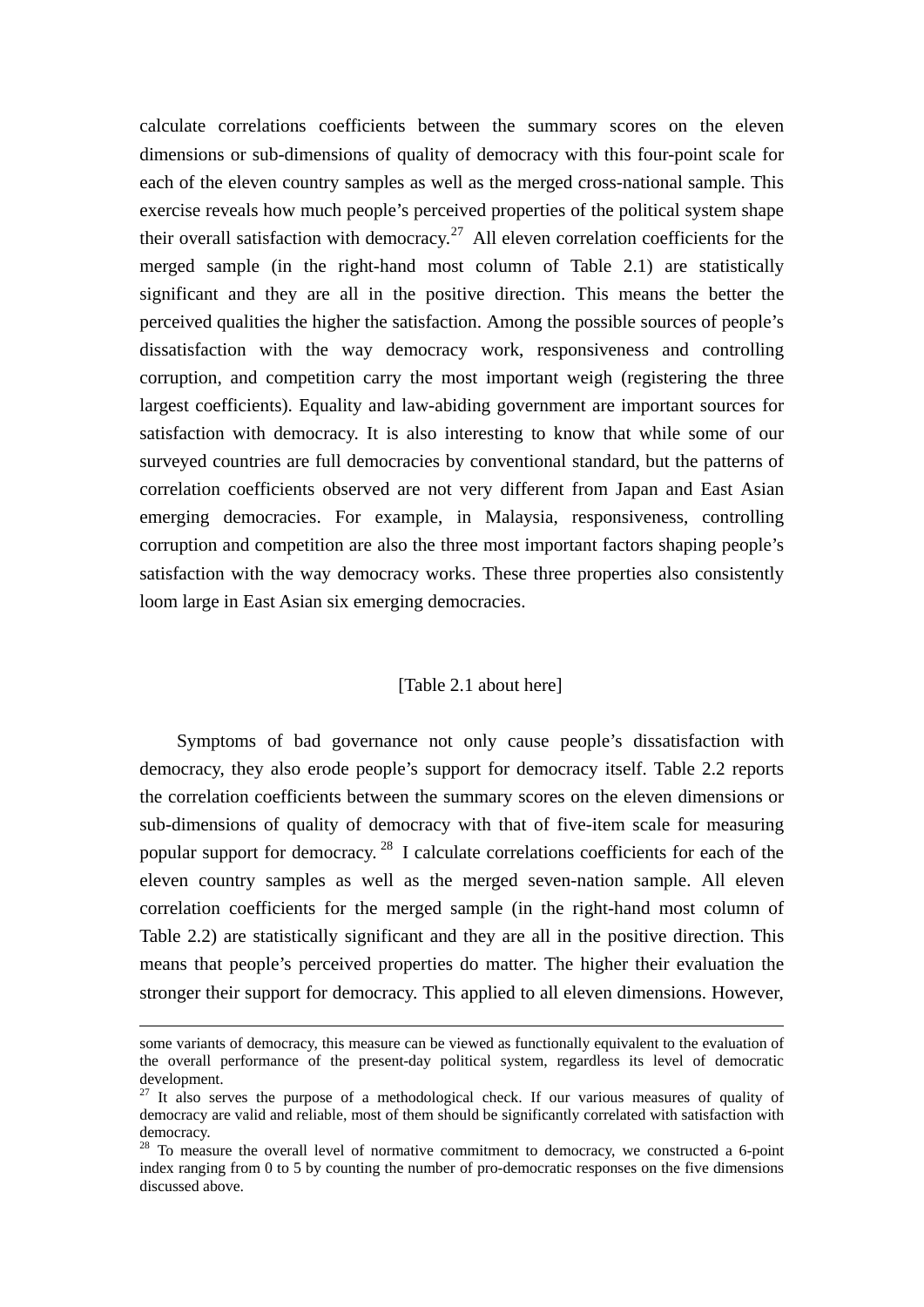certain dimensions matter more than others. The most important qualities are two sub-dimensions under the broad concept of "participation", namely sense of political efficacy and interests in politics. This means people who are more attentive to politics and enjoy a higher sense of political empowerment are more likely to acquire a strong commitment to democracy. Next to political participation, responsiveness, controlling corruption, and competition are also important qualities affecting people's commitment toward democracy.

#### [Table 2.2 about here]

This generalization applies to most of the countries we surveyed. However there are some notable exceptions. In Mongolia, other than sense of political efficacy and political interest, citizens' perceived quality of democracy does not seem to have much impact on their commitment to democracy. This is perhaps because on measures of democratic quality, most Mongolians gave an equally disparaging assessment across the board. In addition, certain dimensions may matter more for some countries than others. For instance, in South Korea and Taiwan, perceived quality on the horizontal accountability dimension turns out to be more important than controlling corruption or responsiveness. This suggests that under their respective semi-presidential regime, effectiveness horizontal accountability is a property that concerns citizens more saliently than elsewhere. Lastly, the patterns of correlation coefficients that we observed among East Asian emerging democracies are once more quite similar to that of semi-democratic or even non-democratic regime. For example, for Taiwan the three most important qualities are political efficacy, political interest and responsiveness. Exactly the same ranking order was also found in Malaysia.

Table 2.3 allows us to explore the phenomenon of "disaffected democrats". It reports the correlation coefficients between summary scores of eleven quality dimensions with the arithmetic sum of the nine-item battery for measuring belief in liberal democratic values. It by and large confirms our expectation that the stronger people believe in liberal democratic values the more critical they become in evaluating to what extent their democracy (or current regime) deliver the valued properties. In the left-hand most column, one finds that all eleven coefficients are all negative. Some are quite significant, such as the correlations with responsiveness, competition, freedom, equality and responsiveness. Others are negligible, such as the correlations with political efficacy, political interest, vertical accountability and horizontal accountability.

For most of the dimensions (or sub-dimensions) that carry quite significant correlative coefficients in the total sample, a rather similar pattern of relationship can be also found in virtually all eleven countries. The stronger people belief in liberal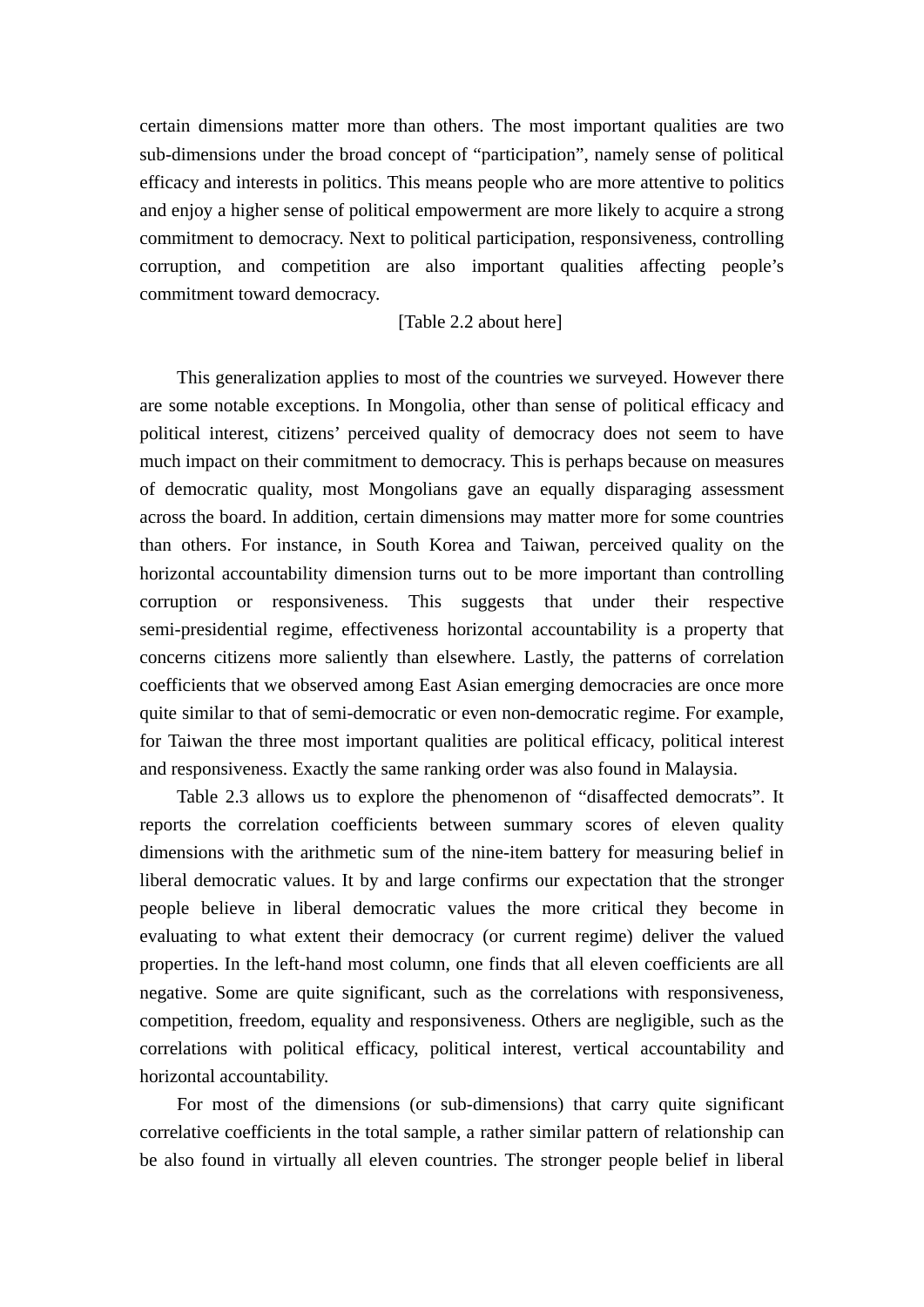<span id="page-20-0"></span>democratic values, the more critical they become when it comes to evaluating the properties of the political system. Given the present state of democratic practice in most East Asian countries, it is not surprising at all that respondents with higher expectation are likely to be less satisfied with the current practice. Thus, they are more likely to give a lower rating of the current system. This holds true for many properties such as law-abiding government, competition, freedom, equality, and responsiveness. But there are some notable exceptions. In some countries, belief in liberal democratic values can reinforce level of individual political interest and sense of political efficacy. This holds true for people living under democratic regimes, such as Japan, Taiwan and Indonesia.

### [Table 2.3 about here]

# V. Exploring the Theoretical Significance of Quality of Democracy through Regression Analyses

 Last, I explore the complex relationship through regression analyses. I regress summary score of support for democracy on the following independent variables: summary score of each of the eleven quality dimensions (or sub-dimensions), cumulative sum of the liberal democratic value battery, two measures of people evaluation of the economic conditions (one for the country's overall economic condition and the other personal economic condition). I include the last two measures because there has been a on-going debate among students of democracy over whether the delivery of material goods is more or less important than the delivery of desired political goods, i.e., good democratic governance, in sustaining citizens' support for democracy.<sup>[2](#page-20-0)9</sup> It is theoretically interesting to gauge the relative explanatory power of perceive quality of democracy against that of a most frequently cited competing factor explaining the level of popular support for democracy.<sup>[30](#page-20-0)</sup>

 For the sake of the space, the outcomes of the regression analysis are summarized in Table [3](#page-20-0) at the risk of oversimplification.<sup>31</sup> For each of the twelve models (eleven for individual countries and one of the merged sample), I use numerical number to highlight the importance of each variable in explaining the level of popular support of democracy. "1" means the most important factor (carrying a biggest standardized regression coefficient), "2" the second most important factor, and

<u>.</u>

<sup>&</sup>lt;sup>29</sup> Michael Bratton and Robert Mattes, "Support for Democracy In Africa: Intrinsic Or Instrumental?" *British Journal of Political Science* 31 (2001): 447-474.<br><sup>30</sup> For example, Pippa Norris ed. *Critical Citizens: Support for Democratic Government* (New York:

Oxford University Press, 1999)

 $31$  Interested readers can refer to Table 4.1 thru 4.12 in Appendix B for the complete results.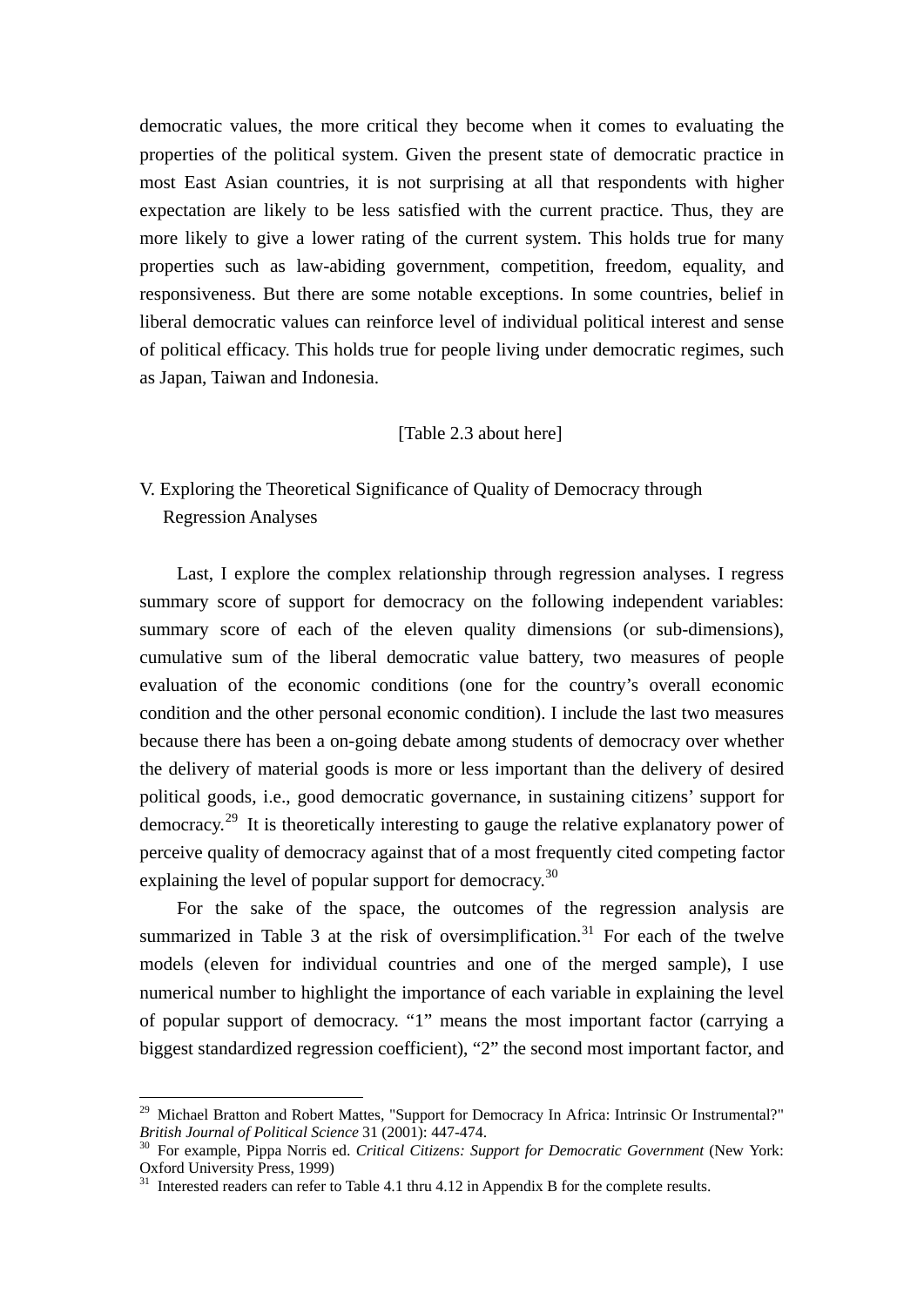<span id="page-21-0"></span>etc. Only factors that carry statistically significant regression coefficients are identified.

The cross-national regression analyses yield some interesting results. First, for the eleven countries as a whole (please refer to the column on the far right of Table 3), a burgeoning civic culture is the most important foundation for the popular support of democracy. The elements of this civic culture include interest in political affairs, beliefs in liberal democratic values and sense of political efficacy. Indicator of these three variables emerge as the first, second and fifth most important explanatory variables for democratic legitimacy. Attentive citizens tend to support democracy more and this is true for both emerging democracies and semi-democratic regimes. Citizens holding stronger belief in liberal democratic values are more inclined to support for democracy. This factor ranks as the number one factor in Hong Kong, South Korea and Mongolia and the second most important factor in Singapore, Taiwan and Japan. Its overall effect is perhaps even stronger than this under-specified regression model can show. Part of its conducive effect for the growth of popular support may be neutralized by its influence over people's assessment of quality of democracy.[3](#page-21-0)2

Next, the delivery of some valued properties of liberal democracy is more important than the delivery of economic goods in sustaining people's support for democracy. Among the most valued properties of liberal democracies, competition, responsiveness, controlling corruption and meaningful popular (vertical) accountability and freedom are the most important ones. They rank the third, fourth, sixth, seventh, and tenth most important explanatory variables in cross-national analysis. They also rank very high in most single-country analyses. For example, competition is among the top four factors in Vietnam, Hong Kong, Mongolia and Japan. Controlling corruption is also among the top four factors in Malaysia, Singapore, Indonesia, Thailand, the Philippines and Korea. Vertical accountability matters very much for citizens in Singapore, the Philippines, Thailand and Taiwan. Freedom is also one of the top factors in Singapore, Indonesia, Thailand and Mongolia. Other valued properties such law-abiding government, equality and horizontal accountability are not significantly important for the region as a whole but they matter for some countries.

Third, improvement in the country's overall economic conditions and in personal economic conditions is not the most important factors for sustaining popular support for democracy. In the cross-national context, they are the eighth and ninth factor in order of importance. Their explanatory power virtually disappears in the context of

<u>.</u>

 $32$  This suggests that to capture the full causal effect of this variable, we need to specify a structural equation model, which is beyond the scope of this paper.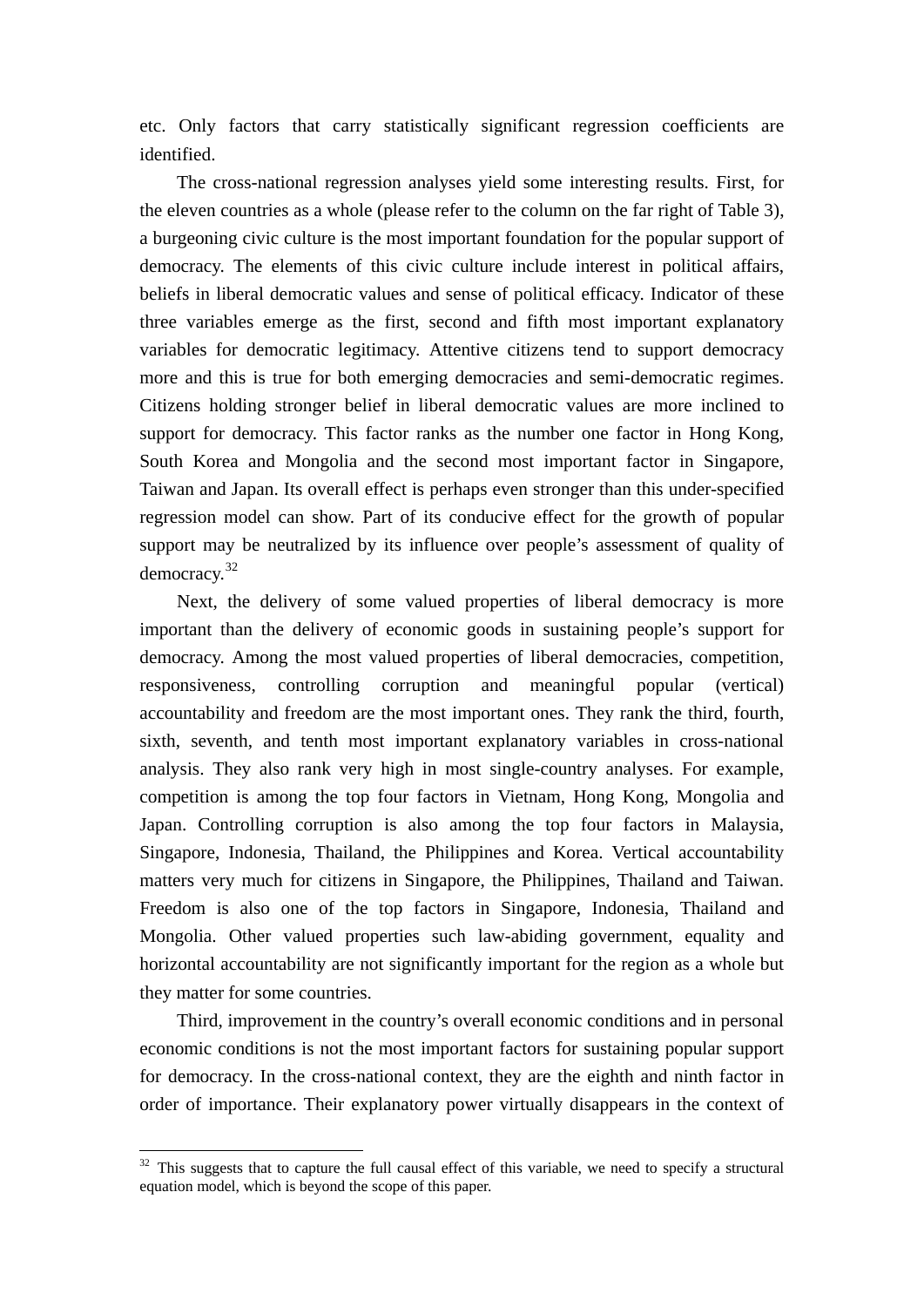most single country analyses except Vietnam and Japan where national economic conditions does matter a great deal. This suggests that there exists much less variation in people's evaluation of economic conditions within a single country than that is the case across countries. People of the same country oftentimes converge on the reading of the economic condition, either at the macro or micro level.

### [Table 3 about here]

 Fourth, the estimates of most single-country model do not deviate too much from the estimates based on the merged eleven-country data. This means there are some common causal mechanisms running through all East Asian countries, including emerging democracies and semi-democratic regimes.

 Lastly, one should exercise some caution in generalizing the findings based on one round of cross-national survey. The importance of some factors might not surface in cross-sectional analysis. For instance, one may suspect that the importance of freedom to popular support for democracy cannot be fully appreciated without longitudinal data or without an explicit comparison with the old regime. Since this is a property which is least lacking in most countries at the time the survey is implemented. Most citizens have taken the freedom they enjoy for granted.

#### VI. Tentative Conclusion

Our empirical analyses confirm that in East Asia popular support for democracy depends on to a large extent whether the citizenry experiences that political institutions produce an acceptable degree of democracy and deliver an acceptable level of good governance. At the same time, the perceived quality of democracy is also shaped by what citizens expect out of and demand from their political leaders and institutions.

The growth of democratic legitimacy is also shaped by some short-term factors, such as economic performance, as well as by some long-term forces, such as values change. It is important to know that citizens in East Asian democracies are able to distinguish between the political and economic dimensions of regime performance. This means a large number of citizens may come to value democracy for the political goods it produces even when its economic performance is perceived to be sluggish. This is a no small point because most East Asian emerging democracies are not likely to repeat its past record of miraculous growth. Over the long-term, the state's overall capacity in the provision of a stable and enabling economic environment is severely constrained by the forces of globalization.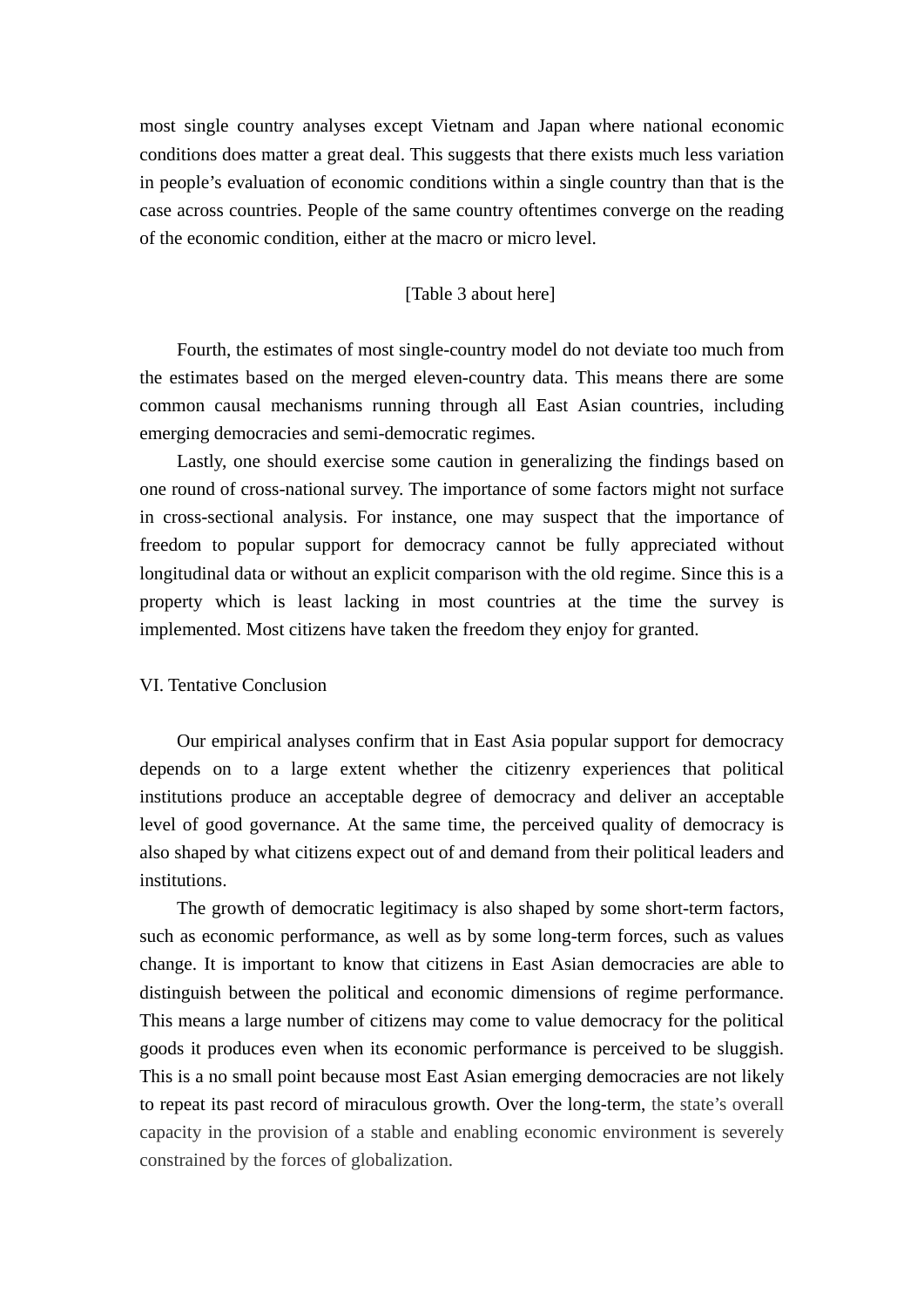For East Asian citizens, of all of the properties people expect out of liberal democracy, nothing is more importance than the responsiveness of the government to their needs and concern. On this score, democratically elected government do not necessarily fare better than non-democratic regime in the eyes of their citizens. Equally important are maintaining a competitive electoral system and the delivery of clean politics. Most of the emerging democracies are rated more favorably on the former but not the latter. This suggests that all East Asian democracies desperately need more serious attempts to strength the legal deterrence against the corruption of elected politicians. They all need more rigorous regulations on campaign finance and financial disclosures to arrest the encroachment of money politics. At the same time, it is imperative to strength the independence and integrity the judicial branch making it less susceptible to political influence. Without this a systematic crackdown on the un-ethnical conducts of elected politicians remains an illusive goal.

 In the future, we need more research on ways to improve democratic quality. Drawing on experiences of East Asia, one can identity at least three important set of factors that are significantly associated with the quality of democracy. First, mass political culture matters. If a majority of citizens are attentive to political affairs and firmly endorse the principle of freedom and rights protection, limited government, democratic accountability, and rule of law, state officials will feel compelled to follow the procedure of good democracy. State officials violating individual freedom and or engaging in illegal practices and corruption will definitely worry about being replaced through elections. Second, political elite matters. Lack of strong commitment of a country's significant leaders of opinion, culture, business, and social organizations, and all major leaders of government and politically significant parties to democratic norms and procedures is a sure recipe for cooking low quality of democracy. Lastly, civil societies also play an important role in determining the quality of democracy. A strong civil society and a tradition of civil engagement are also crucial in shaping politicians and parties' incentives. Under such circumstance, the civil society as a whole is more likely to generate strong constrains on state officials.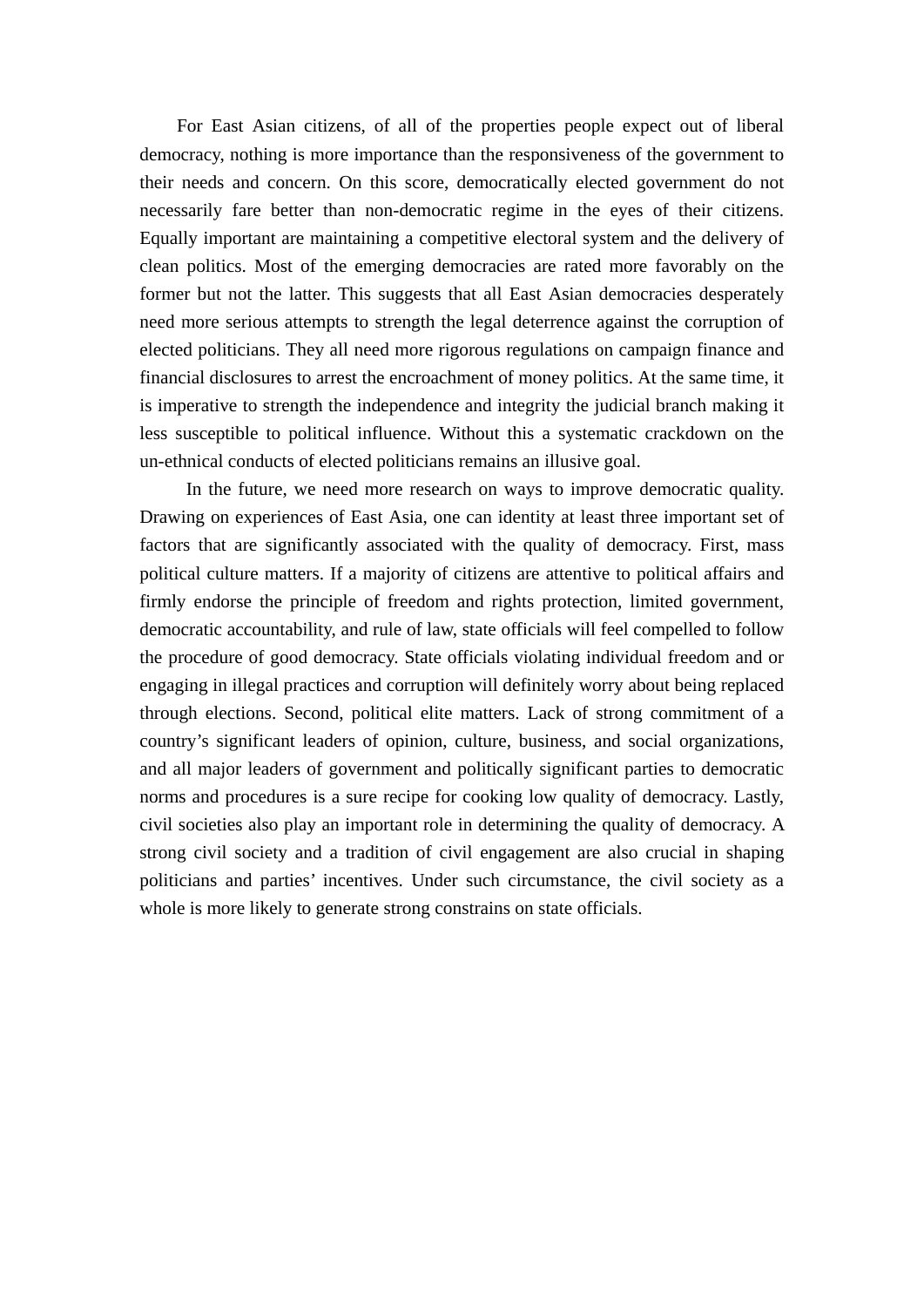#### *Tables*

| Types of Regime                                                                                   | <b>Established</b><br><b>Democracy</b> |       |       | <b>Emerging Democracy</b>                                         |       |       |       |       | <b>Semi-democratic Regime</b> |              | <b>Transition</b><br><b>Society</b> |       |
|---------------------------------------------------------------------------------------------------|----------------------------------------|-------|-------|-------------------------------------------------------------------|-------|-------|-------|-------|-------------------------------|--------------|-------------------------------------|-------|
|                                                                                                   | Japan                                  | Korea |       | Taiwan Philippines Thailand Mongolia Indonesia Singapore Malaysia |       |       |       |       |                               | Hong<br>Kong | Vietnam                             | All   |
| Q104 Our current courts<br>always punish the guilty<br>even if they are high-ranking<br>officials | 48.7%                                  | 59.6% | 44.6% | 58.0%                                                             | 73.6% | 63.1% | 82.7% | 84.1% | 68.8%                         | 77.5%        | 79.5%                               | 66.9% |
| n                                                                                                 | 1064                                   | 1212  | 1556  | 1192                                                              | 1486  | 1188  | 1569  | 1001  | 1207                          | 848          | 1175                                | 13498 |
| Q113 How often do national<br>government officials abide<br>by the law?                           | 37.7%                                  | 17.0% | 37.4% | 31.3%                                                             | 16.5% | 25.4% | 29.5% | 77.7% | 37.1%                         | 53.4%        | 71.6%                               | 37.9% |
| $\mathbf n$                                                                                       | 1066                                   | 1212  | 1553  | 1165                                                              | 1332  | 1204  | 1548  | 996   | 1195                          | 843          | 1171                                | 13285 |
| <b>Both</b>                                                                                       | 24.2%                                  | 9.4%  | 19.0% | 18.1%                                                             | 10.7% | 18.2% | 24.0% | 65.5% | 27.8%                         | 43.7%        | 61.5%                               | 27.5% |
| Either Q104 or Q113                                                                               | 38.1%                                  | 57.8% | 41.0% | 49.8%                                                             | 56.0% | 50.1% | 58.9% | 26.9% | 47.8%                         | 42.6%        | 22.3%                               | 45.6% |
| n                                                                                                 | 1067                                   | 1212  | 1587  | 1200                                                              | 1546  | 1211  | 1598  | 1012  | 1218                          | 849          | 1200                                | 13700 |

### **Table 1.1 Law-abiding Government: Percentage of Positive Evaluation**

Note: The number of valid cases (n) varies from one statistic to another because we left out people answering "do not understand the question" or "decline to answer". "Hard to say" is counted as a non-positive answer.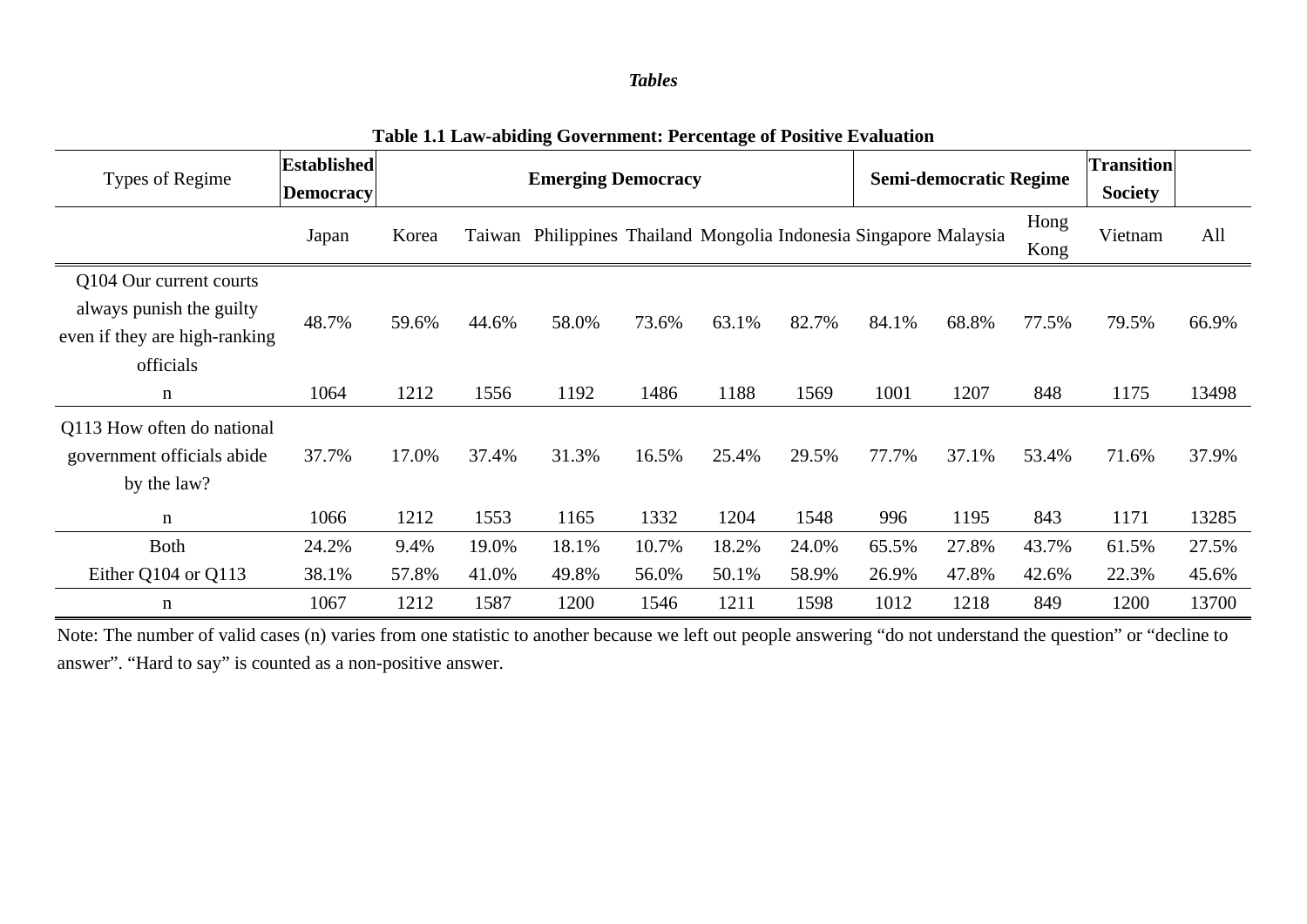| Types of Regime                                                                                               | <b>Established</b><br><b>Democracy</b> |       |       | <b>Emerging Democracy</b>                                         |       |       |       |                                               | <b>Semi-democratic Regime</b> |              | <b>Transition</b><br><b>Society</b> |       |
|---------------------------------------------------------------------------------------------------------------|----------------------------------------|-------|-------|-------------------------------------------------------------------|-------|-------|-------|-----------------------------------------------|-------------------------------|--------------|-------------------------------------|-------|
|                                                                                                               | Japan                                  | Korea |       | Taiwan Philippines Thailand Mongolia Indonesia Singapore Malaysia |       |       |       |                                               |                               | Hong<br>Kong | Vietnam                             | All   |
| Q117 How widespread do<br>you think corruption and<br>bribe-taking are in your<br>local/municipal government? | 53.9%                                  | 54.5% | 30.9% | 38.8%                                                             | 70.4% | 50.5% | 56.0% | $ -$                                          | 52.4%                         | 73.8%        | 77.5%                               | 55.0% |
| $\mathbf n$                                                                                                   | 1065                                   | 1212  | 1549  | 1173                                                              | 1480  | 1187  | 1515  | $ -$                                          | 1202                          | 847          | 1192                                | 12422 |
| Q118 How widespread do<br>you think corruption and<br>bribe-taking are in the<br>national government?         | 50.7%                                  | 49.5% | 29.3% | 32.4%                                                             | 62.0% | 23.6% | 46.7% | 90.2%                                         | 50.5%                         | $-$          | 67.6%                               | 49.1% |
| $\mathbf n$                                                                                                   | 1065                                   | 1212  | 1547  | 1171                                                              | 1480  | 1196  | 1520  | 952                                           | 1204                          | $- -$        | 1188                                | 12535 |
| Q120 In your opinion, is the<br>government working to<br>crackdown corruption and<br>root out bribes?         | 32.3%                                  | 44.6% | 64.2% | 35.2%                                                             | 62.8% | 53.0% | 54.3% | 76.9%                                         | 64.3%                         | 90.1%        | 79.2%                               | 58.9% |
| $\mathbf n$                                                                                                   | 1065                                   | 1212  | 1557  | 1166                                                              | 1438  | 1202  | 1546  | 947                                           | 1209                          | 848          | 1190                                | 13380 |
| All of Q117 Q118 Q120                                                                                         | 21.2%                                  | 26.5% | 16.0% | 10.7%                                                             | 37.4% | 10.8% | 24.5% | 68.2%                                         | 34.3%                         | 70.1%        | 51.3%                               | 22.4% |
| Any two of Q117 Q118<br>Q120                                                                                  | 28.7%                                  | 25.3% | 16.8% | 19.9%                                                             | 23.7% | 27.9% | 24.3% | $\mathord{\hspace{1pt}\text{--}\hspace{1pt}}$ | 18.0%                         | $-$          | 25.8%                               | 20.0% |
| Only one of Q117 Q118<br>Q120                                                                                 | 15.7%                                  | 18.6% | 37.8% | 29.0%                                                             | 16.6% | 35.1% | 23.0% | 17.2%                                         | 25.3%                         | 23.1%        | 14.8%                               | 21.0% |
| $\mathbf n$                                                                                                   | 1067                                   | 1212  | 1587  | 1200                                                              | 1546  | 1211  | 1598  | 1012                                          | 1218                          | 849          | 1200                                | 13700 |

# **Table 1.2 Controlling Corruption: Percentage of Positive Evaluation**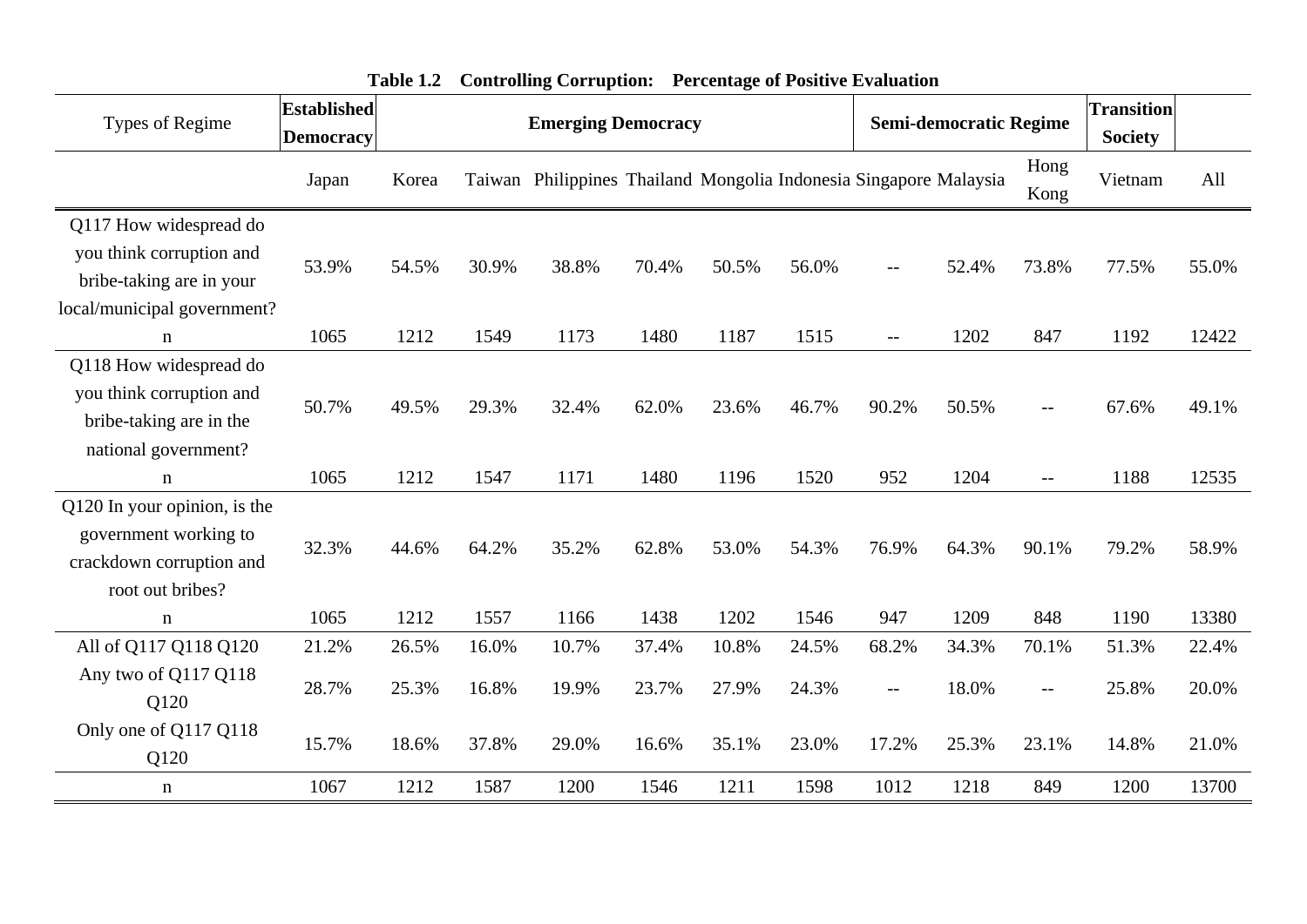| Types of Regime               | <b>Established</b><br><b>Democracy</b> |       |       | <b>Emerging Democracy</b>                                         |       |       |       |       | <b>Semi-democratic Regime</b> |              | <b>Transition</b><br><b>Society</b> |       |
|-------------------------------|----------------------------------------|-------|-------|-------------------------------------------------------------------|-------|-------|-------|-------|-------------------------------|--------------|-------------------------------------|-------|
|                               | Japan                                  | Korea |       | Taiwan Philippines Thailand Mongolia Indonesia Singapore Malaysia |       |       |       |       |                               | Hong<br>Kong | Vietnam                             | All   |
| Q105 Political parties or     |                                        |       |       |                                                                   |       |       |       |       |                               |              |                                     |       |
| candidates in our country     |                                        |       |       |                                                                   |       |       |       |       |                               |              |                                     |       |
| have equal access to the      | 59.6%                                  | 66.3% | 64.5% | 58.0%                                                             | 63.4% | 63.4% | 78.4% | 52.3% | 59.8%                         | 76.4%        | 81.1%                               | 65.8% |
| mass media during the         |                                        |       |       |                                                                   |       |       |       |       |                               |              |                                     |       |
| election period               |                                        |       |       |                                                                   |       |       |       |       |                               |              |                                     |       |
| $\mathbf n$                   | 1064                                   | 1212  | 1514  | 1171                                                              | 1485  | 1184  | 1381  | 983   | 1193                          | 845          | 1156                                | 13188 |
| Q114 How often do your        |                                        |       |       |                                                                   |       |       |       |       |                               |              |                                     |       |
| think our elections offer the | 44.2%                                  | 47.4% | 52.7% | 39.0%                                                             | 60.4% | 50.6% | 78.2% | 49.6% | 50.0%                         | 43.7%        | 76.6%                               | 55.0% |
| voters a real choice between  |                                        |       |       |                                                                   |       |       |       |       |                               |              |                                     |       |
| different parties/candidates  |                                        |       |       |                                                                   |       |       |       |       |                               |              |                                     |       |
| n                             | 1066                                   | 1212  | 1542  | 1176                                                              | 1426  | 1196  | 1553  | 991   | 1181                          | 843          | 1191                                | 13377 |
| Q43 On the whole, how         |                                        |       |       |                                                                   |       |       |       |       |                               |              |                                     |       |
| would you rate the freeness   |                                        | 57.3% | 48.8% | 55.3%                                                             | 69.6% | 69.4% | 85.0% | 87.3% | 73.7%                         | 38.0%        | 85.7%                               | 67.4% |
| and fairness of the last      | 64.5%                                  |       |       |                                                                   |       |       |       |       |                               |              |                                     |       |
| national election             |                                        |       |       |                                                                   |       |       |       |       |                               |              |                                     |       |
| n                             | 1067                                   | 1212  | 1520  | 1180                                                              | 1478  | 1187  | 1567  | 988   | 1199                          | 839          | 1192                                | 13429 |
| All of Q105 Q114 Q43          | 22.3%                                  | 22.0% | 18.7% | 13.0%                                                             | 30.3% | 26.4% | 45.6% | 31.3% | 27.4%                         | 19.2%        | 60.6%                               | 29.3% |
| Any two of Q105 Q114 Q43      | 36.0%                                  | 37.3% | 34.7% | 35.8%                                                             | 31.4% | 35.9% | 29.3% | 28.3% | 34.7%                         | 33.0%        | 20.6%                               | 32.4% |
| Only one of Q105 Q114 Q43     | 29.0%                                  | 30.3% | 26.2% | 33.4%                                                             | 17.4% | 23.3% | 8.6%  | 28.8% | 23.2%                         | 31.9%        | 10.3%                               | 23.0% |
| n                             | 1067                                   | 1212  | 1587  | 1200                                                              | 1546  | 1211  | 1598  | 1012  | 1218                          | 849          | 1200                                | 13700 |

**Table 1.3 Competition: Percentage of Positive Evaluation**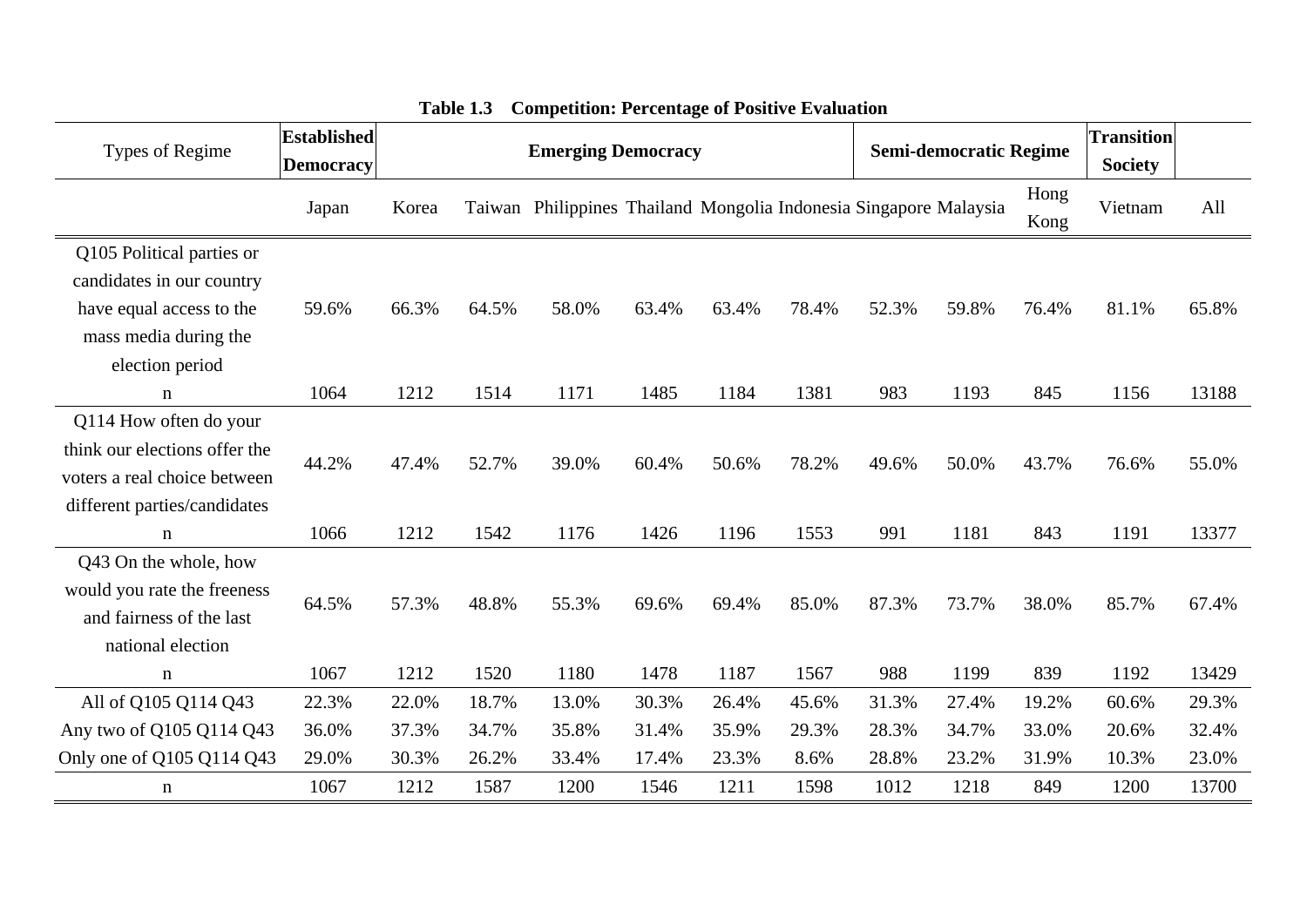| Types of Regime                                    | <b>Established</b><br><b>Democracy</b> |       |       | <b>Emerging Democracy</b>                                         |       |       |       |       | <b>Semi-democratic Regime</b> |              | <b>Transition</b><br><b>Society</b> |       |
|----------------------------------------------------|----------------------------------------|-------|-------|-------------------------------------------------------------------|-------|-------|-------|-------|-------------------------------|--------------|-------------------------------------|-------|
|                                                    | Japan                                  | Korea |       | Taiwan Philippines Thailand Mongolia Indonesia Singapore Malaysia |       |       |       |       |                               | Hong<br>Kong | Vietnam                             | All   |
| Q38<br>Did you vote in the<br>election?            | 85.1%                                  | 68.2% | 82.6% | 80.6%                                                             | 87.5% | 86.4% | 93.3% | 62.3% | 59.4%                         | 44.4%        | 85.8%                               | 77.5% |
| n                                                  | 1067                                   | 1212  | 1587  | 1200                                                              | 1546  | 1211  | 1598  | 1012  | 1218                          | 849          | 1200                                | 13700 |
| Q40 Did you attend a<br>campaign meeting or rally? | 21.1%                                  | 21.0% | 13.4% | 23.2%                                                             | 23.7% | 65.8% | 23.4% | 10.2% | 26.6%                         | 1.6%         | 53.9%                               | 26.2% |
| n                                                  | 1067                                   | 1212  | 1587  | 1200                                                              | 1546  | 1211  | 1598  | 1012  | 1218                          | 849          | 1200                                | 13700 |
| Q41 Did you try to persuade                        |                                        |       |       |                                                                   |       |       |       |       |                               |              |                                     |       |
| others to vote for a certain                       | 6.9%                                   | 16.9% | 16.1% | 19.8%                                                             | 19.7% | 33.4% | 12.3% | 2.7%  | 14.6%                         | 4.7%         | $\overline{\phantom{a}}$            | 15.3% |
| candidate or party?                                |                                        |       |       |                                                                   |       |       |       |       |                               |              |                                     |       |
| $\mathbf n$                                        | 1067                                   | 1212  | 1587  | 1200                                                              | 1546  | 1211  | 1598  | 1012  | 1218                          | 849          | $- -$                               | 12500 |
| All of Q38 Q40 Q41                                 | 5.0%                                   | 7.7%  | 6.2%  | 11.1%                                                             | 7.5%  | 26.8% | 7.4%  | 0.9%  | 8.3%                          | 1.2%         | 52.8%                               | 7.7%  |
| Any two of Q38 Q40 Q41                             | 17.4%                                  | 17.6% | 15.4% | 17.8%                                                             | 25.2% | 40.1% | 18.6% | 7.3%  | 16.9%                         | 3.5%         | $\overline{\phantom{m}}$            | 21.7% |
| Only one of Q38 Q40 Q41                            | 63.4%                                  | 47.9% | 62.9% | 54.8%                                                             | 57.8% | 25.1% | 66.3% | 57.8% | 42.0%                         | 40.2%        | 34.4%                               | 51.2% |
| n                                                  | 1067                                   | 1212  | 1587  | 1200                                                              | 1546  | 1211  | 1598  | 1012  | 1218                          | 849          | 1200                                | 13700 |

**Table 1.4 Electoral Participation: Percentage of Positive Evaluation**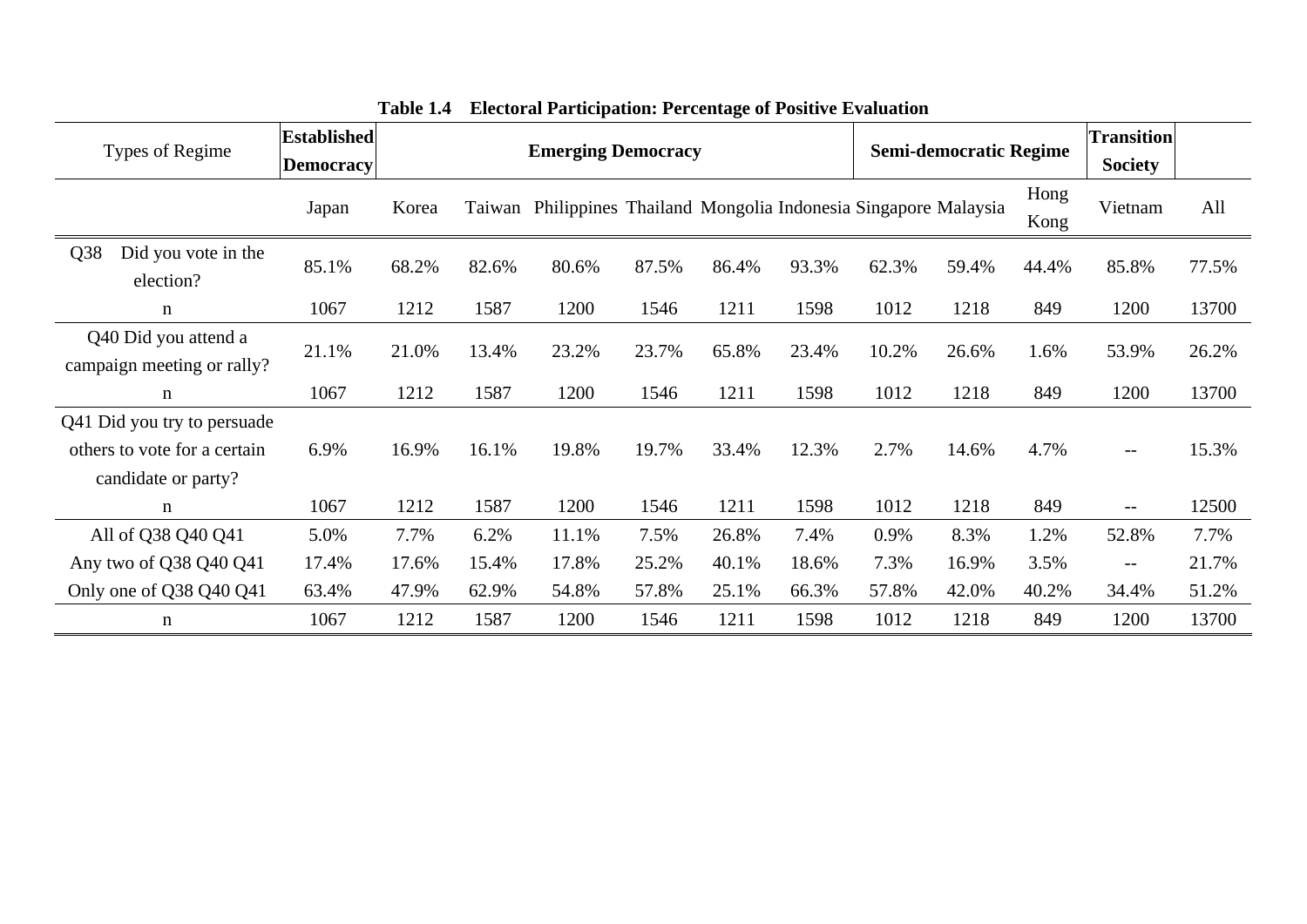| Types of Regime                                          | <b>Established</b><br><b>Democracy</b> |       |        | <b>Emerging Democracy</b>                                  |       |       |       |       | <b>Semi-democratic Regime</b> |              | <b>Transition</b><br><b>Society</b> |       |
|----------------------------------------------------------|----------------------------------------|-------|--------|------------------------------------------------------------|-------|-------|-------|-------|-------------------------------|--------------|-------------------------------------|-------|
|                                                          | Japan                                  | Korea | Taiwan | Philippines Thailand Mongolia Indonesia Singapore Malaysia |       |       |       |       |                               | Hong<br>Kong | Vietnam                             | All   |
| Q49 How interested would<br>you say you are in politics? | 68.8%                                  | 43.0% | 32.5%  | 52.3%                                                      | 73.3% | 59.0% | 34.2% | 23.6% | 40.9%                         | 24.1%        | 74.4%                               | 48.4% |
| n                                                        | 1066                                   | 1212  | 1580   | 1194                                                       | 1527  | 1210  | 1581  | 1008  | 1215                          | 847          | 1196                                | 13636 |
| Q50 How often do you                                     |                                        |       |        |                                                            |       |       |       |       |                               |              |                                     |       |
| follow news about politics                               | 95.5%                                  | 89.9% | 72.1%  | 77.7%                                                      | 90.8% | 90.1% | 66.5% | 75.9% | 70.4%                         | 69.6%        | 90.9%                               | 80.7% |
| and government?                                          |                                        |       |        |                                                            |       |       |       |       |                               |              |                                     |       |
| n                                                        | 1066                                   | 1212  | 1579   | 1191                                                       | 1534  | 1209  | 1588  | 1010  | 1216                          | 849          | 1197                                | 13651 |
| <b>Both</b>                                              | 68.0%                                  | 41.8% | 29.9%  | 44.7%                                                      | 71.3% | 57.1% | 29.8% | 22.3% | 36.1%                         | 22.1%        | 73.2%                               | 45.6% |
| Either Q49 or Q50                                        | 28.0%                                  | 49.2% | 44.1%  | 39.1%                                                      | 19.4% | 34.6% | 39.8% | 54.4% | 38.8%                         | 49.2%        | 18.3%                               | 37.1% |
| n                                                        | 1067                                   | 1212  | 1587   | 1200                                                       | 1546  | 1211  | 1598  | 1012  | 1218                          | 849          | 1200                                | 13700 |

**Table 1.5 Political Interest: Percentage of Positive Evaluation**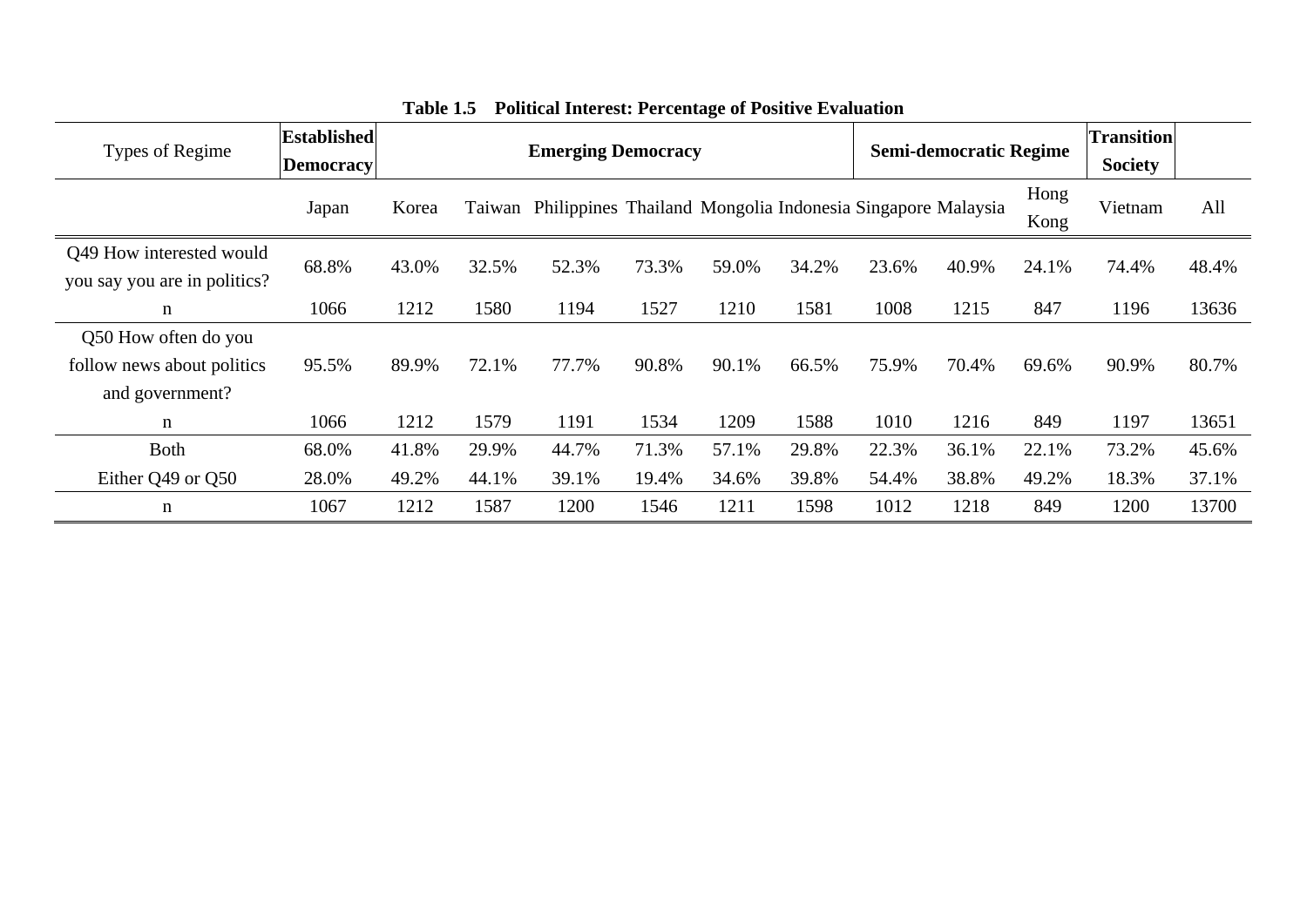| Types of Regime             | <b>Established</b><br><b>Democracy</b> |       |        | <b>Emerging Democracy</b>                                  |       |       |       |       | <b>Semi-democratic Regime</b> |              | <b>Transition</b><br><b>Society</b> |       |
|-----------------------------|----------------------------------------|-------|--------|------------------------------------------------------------|-------|-------|-------|-------|-------------------------------|--------------|-------------------------------------|-------|
|                             | Japan                                  | Korea | Taiwan | Philippines Thailand Mongolia Indonesia Singapore Malaysia |       |       |       |       |                               | Hong<br>Kong | Vietnam                             | All   |
| Q127 I think I have the     |                                        |       |        |                                                            |       |       |       |       |                               |              |                                     |       |
| ability to participate in   | 19.1%                                  | 28.5% | 35.9%  | 28.1%                                                      | 78.2% | 59.7% | 30.5% | 22.2% | 38.2%                         | 10.6%        | 39.9%                               | 37.4% |
| politics                    |                                        |       |        |                                                            |       |       |       |       |                               |              |                                     |       |
| n                           | 1064                                   | 1212  | 1550   | 1180                                                       | 1497  | 1202  | 1534  | 1004  | 1205                          | 839          | 1133                                | 13420 |
| Q128 Sometimes politics and |                                        |       |        |                                                            |       |       |       |       |                               |              |                                     |       |
| government seems so         |                                        |       |        |                                                            |       |       |       |       |                               |              |                                     |       |
| complicated that a person   | 34.9%                                  | 40.6% | 24.2%  | 39.2%                                                      | 11.6% | 29.7% | 20.4% | 27.3% | 25.6%                         | 20.0%        | 41.7%                               | 28.0% |
| like me can't really        |                                        |       |        |                                                            |       |       |       |       |                               |              |                                     |       |
| understand what is going on |                                        |       |        |                                                            |       |       |       |       |                               |              |                                     |       |
| n                           | 1064                                   | 1212  | 1561   | 1181                                                       | 1491  | 1200  | 1528  | 1005  | 1197                          | 846          | 1114                                | 13399 |
| <b>Both</b>                 | 10.8%                                  | 14.4% | 13.7%  | 9.3%                                                       | 8.0%  | 18.0% | 8.8%  | 9.2%  | 11.4%                         | 4.4%         | 20.0%                               | 11.7% |
| Either Q127 or Q128         | 32.2%                                  | 40.2% | 31.1%  | 46.8%                                                      | 70.4% | 52.4% | 30.5% | 30.2% | 39.5%                         | 21.4%        | 34.3%                               | 40.0% |
| n                           | 1067                                   | 1212  | 1587   | 1200                                                       | 1546  | 1211  | 1598  | 1012  | 1218                          | 849          | 1200                                | 13700 |

**Table 1.6 Political Efficacy: Percentage of Positive Evaluation**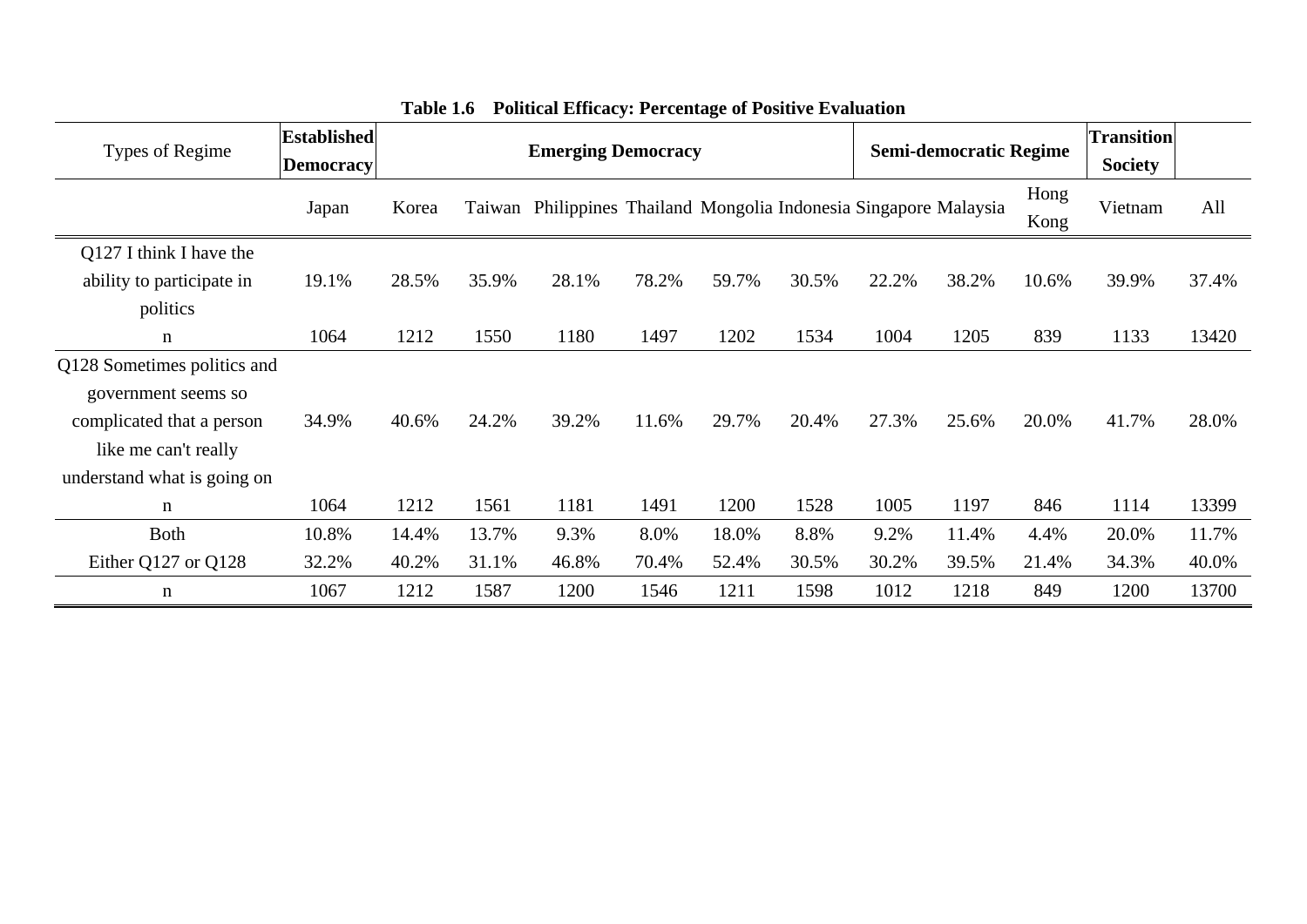| Types of Regime              | <b>Established</b><br><b>Democracy</b> |       |       | <b>Emerging Democracy</b>                                         |       |       |       |       | <b>Semi-democratic Regime</b> |              | <b>Transition</b><br><b>Society</b> |       |
|------------------------------|----------------------------------------|-------|-------|-------------------------------------------------------------------|-------|-------|-------|-------|-------------------------------|--------------|-------------------------------------|-------|
|                              | Japan                                  | Korea |       | Taiwan Philippines Thailand Mongolia Indonesia Singapore Malaysia |       |       |       |       |                               | Hong<br>Kong | Vietnam                             | All   |
| Q103 People have the power   |                                        |       |       |                                                                   |       |       |       |       |                               |              |                                     |       |
| to change a government they  | 56.7%                                  | 44.1% | 60.9% | 67.3%                                                             | 78.6% | 82.6% | 69.7% | 51.7% | 76.6%                         | 28.3%        | 59.6%                               | 63.1% |
| don't like.                  |                                        |       |       |                                                                   |       |       |       |       |                               |              |                                     |       |
| $\mathbf n$                  | 1064                                   | 1212  | 1548  | 1193                                                              | 1506  | 1193  | 1539  | 1001  | 1204                          | 846          | 1119                                | 13425 |
| Q106 Between elections, the  |                                        |       |       |                                                                   |       |       |       |       |                               |              |                                     |       |
| people have no way of        | 27.8%                                  | 35.7% | 34.2% | 47.0%                                                             | 34.2% | 27.4% | 46.5% | 40.2% | 31.0%                         |              | 47.6%                               | 37.2% |
| holding the government       |                                        |       |       |                                                                   |       |       |       |       |                               |              |                                     |       |
| responsible for its actions. |                                        |       |       |                                                                   |       |       |       |       |                               |              |                                     |       |
| $\mathbf n$                  | 1064                                   | 1212  | 1548  | 1173                                                              | 1417  | 1124  | 1435  | 978   | 1168                          | $- -$        | 1087                                | 12206 |
| Q112 How often do            |                                        |       |       |                                                                   |       |       |       |       |                               |              |                                     |       |
| government officials         |                                        |       |       |                                                                   |       |       |       |       |                               |              |                                     |       |
| withhold important           | 38.6%                                  | 24.6% | 43.2% | 41.8%                                                             | 69.4% | 36.1% | 65.0% | 65.7% | 37.6%                         | 63.0%        | 16.7%                               | 45.8% |
| information from the public  |                                        |       |       |                                                                   |       |       |       |       |                               |              |                                     |       |
| view?                        |                                        |       |       |                                                                   |       |       |       |       |                               |              |                                     |       |
| $\mathbf n$                  | 1066                                   | 1212  | 1545  | 1147                                                              | 1452  | 1188  | 1524  | 985   | 1194                          | 846          | 1175                                | 13334 |
| All of Q103 Q106 Q112        | 8.7%                                   | 4.5%  | 11.5% | 9.5%                                                              | 15.6% | 7.6%  | 18.5% | 15.9% | 8.5%                          | 18.3%        | 3.3%                                | 10.0% |
| Any two of Q103 Q106         | 29.9%                                  | 23.4% | 30.4% | 41.3%                                                             | 45.1% | 35.3% | 39.1% | 34.8% | 35.1%                         | $-$          | 33.8%                               | 33.0% |
| Q112                         |                                        |       |       |                                                                   |       |       |       |       |                               |              |                                     |       |
| Only one of Q103 Q106        | 36.7%                                  | 44.1% | 36.5% | 36.6%                                                             | 21.9% | 39.8% | 24.4% | 32.6% | 41.6%                         | 54.2%        | 31.3%                               | 31.9% |
| Q112                         |                                        |       |       |                                                                   |       |       |       |       |                               |              |                                     |       |
| $\mathbf n$                  | 1067                                   | 1212  | 1587  | 1200                                                              | 1546  | 1211  | 1598  | 1012  | 1218                          | 849          | 1200                                | 13700 |

**Table 1.7 Vertical Accountability: Percentage of Positive Evaluation**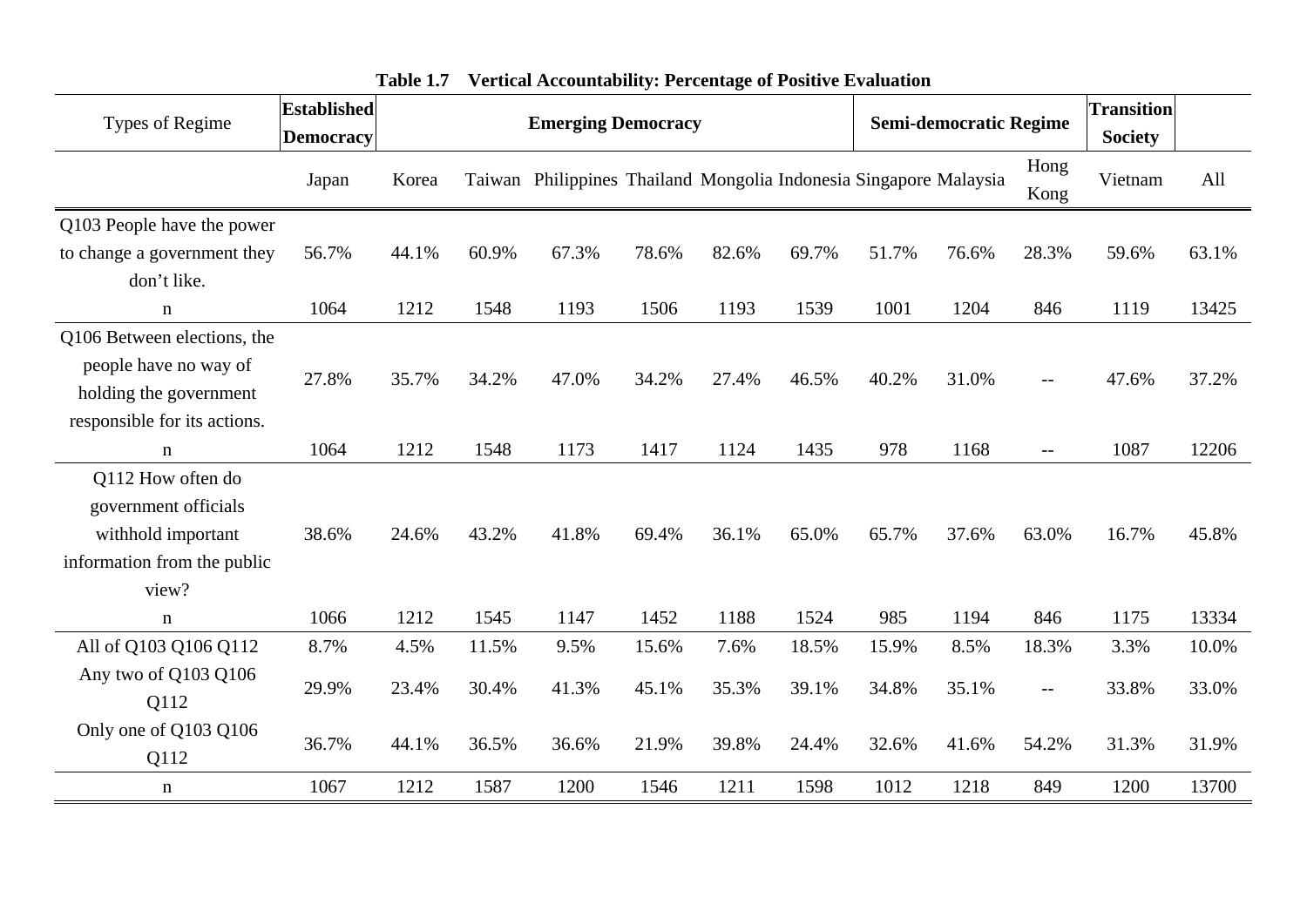| Types of Regime              | <b>Established</b><br><b>Democracy</b> |       |       | <b>Emerging Democracy</b>                                         |       |       |       |       | <b>Semi-democratic Regime</b> |                   | <b>Transition</b><br><b>Society</b> |       |
|------------------------------|----------------------------------------|-------|-------|-------------------------------------------------------------------|-------|-------|-------|-------|-------------------------------|-------------------|-------------------------------------|-------|
|                              | Japan                                  | Korea |       | Taiwan Philippines Thailand Mongolia Indonesia Singapore Malaysia |       |       |       |       |                               | Hong<br>Kong      | Vietnam                             | All   |
| Q107 When the government     |                                        |       |       |                                                                   |       |       |       |       |                               |                   |                                     |       |
| breaks the laws, there is    | 26.8%                                  | 43.2% | 39.2% | 51.6%                                                             | 47.0% | 23.2% | 62.2% | 64.2% | 44.0%                         | $\qquad \qquad -$ | 66.0%                               | 46.7% |
| nothing the legal system can |                                        |       |       |                                                                   |       |       |       |       |                               |                   |                                     |       |
| do.                          |                                        |       |       |                                                                   |       |       |       |       |                               |                   |                                     |       |
| $\mathbf n$                  | 1064                                   | 1212  | 1534  | 1174                                                              | 1475  | 1180  | 1511  | 982   | 1196                          | $--$              | 1094                                | 12422 |
| Q115 To what extent is the   |                                        |       |       |                                                                   |       |       |       |       |                               |                   |                                     |       |
| legislature capable of       | 40.3%                                  | 53.0% | 53.0% | 59.9%                                                             | 46.5% | 55.4% | 66.0% | 80.8% | 66.8%                         | 58.6%             | 81.1%                               | 59.8% |
| keeping the government in    |                                        |       |       |                                                                   |       |       |       |       |                               |                   |                                     |       |
| check?                       |                                        |       |       |                                                                   |       |       |       |       |                               |                   |                                     |       |
| n                            | 1066                                   | 1212  | 1530  | 1149                                                              | 1311  | 1199  | 1535  | 984   | 1183                          | 846               | 1181                                | 13196 |
| <b>Both</b>                  | 14.5%                                  | 25.2% | 25.3% | 27.6%                                                             | 20.2% | 13.0% | 40.4% | 51.6% | 31.9%                         | $\qquad \qquad -$ | 54.7%                               | 28.3% |
| Either Q107 or Q115          | 37.9%                                  | 45.9% | 36.4% | 49.8%                                                             | 37.5% | 49.9% | 37.2% | 34.8% | 43.4%                         | $- -$             | 26.5%                               | 37.3% |
| $\mathbf n$                  | 1067                                   | 1212  | 1587  | 1200                                                              | 1546  | 1211  | 1598  | 1012  | 1218                          | 849               | 1200                                | 13700 |

**Table 1.8 Horizontal Accountability: Percentage of Positive Evaluation**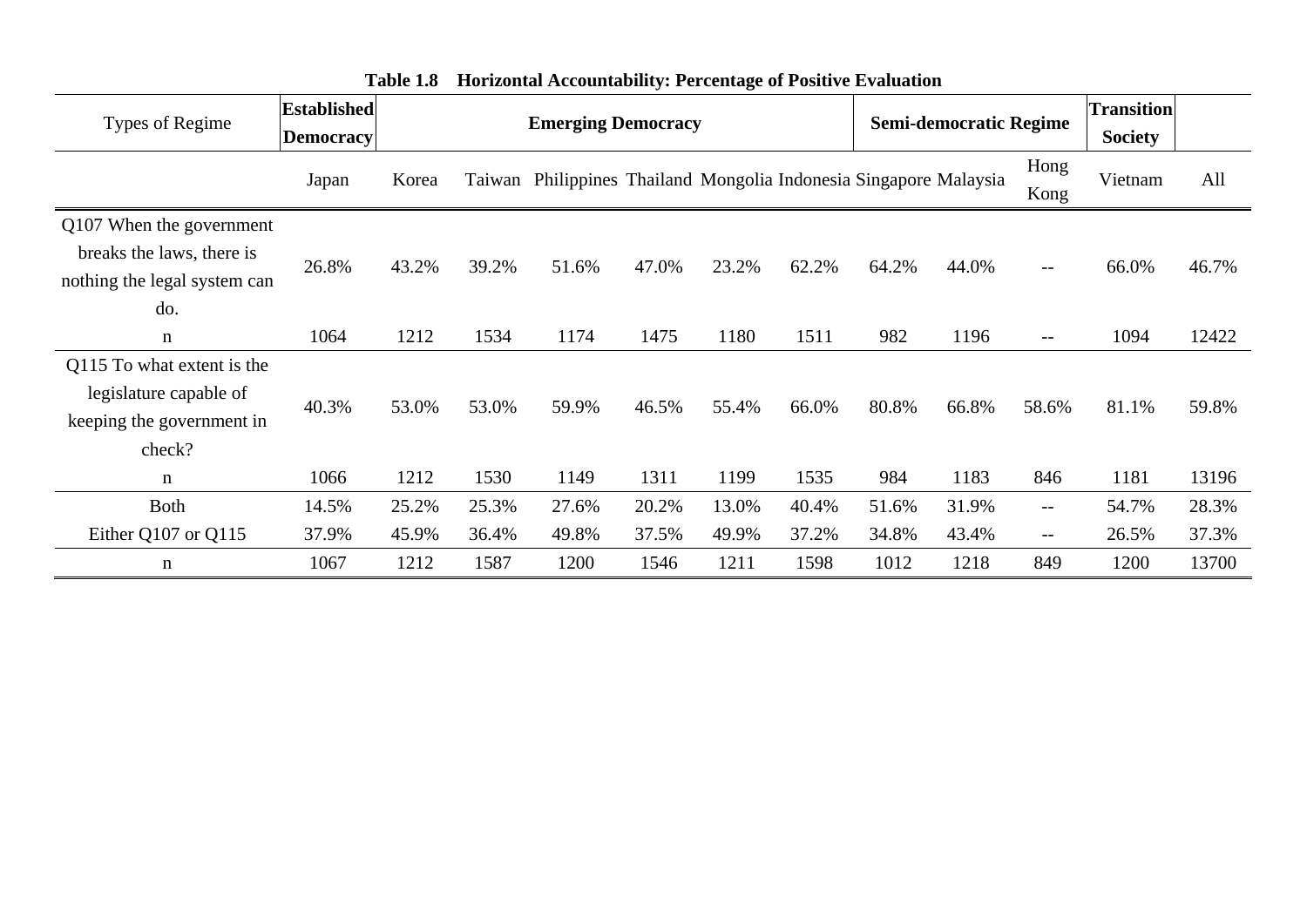| Types of Regime                                                     | <b>Established</b><br><b>Democracy</b> |       |       | <b>Emerging Democracy</b>                                         |       |       |       |       | <b>Semi-democratic Regime</b> |              | <b>Transition</b><br><b>Society</b> |       |
|---------------------------------------------------------------------|----------------------------------------|-------|-------|-------------------------------------------------------------------|-------|-------|-------|-------|-------------------------------|--------------|-------------------------------------|-------|
|                                                                     | Japan                                  | Korea |       | Taiwan Philippines Thailand Mongolia Indonesia Singapore Malaysia |       |       |       |       |                               | Hong<br>Kong | Vietnam                             | All   |
| Q110 People are free to<br>speak what they think<br>without fear.   | 52.0%                                  | 56.5% | 74.1% | 67.4%                                                             | 72.6% | 69.1% | 90.5% | 38.8% | 66.1%                         | 84.0%        | 76.3%                               | 69.0% |
| n                                                                   | 1064                                   | 1212  | 1565  | 1188                                                              | 1486  | 1198  | 1580  | 1004  | 1208                          | 848          | 1174                                | 13527 |
| Q111 People can join any<br>organization they like<br>without fear. | 56.7%                                  | 64.3% | 78.2% | 66.0%                                                             | 71.3% | 79.7% | 92.1% | 46.2% | 72.0%                         | 80.5%        | 67.7%                               | 71.5% |
| n                                                                   | 1064                                   | 1212  | 1560  | 1187                                                              | 1486  | 1192  | 1563  | 1001  | 1205                          | 845          | 1157                                | 13472 |
| <b>Both</b>                                                         | 43.5%                                  | 51.2% | 66.4% | 54.6%                                                             | 61.9% | 60.5% | 85.4% | 31.8% | 58.9%                         | 74.4%        | 61.7%                               | 60.3% |
| Either Q110 or Q111                                                 | 21.4%                                  | 18.3% | 16.7% | 22.3%                                                             | 14.0% | 25.2% | 7.9%  | 19.9% | 18.6%                         | 14.6%        | 15.2%                               | 17.3% |
| n                                                                   | 1067                                   | 1212  | 1587  | 1200                                                              | 1546  | 1211  | 1598  | 1012  | 1218                          | 849          | 1200                                | 13700 |

# **Table 1.9 Freedom: Percentage of Positive Evaluation**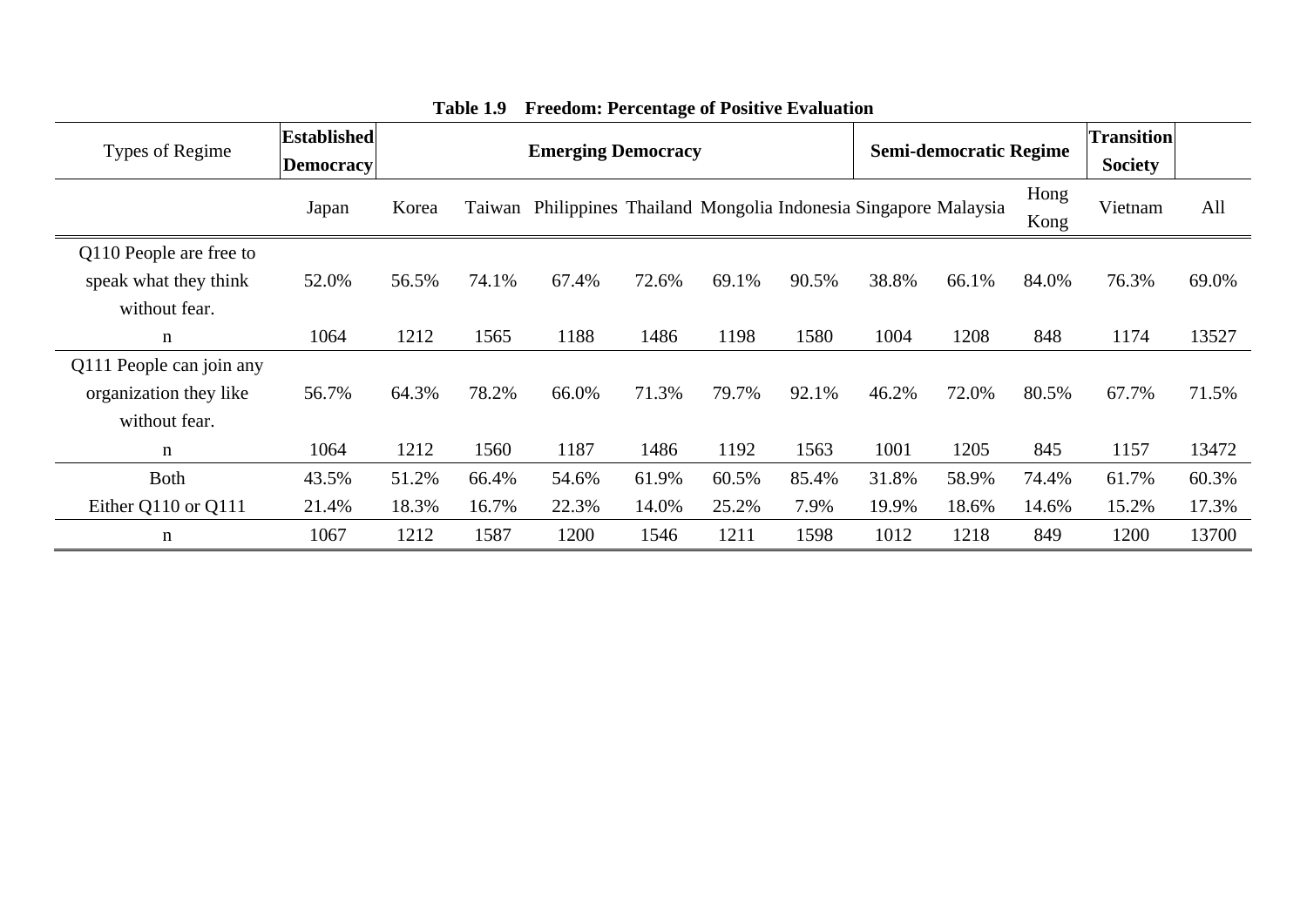| Types of Regime                                        | <b>Established</b><br><b>Democracy</b> |       |       | <b>Emerging Democracy</b>                                         |       |       |       |       | <b>Semi-democratic Regime</b> |              | <b>Transition</b><br><b>Society</b> |       |
|--------------------------------------------------------|----------------------------------------|-------|-------|-------------------------------------------------------------------|-------|-------|-------|-------|-------------------------------|--------------|-------------------------------------|-------|
|                                                        | Japan                                  | Korea |       | Taiwan Philippines Thailand Mongolia Indonesia Singapore Malaysia |       |       |       |       |                               | Hong<br>Kong | Vietnam                             | All   |
| Q108 Everyone is treated<br>equally by the government. | 19.4%                                  | 13.0% | 43.2% | 37.7%                                                             | 57.2% | 34.2% | 74.1% | 68.6% | 51.0%                         | 63.5%        | 80.3%                               | 49.5% |
| n                                                      | 1064                                   | 1212  | 1566  | 1194                                                              | 1506  | 1198  | 1567  | 1003  | 1211                          | 847          | 1173                                | 13541 |
| Q109 People have basic                                 |                                        |       |       |                                                                   |       |       |       |       |                               |              |                                     |       |
| necessities like food, clothes,                        | 64.9%                                  | 29.1% | 64.3% | 83.2%                                                             | 89.3% | 32.1% | 75.3% | 83.1% | 80.1%                         | 78.1%        | 83.2%                               | 69.4% |
| and shelter.                                           |                                        |       |       |                                                                   |       |       |       |       |                               |              |                                     |       |
| n                                                      | 1064                                   | 1212  | 1571  | 1199                                                              | 1509  | 1202  | 1573  | 1010  | 1214                          | 848          | 1176                                | 13578 |
| <b>Both</b>                                            | 17.1%                                  | 8.6%  | 36.2% | 33.3%                                                             | 52.2% | 14.6% | 63.9% | 61.4% | 46.8%                         | 55.9%        | 74.7%                               | 42.5% |
| Either Q108 or Q109                                    | 50.0%                                  | 25.0% | 33.1% | 53.8%                                                             | 37.6% | 36.3% | 17.6% | 27.5% | 36.7%                         | 29.2%        | 10.0%                               | 32.1% |
| n                                                      | 1067                                   | 1212  | 1587  | 1200                                                              | 1546  | 1211  | 1598  | 1012  | 1218                          | 849          | 1200                                | 13700 |

# **Table 1.10 Equality: Percentage of Positive Evaluation**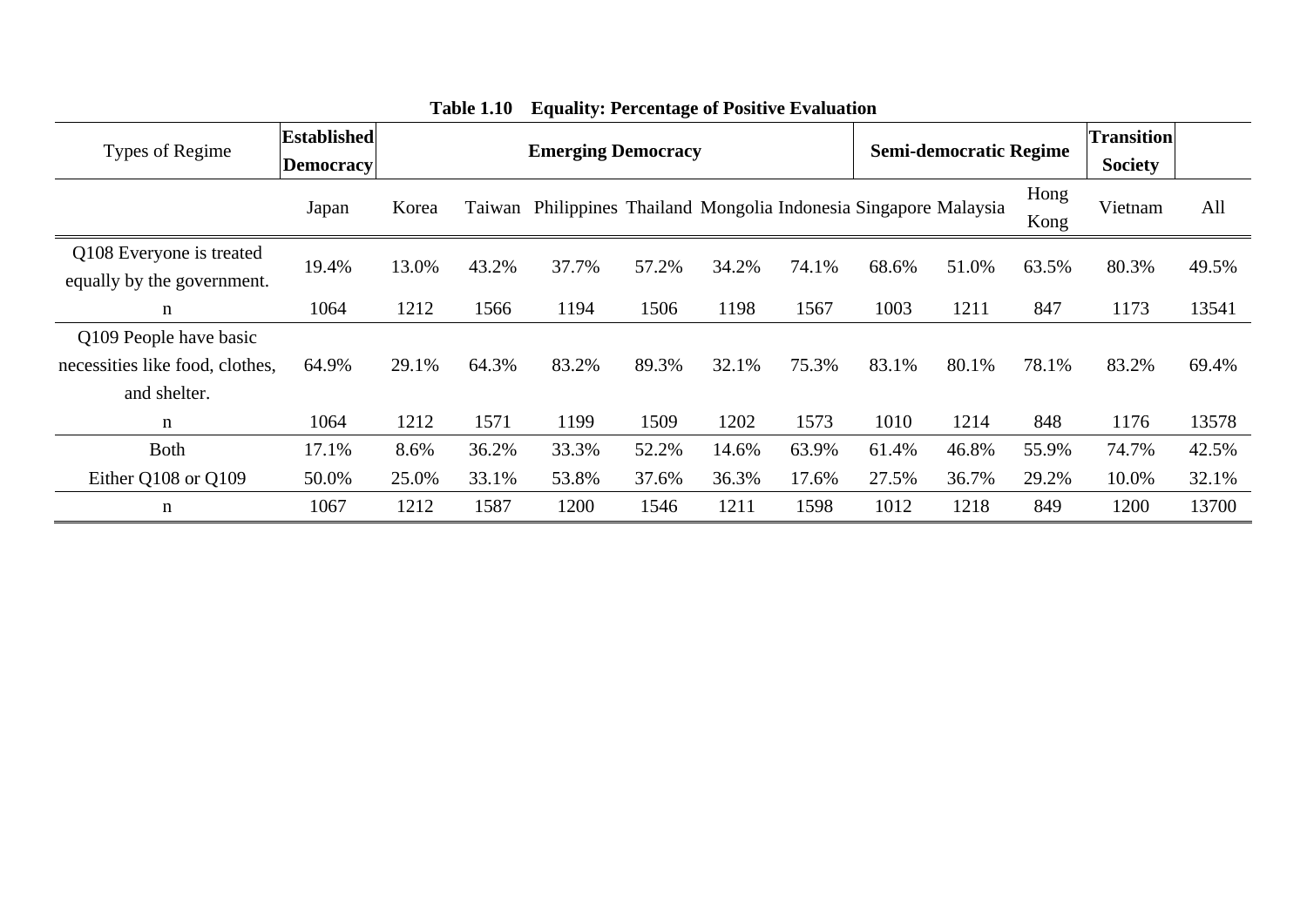| Types of Regime                                                                                           | <b>Established</b><br><b>Democracy</b> |                   |       | <b>Emerging Democracy</b>                                         |       |       |       |       | <b>Semi-democratic Regime</b> |              | <b>Transition</b><br><b>Society</b> |       |
|-----------------------------------------------------------------------------------------------------------|----------------------------------------|-------------------|-------|-------------------------------------------------------------------|-------|-------|-------|-------|-------------------------------|--------------|-------------------------------------|-------|
|                                                                                                           | Japan                                  | Korea             |       | Taiwan Philippines Thailand Mongolia Indonesia Singapore Malaysia |       |       |       |       |                               | Hong<br>Kong | Vietnam                             | All   |
| Q116 How well do you think<br>the government responds to<br>what people want?                             | 33.3%                                  | 21.2%             | 36.3% | 33.2%                                                             | 50.3% | 25.3% | 45.8% | 67.3% | 57.0%                         | 43.7%        | 80.3%                               | 44.5% |
| n                                                                                                         | 1065                                   | 1212              | 1563  | 1185                                                              | 1453  | 1206  | 1578  | 999   | 1200                          | 846          | 1190                                | 13497 |
| Q102a How likely is it that<br>the government will solve<br>the most important problem<br>you identified? | 21.6%                                  | $\qquad \qquad -$ | 30.3% | 38.6%                                                             | 61.5% | 62.2% | 78.6% | 56.3% | 53.3%                         | 33.5%        | 77.9%                               | 52.4% |
| n                                                                                                         | 1067                                   | $\qquad \qquad -$ | 1572  | 1188                                                              | 1472  | 1207  | 1521  | 992   | 1215                          | 843          | 1172                                | 12249 |
| <b>Both</b>                                                                                               | 10.5%                                  | $--$              | 14.4% | 17.4%                                                             | 33.1% | 19.1% | 37.9% | 42.9% | 36.9%                         | 18.8%        | 67.3%                               | 27.4% |
| Either Q116 or Q102a                                                                                      | 33.9%                                  | $\qquad \qquad -$ | 36.8% | 35.4%                                                             | 35.6% | 49.0% | 41.7% | 34.1% | 35.1%                         | 38.9%        | 19.6%                               | 33.0% |
| $\mathbf n$                                                                                               | 1067                                   | 1212              | 1587  | 1200                                                              | 1546  | 1211  | 1598  | 1012  | 1218                          | 849          | 1200                                | 13700 |

**Table 1.11 Responsiveness: Percentage of Positive Evaluation**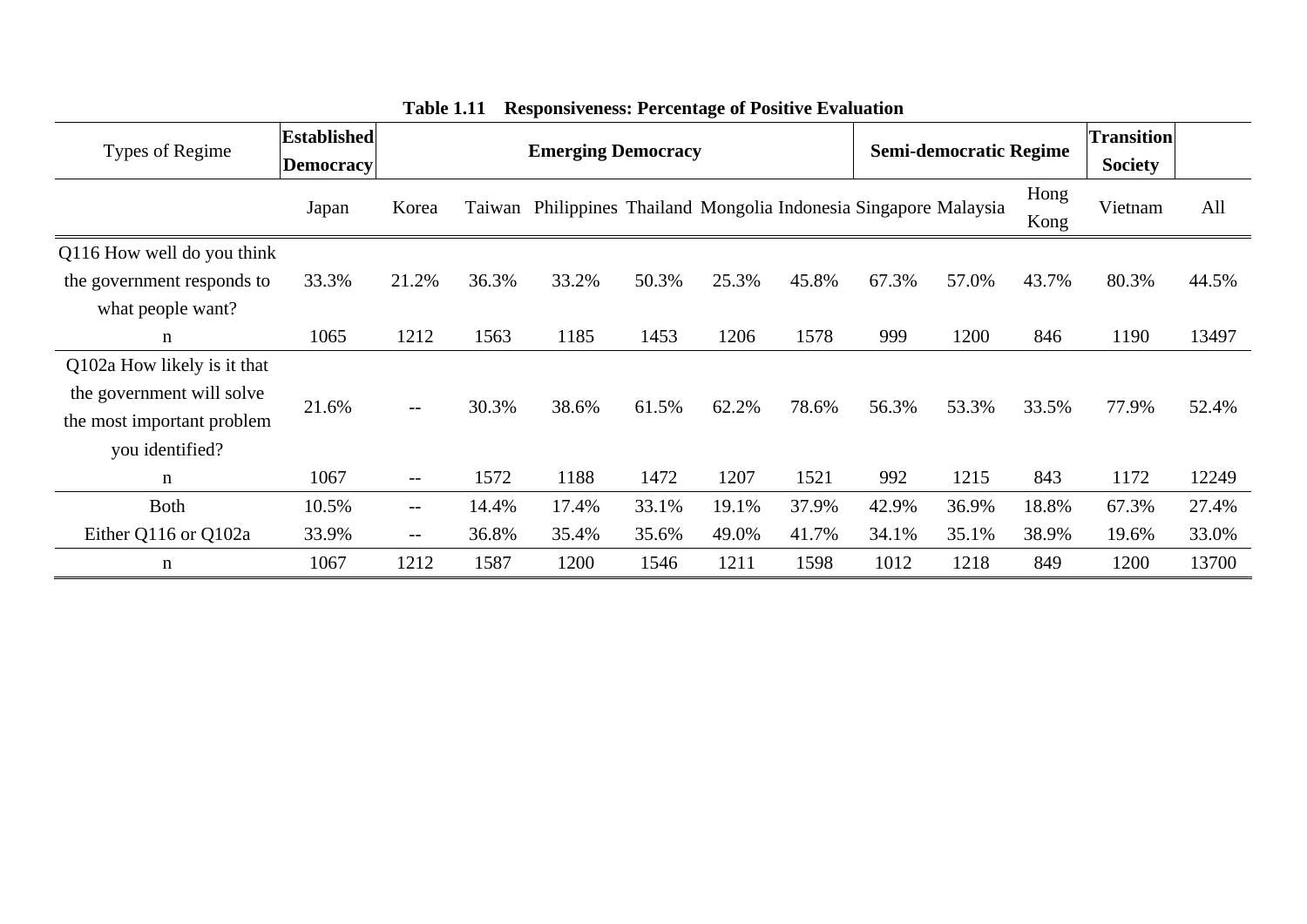| Types of Regime                | <b>Established</b><br><b>Democracy</b> |           |           | <b>Emerging Democracy</b>                                  |           |           |           |           | <b>Semi-democratic Regime</b> |              | <b>Transition</b><br><b>Society</b> |           |
|--------------------------------|----------------------------------------|-----------|-----------|------------------------------------------------------------|-----------|-----------|-----------|-----------|-------------------------------|--------------|-------------------------------------|-----------|
|                                | Japan                                  | Korea     | Taiwan    | Philippines Thailand Mongolia Indonesia Singapore Malaysia |           |           |           |           |                               | Hong<br>Kong | Vietnam                             | All       |
| Law-abiding Government         | $0.267**$                              | $0.170**$ | $0.250**$ | 0.044                                                      | $0.093**$ | $0.136**$ | $0.166**$ | $0.279**$ | $0.270**$                     | $0.126**$    | $0.419**$                           | $0.281**$ |
| <b>Controlling Corruption</b>  | $0.207**$                              | $0.241**$ | $0.298**$ | $0.240**$                                                  | $0.270**$ | $0.138**$ | $0.240**$ | $0.251**$ | $0.414**$                     | $0.089**$    | $0.369**$                           | $0.360**$ |
| Competition                    | $0.344**$                              | $0.170**$ | $0.336**$ | $0.135**$                                                  | $0.282**$ | $0.074*$  | $0.232**$ | $0.384**$ | $0.437**$                     | $0.148**$    | $0.537**$                           | $0.336**$ |
| <b>Electoral Participation</b> | $0.068*$                               | 0.005     | 0.018     | $0.065*$                                                   | 0.046     | 0.008     | 0.027     | 0.028     | $0.082**$                     | $-0.035$     | $0.152**$                           | $0.092**$ |
| <b>Political Interest</b>      | 0.029                                  | $-0.006$  | 0.026     | $0.124**$                                                  | $0.125**$ | $-0.003$  | 0.004     | $-0.008$  | $0.126**$                     | $-0.028$     | $0.200**$                           | $0.085**$ |
| <b>Political Efficacy</b>      | $0.147**$                              | $0.156**$ | $0.177**$ | $0.114**$                                                  | 0.021     | $0.157**$ | $0.135**$ | $0.123**$ | $0.183**$                     | $-0.032$     | $0.249**$                           | $0.159**$ |
| Vertical Accountability        | $0.155**$                              | $0.118**$ | $0.242**$ | 0.009                                                      | $0.111**$ | 0.047     | $0.079**$ | $0.159**$ | $0.142**$                     | $0.193**$    | $-0.029$                            | $0.135**$ |
| Horizontal Accountability      | $0.216**$                              | $0.184**$ | $0.243**$ | $0.116**$                                                  | $0.174**$ | $0.099**$ | $0.201**$ | $0.277**$ | $0.340**$                     | $0.191**$    | $0.267**$                           | $0.260**$ |
| Freedom                        | $0.239**$                              | $0.065*$  | $0.188**$ | 0.028                                                      | $0.137**$ | $0.065*$  | $0.076**$ | $0.173**$ | $0.322**$                     | $0.139**$    | $0.269**$                           | $0.140**$ |
| Equality                       | $0.272**$                              | $0.192**$ | $0.226**$ | $0.124**$                                                  | $0.153**$ | $0.099**$ | $0.130**$ | $0.269**$ | $0.386**$                     | $0.203**$    | $0.410**$                           | $0.283**$ |
| Responsiveness                 | $0.298**$                              | $0.206**$ | $0.254**$ | $0.303**$                                                  | $0.244**$ | $0.165**$ | $0.255**$ | $0.355**$ | $0.425**$                     | $0.316**$    | $0.508**$                           | $0.383**$ |

| Table 2.1 Correlation with Satisfaction with Democracy |  |
|--------------------------------------------------------|--|
|                                                        |  |

\*\*Correlation is significant at the 0.01 level (2-tailed).

\*Correlation is significant at the 0.05 level (2-tailed).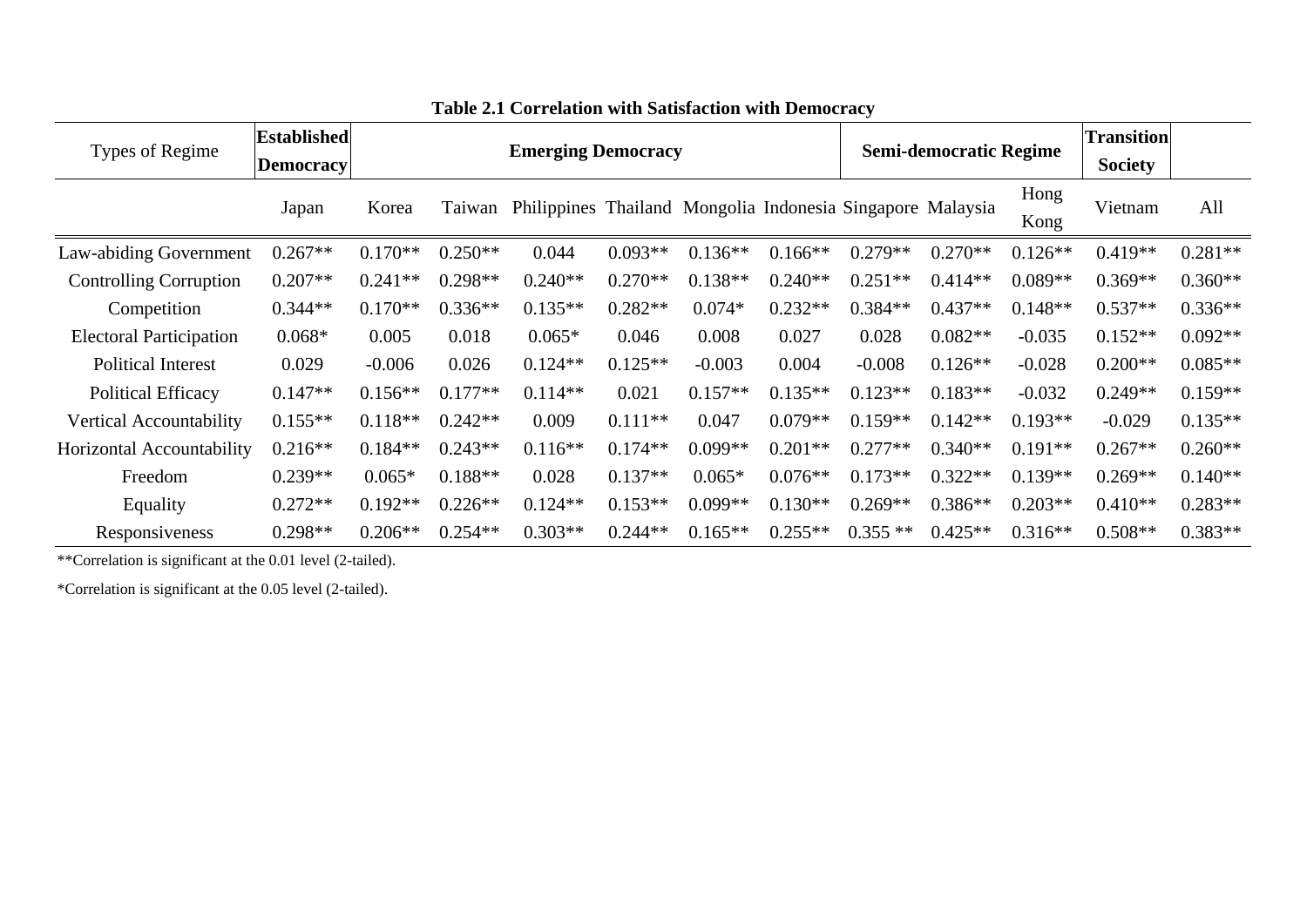| Types of Regime                | <b>Established</b><br><b>Democracy</b> |           | <b>Emerging Democracy</b> |                                                            |           |            |           |           | <b>Semi-democratic Regime</b> |              |                           |           |
|--------------------------------|----------------------------------------|-----------|---------------------------|------------------------------------------------------------|-----------|------------|-----------|-----------|-------------------------------|--------------|---------------------------|-----------|
|                                | Japan                                  | Korea     | Taiwan                    | Philippines Thailand Mongolia Indonesia Singapore Malaysia |           |            |           |           |                               | Hong<br>Kong | <b>Society</b><br>Vietnam | All       |
| Law-abiding Government         | $0.130**$                              | $0.150**$ | $0.134**$                 | 0.030                                                      | 0.019     | $-0.015$   | $-0.021$  | 0.036     | $0.101**$                     | $0.101**$    | $0.282**$                 | $0.134**$ |
| <b>Controlling Corruption</b>  | $0.140**$                              | $0.180**$ | $0.152**$                 | $0.131**$                                                  | $0.196**$ | $-0.014$   | $0.138**$ | 0.051     | $0.232**$                     | $0.137**$    | $0.147**$                 | $0.175**$ |
| Competition                    | $0.147**$                              | $0.090**$ | $0.096**$                 | $0.116**$                                                  | $0.146**$ | $-0.109**$ | $0.100**$ | 0.023     | $0.155**$                     | $0.176**$    | $0.359**$                 | $0.186**$ |
| <b>Electoral Participation</b> | 0.005                                  | $-0.048$  | 0.019                     | $0.073*$                                                   | $0.094**$ | 0.034      | $0.085**$ | $0.081*$  | $0.148**$                     | $0.141**$    | $0.061*$                  | $0.109**$ |
| <b>Political Interest</b>      | $0.289**$                              | 0.019     | $0.264**$                 | $0.120**$                                                  | $0.205**$ | $0.130**$  | $0.247**$ | $0.067*$  | $0.258**$                     | $0.171**$    | $0.390**$                 | $0.235**$ |
| <b>Political Efficacy</b>      | $0.691**$                              | $0.658**$ | $0.643**$                 | $0.588**$                                                  | $0.647**$ | $0.570**$  | $0.702**$ | $0.634**$ | $0.657**$                     | $0.648**$    | $0.710**$                 | $0.659**$ |
| Vertical Accountability        | $0.116**$                              | $0.079**$ | $0.199**$                 | $0.094**$                                                  | $0.124**$ | $-0.046$   | $0.057*$  | $0.149**$ | $0.127**$                     | $0.073*$     | 0.027                     | $0.106**$ |
| Horizontal Accountability      | $0.135**$                              | $0.189**$ | $0.198**$                 | $0.101**$                                                  | 0.010     | $-0.022$   | $0.061*$  | 0.016     | $0.187**$                     | $0.115**$    | $0.263**$                 | $0.140**$ |
| Freedom                        | $0.087**$                              | 0.029     | $0.142**$                 | $0.067*$                                                   | $0.142**$ | 0.029      | $0.156**$ | $-0.069*$ | $0.177**$                     | $0.100**$    | $0.189**$                 | $0.089**$ |
| Equality                       | 0.031                                  | $0.111**$ | $0.062*$                  | $0.127**$                                                  | 0.050     | $-0.016$   | 0.028     | $-0.038$  | $0.197**$                     | 0.028        | $0.277**$                 | $0.116**$ |
| Responsiveness                 | $0.124**$                              | $0.170**$ | $0.188**$                 | $0.129**$                                                  | $0.088**$ | 0.004      | $0.098**$ | 0.026     | $0.243**$                     | 0.036        | $0.251**$                 | $0.200**$ |

**Table 2.2 Correlation with Support for Democracy** 

\*\*Correlation is significant at the 0.01 level (2-tailed).

\*Correlation is significant at the 0.05 level (2-tailed).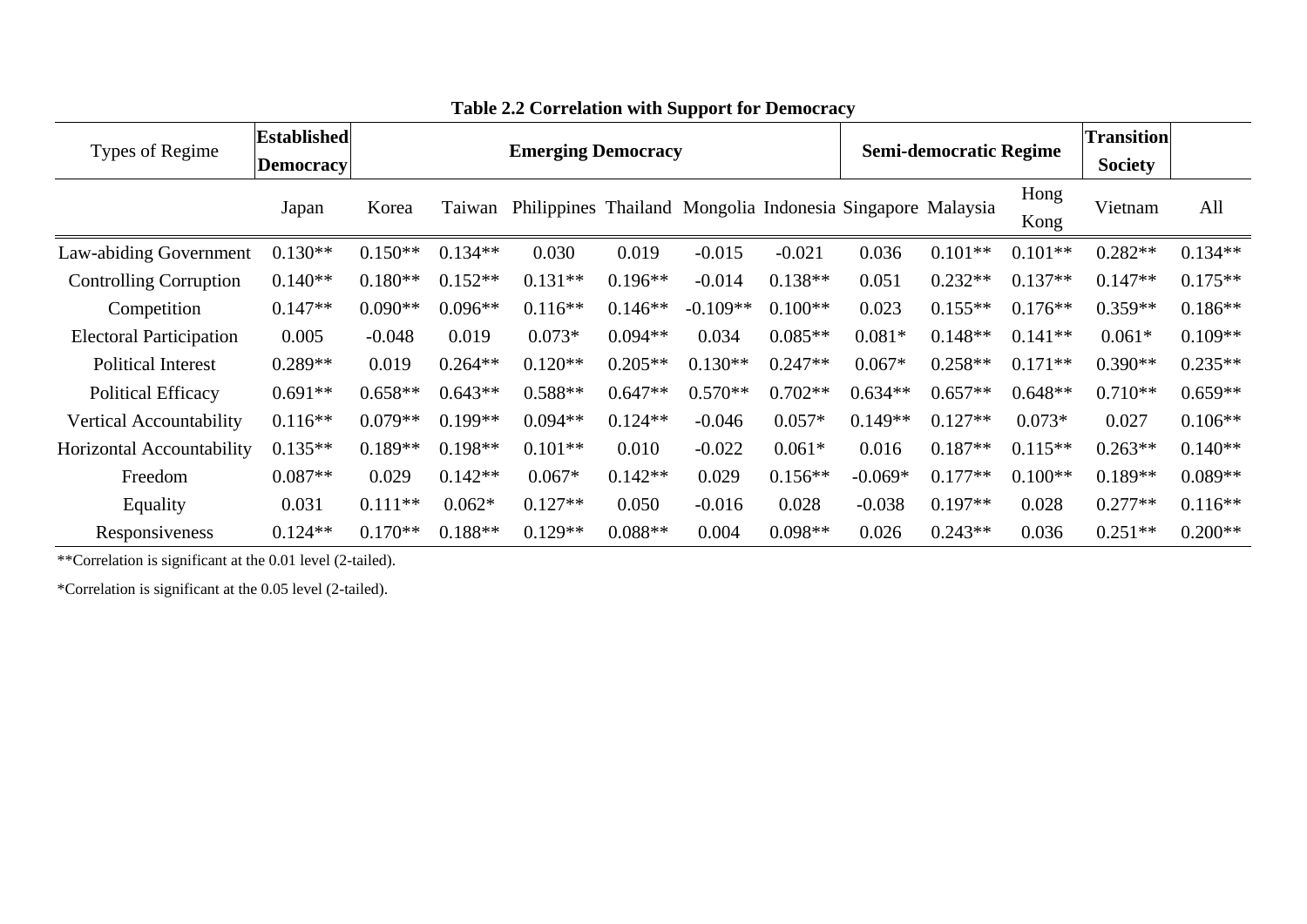| Types of Regime                | <b>Established</b> |            |            |                                                            |            |            |            |            | <b>Semi-democratic Regime</b> |              |                |            |
|--------------------------------|--------------------|------------|------------|------------------------------------------------------------|------------|------------|------------|------------|-------------------------------|--------------|----------------|------------|
|                                | <b>Democracy</b>   |            |            | <b>Emerging Democracy</b>                                  |            |            |            |            |                               |              | <b>Society</b> |            |
|                                | Japan              | Korea      | Taiwan     | Philippines Thailand Mongolia Indonesia Singapore Malaysia |            |            |            |            |                               | Hong<br>Kong | Vietnam        | All        |
| Law-abiding Government         | $-0.002$           | $-0.044$   | $-0.236**$ | $-0.163**$                                                 | $-0.301**$ | $-0.245**$ | $-0.113**$ | $-0.267**$ | $-0.240**$                    | $0.022*$     | $-0.352**$     | $-0.189**$ |
| <b>Controlling Corruption</b>  | 0.015              | $-0.103**$ | $-0.172**$ | $-0.060*$                                                  | $-0.258**$ | $-0.119**$ | $-0.069*$  | $-0.319**$ | $-0.152**$                    | $0.121**$    | $-0.317**$     | $-0.126**$ |
| Competition                    | $-0.109**$         | $-0.143**$ | $-0.231**$ | $-0.181**$                                                 | $-0.465**$ | $-0.240**$ | $-0.074**$ | $-0.537**$ | $-0.329**$                    | $-0.101**$   | $-0.338**$     | $-0.251**$ |
| <b>Electoral Participation</b> | $-0.029$           | $-0.080**$ | 0.006      | $-0.101**$                                                 | $-0.115**$ | $-0.009$   | $-0.020$   | $0.123**$  | $-0.008$                      | $0.171**$    | $-0.036$       | $-0.128**$ |
| <b>Political Interest</b>      | $0.133**$          | $-0.043$   | $0.147**$  | $-0.016$                                                   | $-0.027$   | $-0.004$   | $0.080**$  | $-0.042$   | 0.041                         | $0.078*$     | $-0.042$       | $-0.037**$ |
| <b>Political Efficacy</b>      | $0.159**$          | 0.052      | $-0.012**$ | $-0.053$                                                   | $-0.135**$ | 0.022      | $0.053*$   | $-0.071*$  | $-0.084**$                    | 0.047        | $-0.098**$     | $-0.069**$ |
| Vertical Accountability        | 0.045              | $-0.037$   | $-0.078**$ | 0.000                                                      | 0.023      | $-0.075*$  | 0.012      | $0.071*$   | $-0.036$                      | $-0.120**$   | $0.160**$      | $-0.060**$ |
| Horizontal Accountability      | 0.002              | $0.087**$  | $-0.078**$ | 0.050                                                      | $-0.093**$ | $-0.089**$ | $-0.011$   | $-0.107**$ | $-0.124**$                    | $-0.082*$    | $-0.052$       | $-0.045**$ |
| Freedom                        | $-0.023$           | $-0.261**$ | $-0.109**$ | $-0.274**$                                                 | $-0.217**$ | $-0.203**$ | $-0.005$   | $-0.375**$ | $-0.320**$                    | $-0.041$     | $-0.273**$     | $-0.217**$ |
| Equality                       | $-0.163**$         | $-0.177**$ | $-0.257**$ | $-0.246**$                                                 | $-0.332**$ | $-0.129**$ | $-0.147**$ | $-0.301**$ | $-0.298**$                    | $-0.236**$   | $-0.431**$     | $-0.251**$ |
| Responsiveness                 | $-0.086**$         | $-0.134**$ | $-0.137**$ | $-0.129**$                                                 | $-0.318**$ | $-0.153**$ | $-0.094**$ | $-0.336**$ | $-0.255**$                    | $-0.153**$   | $-0.262**$     | $-0.245**$ |

|  | Table 2.3 Correlations with Belief in Liberal Democratic Values |  |
|--|-----------------------------------------------------------------|--|
|  |                                                                 |  |

\*\*Correlation is significant at the 0.01 level (2-tailed).

\*Correlation is significant at the 0.05 level (2-tailed).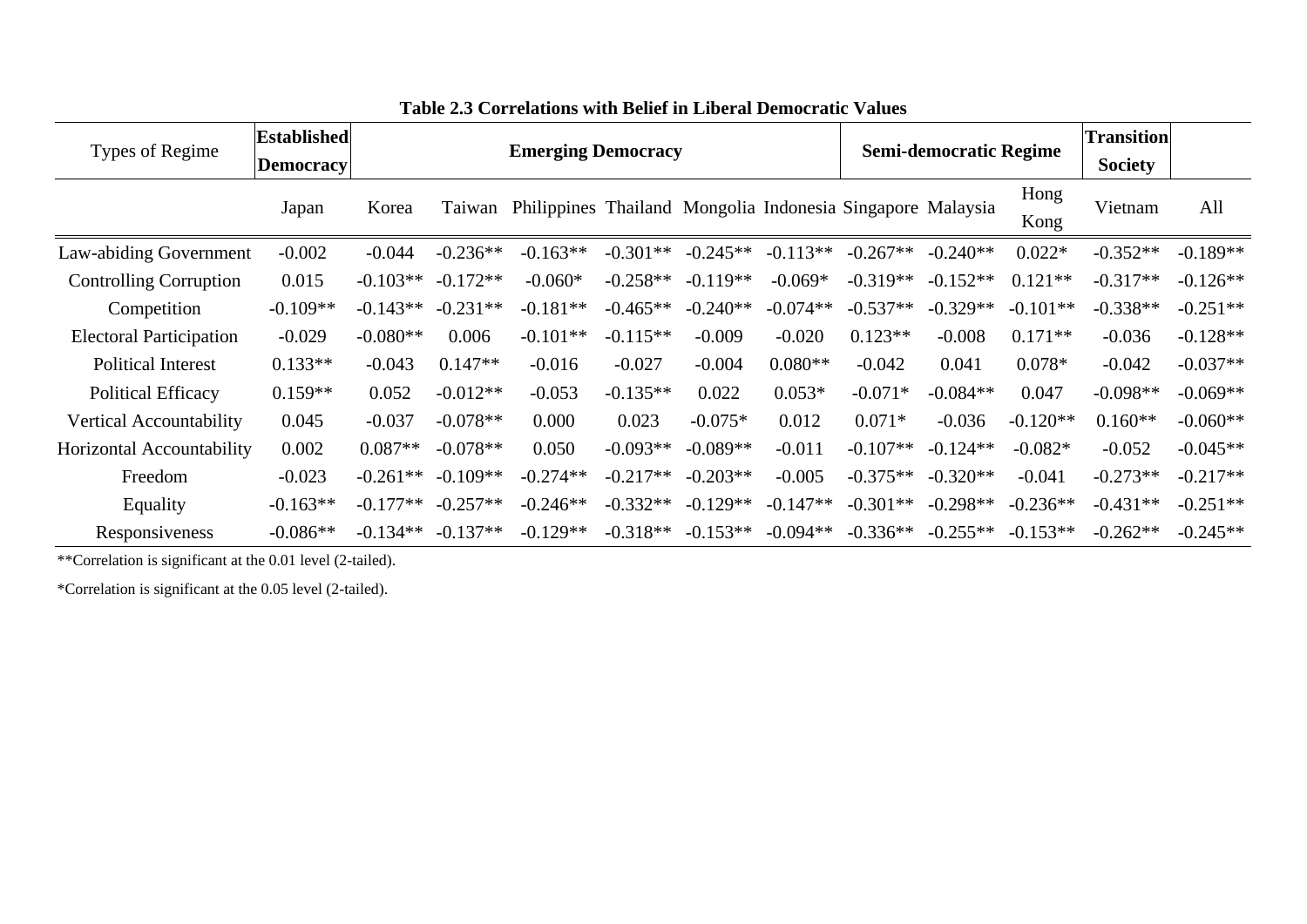| Types of Regime                            | <b>Established</b><br><b>Democracy</b> |                | <b>Emerging Democracy</b> |                                                                         |                |                |                | <b>Semi-democratic Regime</b> |                |                | <b>Transition</b><br><b>Society</b> |                |
|--------------------------------------------|----------------------------------------|----------------|---------------------------|-------------------------------------------------------------------------|----------------|----------------|----------------|-------------------------------|----------------|----------------|-------------------------------------|----------------|
|                                            | Japan                                  |                |                           | Korea Taiwan Philippines Thailand Mongolia Indonesia Singapore Malaysia |                |                |                |                               |                | Hong<br>Kong   | Vietnam                             | All            |
| Indicators of Quality of Democracy         |                                        |                |                           |                                                                         |                |                |                |                               |                |                |                                     |                |
| Rule of Law                                |                                        | 6              |                           |                                                                         |                |                | 5              |                               |                |                |                                     |                |
| <b>Controlling Corruption</b>              |                                        | $\mathfrak{Z}$ |                           | 1                                                                       | $\overline{2}$ |                | 3              | $\overline{4}$                | $\overline{4}$ |                |                                     | 6              |
| Competition                                | $\overline{4}$                         |                |                           |                                                                         | 7              | 3              | 6              |                               |                | $\overline{2}$ | $\overline{2}$                      | 3              |
| Participation                              | 5                                      |                |                           |                                                                         |                |                |                |                               |                |                |                                     |                |
| <b>Political Interest</b>                  |                                        |                | 1                         | $\overline{3}$                                                          | $\mathbf{1}$   | $\overline{2}$ | $\mathbf{1}$   |                               | 1              | 3              | $\mathbf{1}$                        |                |
| <b>Political Efficacy</b>                  |                                        |                | 5                         |                                                                         | 5              |                |                |                               |                |                |                                     | 5              |
| Vertical Accountability                    |                                        |                | 3                         | 4                                                                       | $\overline{4}$ |                |                |                               |                |                |                                     | $\overline{7}$ |
| Horizontal Accountability                  |                                        | 2              | 6                         |                                                                         | 6              |                |                |                               |                |                | 5                                   |                |
| Freedom                                    |                                        |                | 7                         |                                                                         | 3              | $\overline{4}$ | $\overline{2}$ | 3                             |                |                |                                     | 10             |
| Equality                                   |                                        | 5              |                           | $\overline{2}$                                                          |                |                |                |                               |                |                |                                     |                |
| Responsiveness                             |                                        | 4              | 4                         |                                                                         |                |                |                |                               | $\overline{2}$ |                |                                     | 4              |
| <b>Economic Conditions</b>                 |                                        |                |                           |                                                                         |                |                |                |                               |                |                |                                     |                |
| <b>Country's Economic Condition</b>        | 3                                      |                |                           |                                                                         |                | 5              |                |                               |                |                | 3                                   | 8              |
| Household Economic Condition               |                                        | $\overline{7}$ |                           |                                                                         |                |                | $\overline{7}$ |                               |                |                |                                     | 9              |
| <b>Belief in Liberal Democratic Values</b> | $\overline{2}$                         |                | $\overline{2}$            |                                                                         |                |                | $\overline{4}$ | $\overline{2}$                | 3              |                | $\overline{4}$                      | $\overline{2}$ |

# **Table 3: Most Important Factors Shaping Popular Support for Democracy**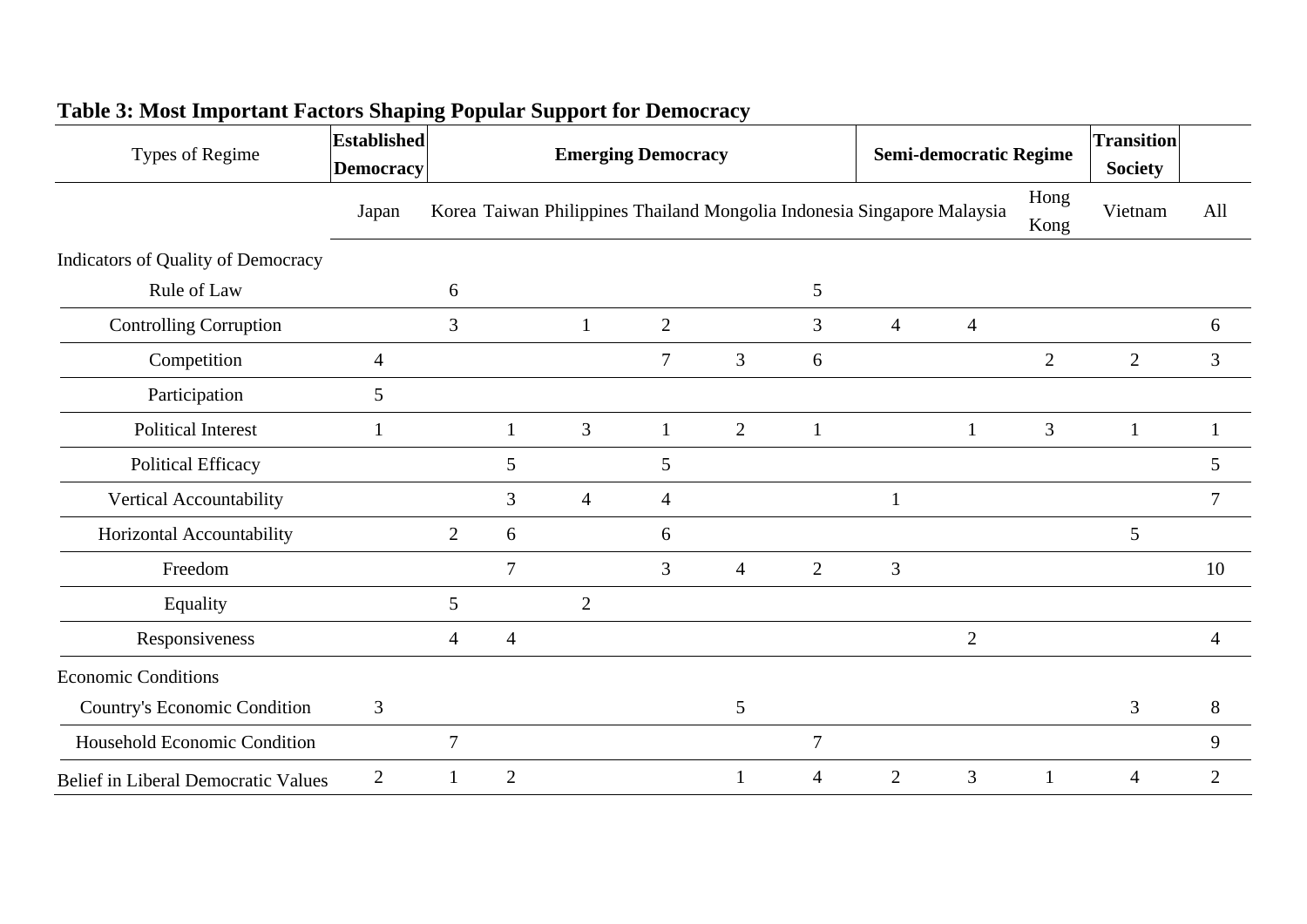# **Appendix A**

### **Survey Questions**

### **I. Indicators of Quality of Democracy**

### **A. Rule of Law**

### *Law-abiding government*

Q104) Our current courts always punish the guilty even if they are high-ranking officials.

- 1. Strongly agree
- 2. Somewhat agree
- 3. Somewhat disagree
- 4. Strongly disagree

Q113) How often do national government officials abide by the law?

- 1. Always
- 2. Most of the time
- 3. Sometimes
- 4. Rarely

### *Corruption*

- 1) How widespread do you think corruption and bribe-taking are in the national government?
- 2) In your opinion, is the government working to crackdown corruption and root out bribes?

### **B. Corruption**

- Q118) How widespread do you think corruption and bribe-taking are in the national government?
	- 1. Hardly anyone is involved
	- 2. Not a lot of officials are corrupt
	- 3. Most officials are corrupt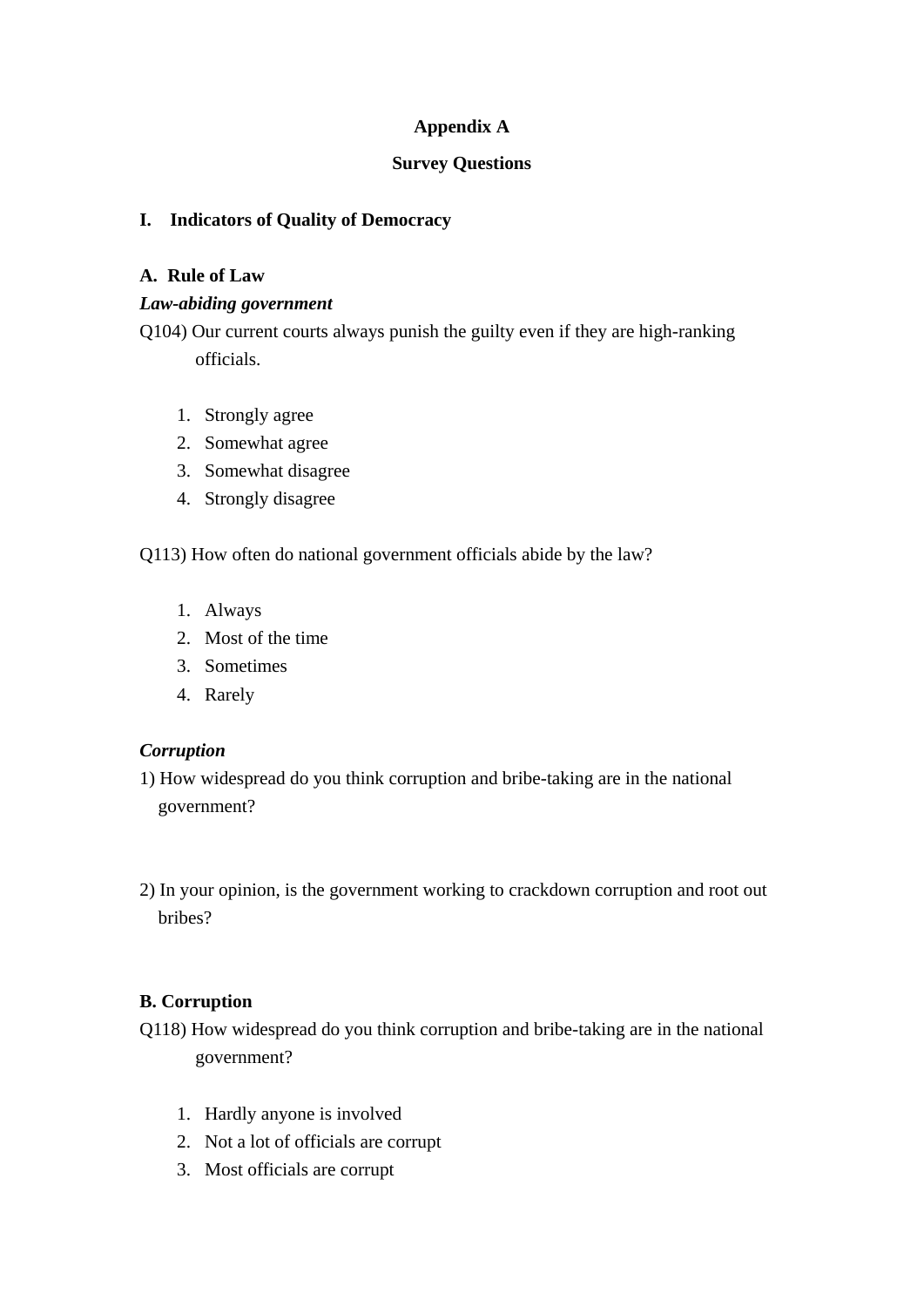4. Almost everyone is corrupt

Q120) In your opinion, is the government working to crackdown corruption and root out bribes?

- 1. It is doing its best
- 2. It is doing something
- 3. It is not doing much
- 4. Doing nothing

### **C. Competition**

- Q105) Political parties or candidates in our country have equal access to the mass media during the election period.
	- 1. Strongly agree
	- 2. Somewhat agree
	- 3. Somewhat disagree
	- 4. Strongly disagree

Q114) How often do your think our elections offer the voters a real choice between different parties/candidates?

- 1. Always
- 2. Most of the time
- 3. Sometimes
- 4. Rarely

Q43) On the whole, how would you rate the freeness and fairness of the last national election?

- 1. Completely free and fair
- 2. Free and fair, but with minor problems
- 3. Free and fair, with major problems
- 4. Not free or fair

### **D. Participation**

### *Electoral Participation*

Q38) In talking to people about elections, we often find that a lot of people were not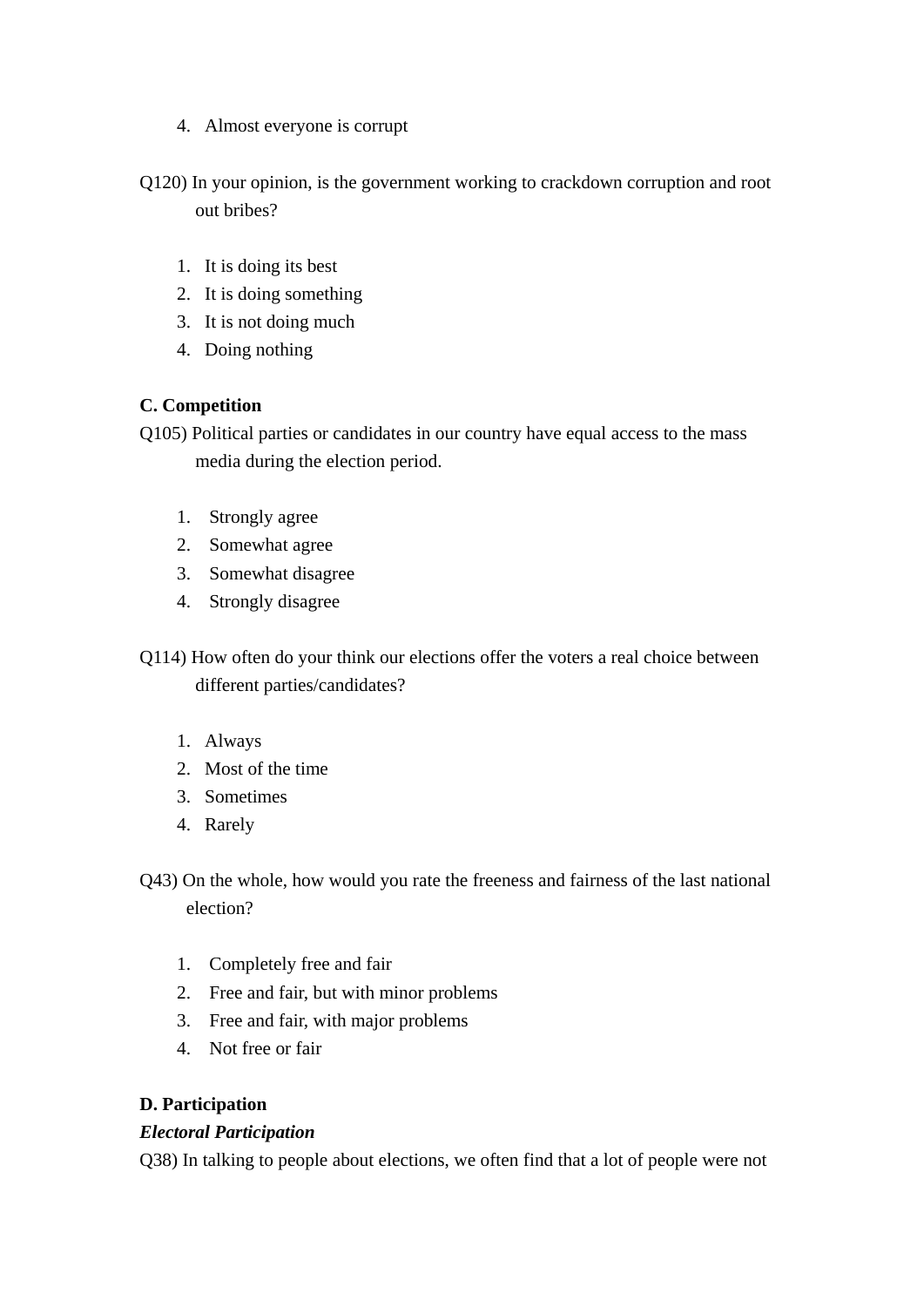able to vote because they were away from home, they were sick or they just didn't have time. How about you? Did you vote in the election [the most recent national election, parliamentary or presidential] held in [year]?

- 1. Yes
- 2. No
- Q40) Thinking about the national election in [year], did you attend a campaign meeting or rally?
	- 1. Yes
	- 2. No
- Q41) Thinking about the national election in [year], did you try to persuade others to vote for a certain candidate or party?
	- 1. Yes
	- 2. No

### *Political Interest*

Q104) How interested would you say you are in politics?

- 1. Very interested
- 2. Somewhat interested
- 3. Not very interested
- 4. Not at all interested

Q50) How often do you follow news about politics and government?

- 1. Everyday
- 2. Several times a week
- 3. Twice or once a week
- 4. Not even once a week
- 5. Practically never",

### *Political Efficacy*

Q127) I think I have the ability to participate in politics.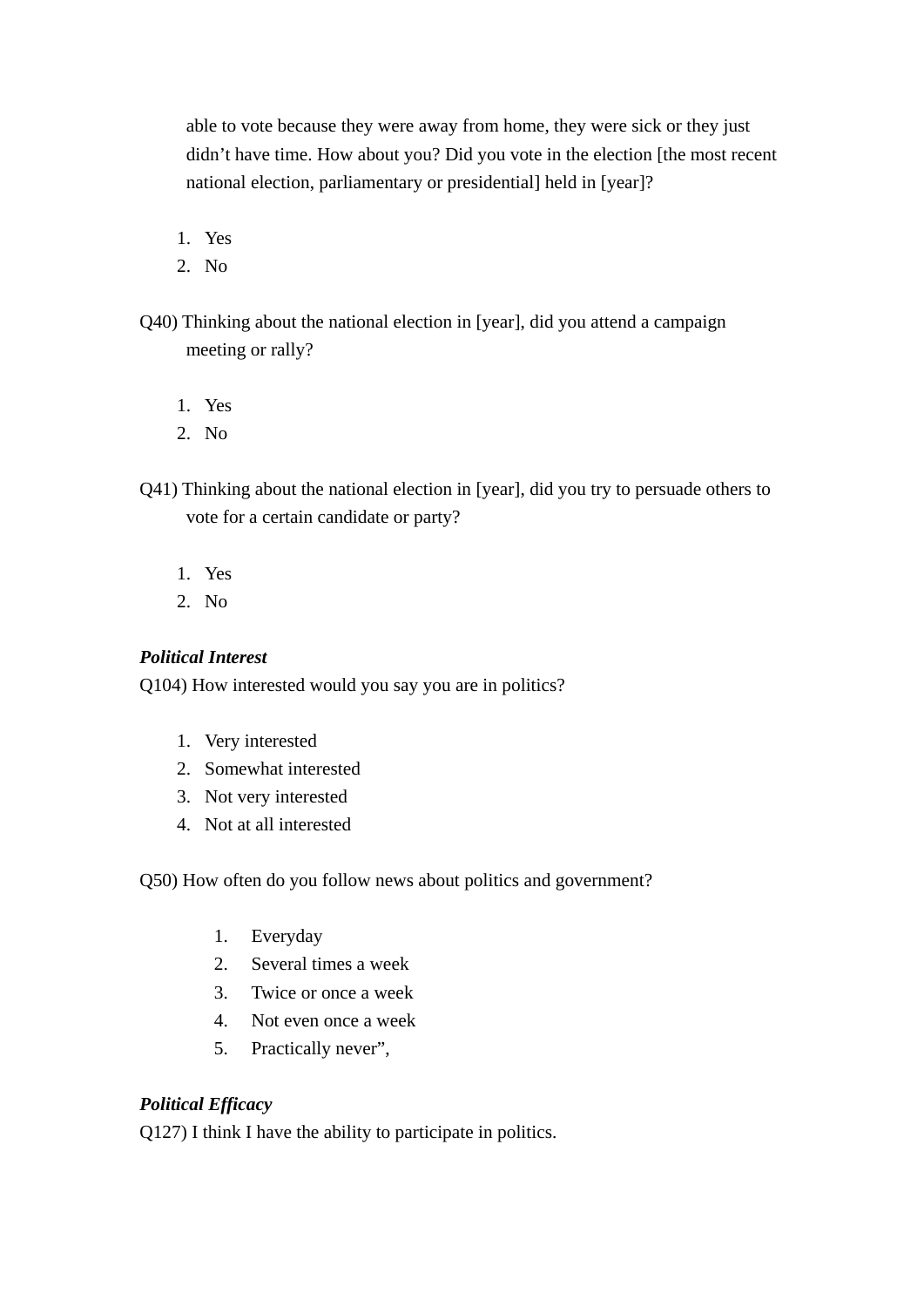- 1. Strongly agree
- 2. Somewhat agree
- 3. Somewhat disagree
- 4. Strongly disagree

Q128) Sometimes politics and government seems so complicated that a person like me can't really understand what is going on.

- 1. Strongly agree
- 2. Somewhat agree
- 3. Somewhat disagree
- 4. Strongly disagree

### **E. Vertical Accountability**

Q103) People have the power to change a government they don't like.

- 1. Strongly agree
- 2. Somewhat agree
- 3. Somewhat disagree
- 4. Strongly disagree
- Q106) Between elections, the people have no way of holding the government responsible for its actions.
	- 1. Strongly agree
	- 2. Somewhat agree
	- 3. Somewhat disagree
	- 4. Strongly disagree
- Q112) How often do government officials withhold important information from the public view?
	- 1. Always
	- 2. Most of the time
	- 3. Sometimes
	- 4. Rarely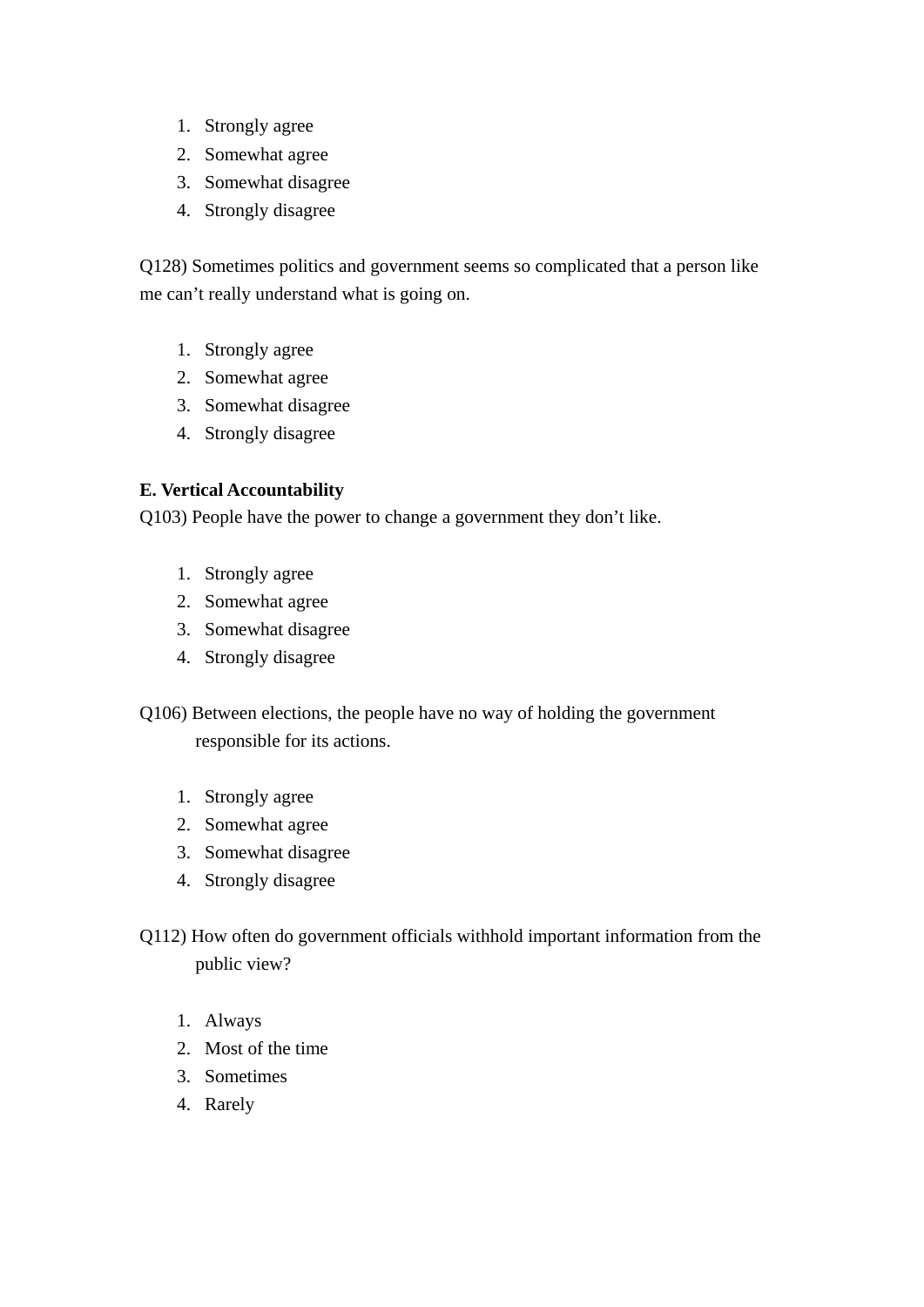# **F. Horizontal Accountability**

- Q 107) When the government breaks the laws, there is nothing the legal system can do.
	- 1. Strongly agree
	- 2. Somewhat agree
	- 3. Somewhat disagree
	- 4. Strongly disagree

Q115) To what extent is the legislature capable of keeping the government in check?

- 1. Very capable
- 2. Capable
- 3. Not capable
- 4. Not at all capable

# **G. Freedom**

Q110) People are free to speak what they think without fear.

- 1. Strongly agree
- 2. Somewhat agree
- 3. Somewhat disagree
- 4. Strongly disagree
- Q111) People can join any organization they like without fear.
	- 1. Strongly agree
	- 2. Somewhat agree
	- 3. Somewhat disagree
	- 4. Strongly disagree

### **H. Equality**

Q108) Everyone is treated equally by the government.

- 1. Strongly agree
- 2. Somewhat agree
- 3. Somewhat disagree
- 4. Strongly disagree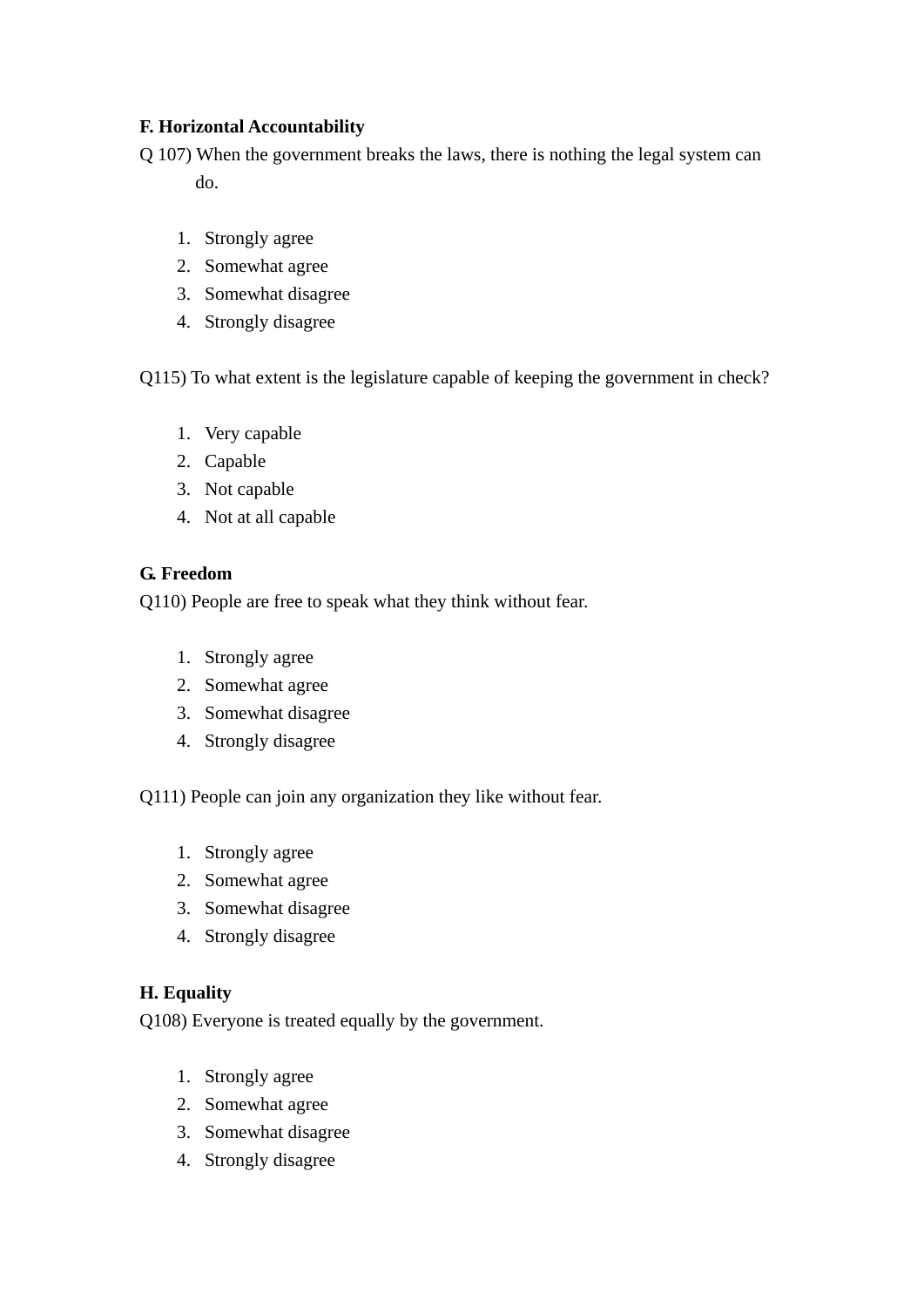Q109) People have basic necessities like food, clothes, and shelter.

- 1. Strongly agree
- 2. Somewhat agree
- 3. Somewhat disagree
- 4. Strongly disagree

# **I. Responsiveness**

Q116) How well do you think the government responds to what people want?

- 1. Very responsive
- 2. Largely responsive
- 3. Not very responsive
- 4. Not responsive at all

Q102a) How likely is it that the government will solve the most important problem you identified within the next five years?

- 1. Very likely
- 2. Likely
- 3. Unlikely
- 4. Very unlikely

# **II. Popular Support for Democracy**

# **A. Preferability**

Q121) Which of the following statements comes closest to your own opinion?

- 2. Democracy is always preferable to any other kind of government
- 3. Under some circumstances, an authoritarian government can be preferable to a democratic one
- 4. For people like me, it does not matter whether we have a democratic or a nondemocratic regime

# **B. Desirability**

Q98) Here is a scale: 1 means complete dictatorship and 10 means complete democracy To what extent would you want our country to be democratic now?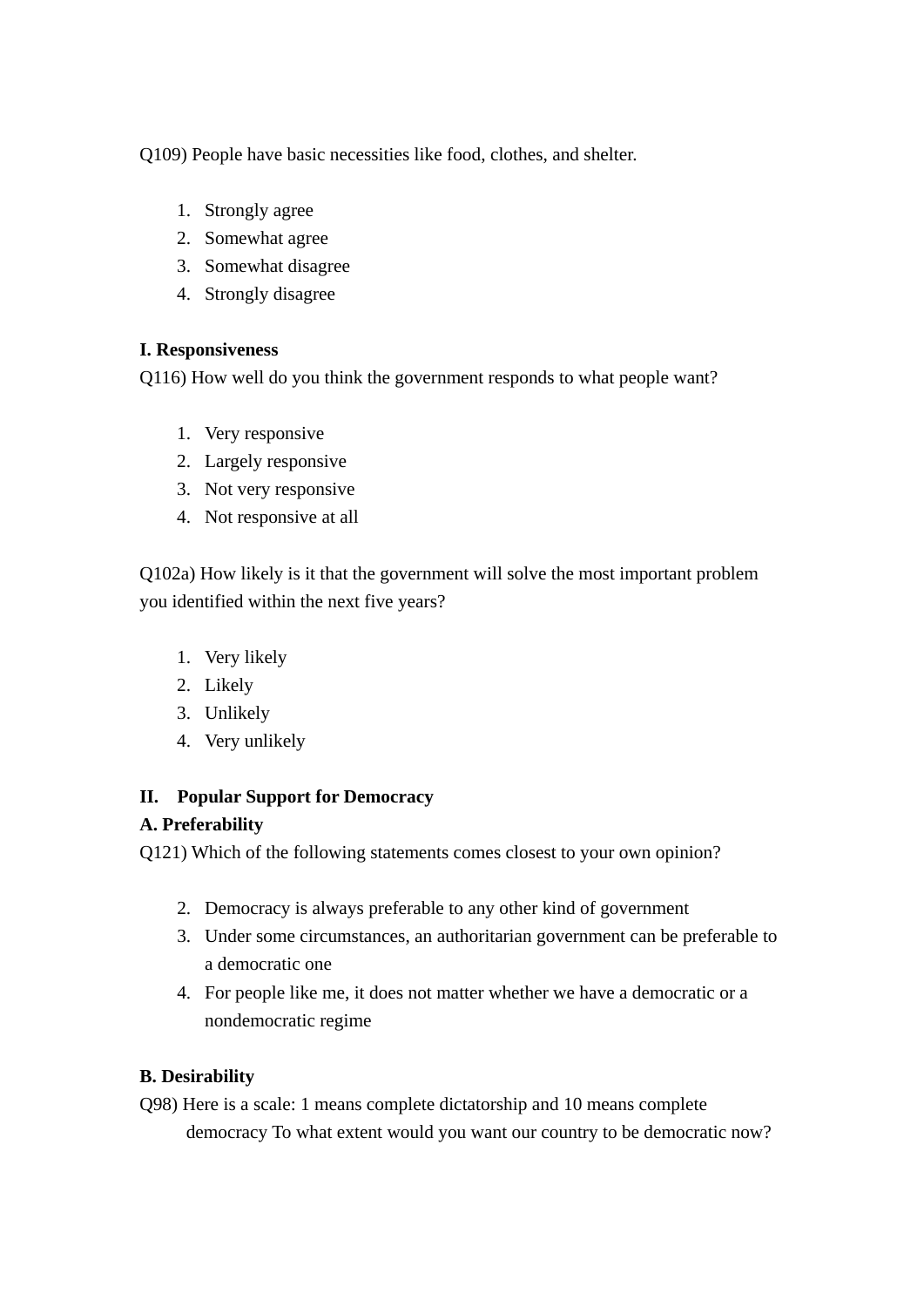# **C. Efficacy**

Q122) Which of the following statements comes closer to your own view?

- 1. Democracy is capable of solving the problems of our society
- 2. Democracy can not solve our society's problems

# **D. Priority**

Q123) If you had to choose between democracy and economic development, which would you say is more important?

- 1. Economic development is definitely more important
- 2. Economic development is somewhat more important
- 3. Democracy is somewhat more important
- 4. Democracy is definitely more important
- 5. The two are equally important (recorded but not explicitly offered)

# **E. Suitability**

- Q98) Here is a similar scale of 1 to 10 measuring the extent to which people think democracy is suitable for our country. If "1" means that democracy is completely unsuitable for **[**name of country**]** today and "10" means that it is completely suitable, where would you place our country today?
	- 1. Democracy is completely unsuitable
	- 2. …………………………………….
	- 3. …………………………………….
	- 4. …………………………………….
	- 5. …………………………………….
	- 6. …………………………………….
	- 7. …………………………………….
	- 8. …………………………………….
	- 9. …………………………………….
	-
	- 10. Democracy is perfectly suitable

### **IV. Belief in Liberal Democratic Values**

A.

Q77) The most important thing for political leaders is to accomplish their goals even if they have to ignore the established procedure.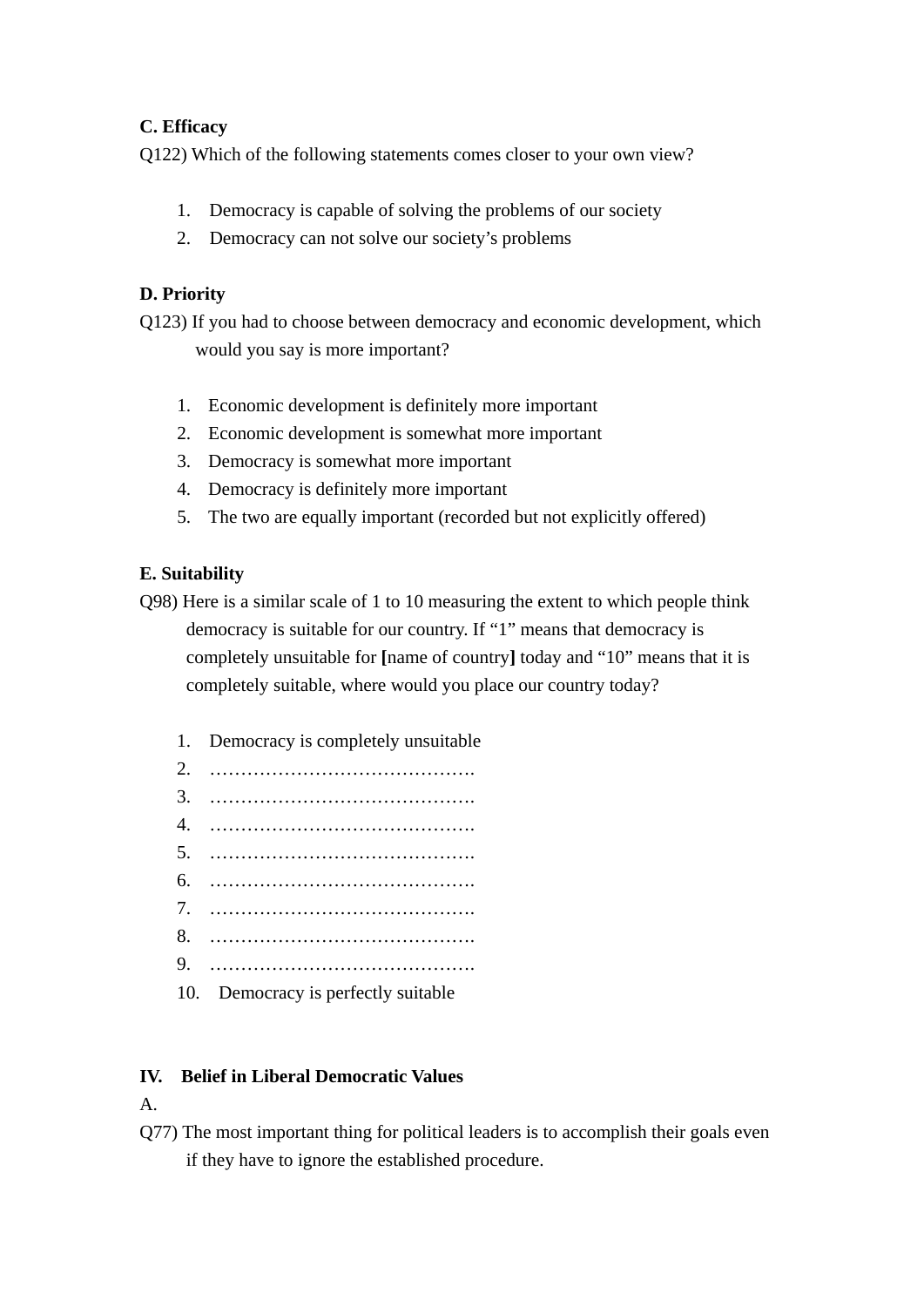- 1. Strongly agree
- 2. Somewhat agree
- 3. Somewhat disagree
- 4. Strongly disagree

Q134) Government leaders are like the head of a family; we should all follow their decisions.

- 1. Strongly agree
- 2. Somewhat agree
- 3. Somewhat disagree
- 4. Strongly disagree
- Q135) The government should decide whether certain ideas should be allowed to be discussed in society.
	- 1. Strongly agree
	- 2. Somewhat agree
	- 3. Somewhat disagree
	- 4. Strongly disagree

Q136) Harmony of the community will be disrupted if people organize lots of groups.

- 1. Strongly agree
- 2. Somewhat agree
- 3. Somewhat disagree
- 4. Strongly disagree
- Q137) When judges decide important cases, they should accept the view of the executive branch.
	- 1. Strongly agree
	- 2. Somewhat agree
	- 3. Somewhat disagree
	- 4. Strongly disagree

Q138) If the government is constantly checked [i.e. monitored and supervised] by the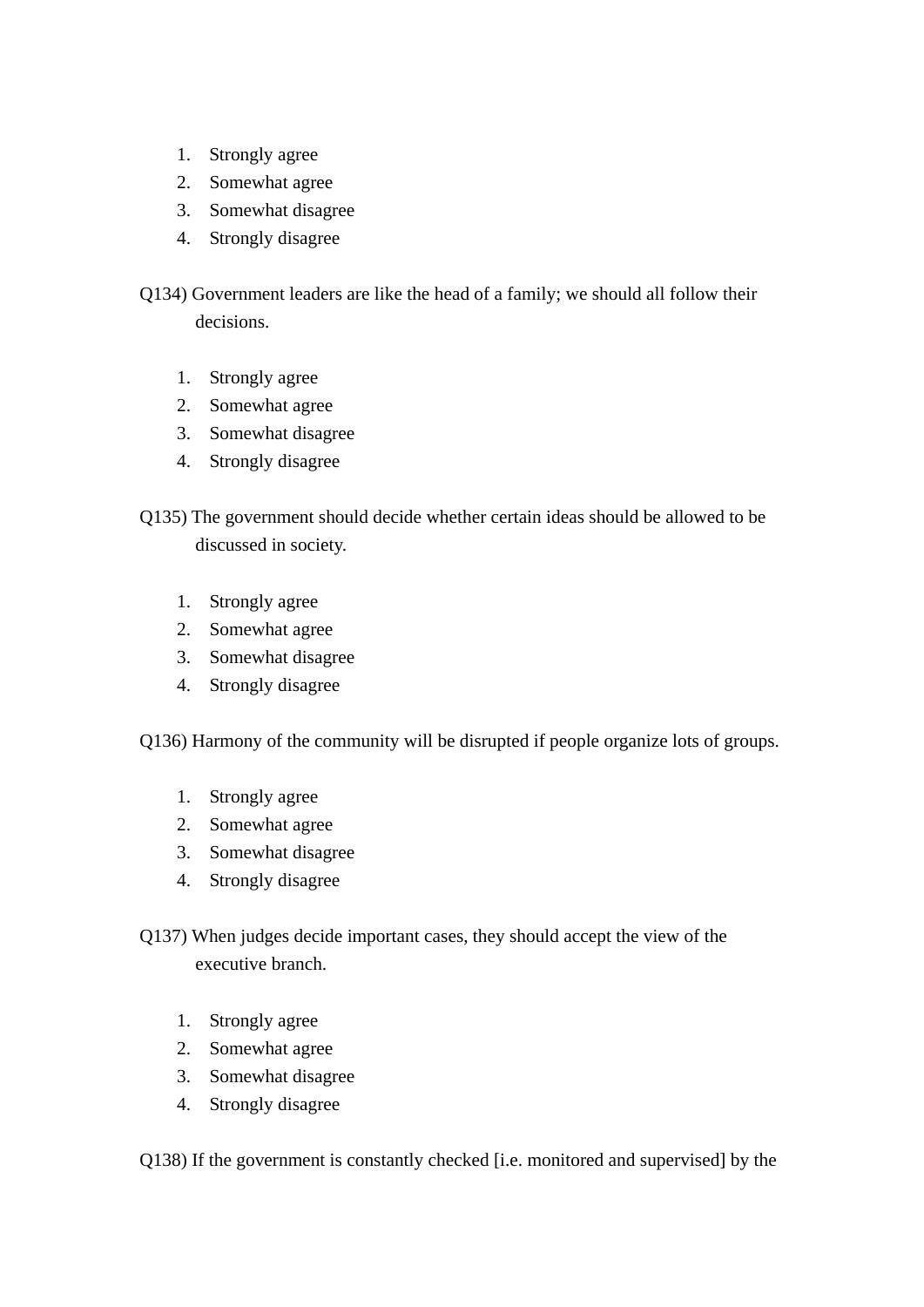legislature, it cannot possibly accomplish great things.

- 1. Strongly agree
- 2. Somewhat agree
- 3. Somewhat disagree
- 4. Strongly disagree

Q139) If we have political leaders who are morally upright, we can let them decide everything.

- 1. Strongly agree
- 2. Somewhat agree
- 3. Somewhat disagree
- 4. Strongly disagree

Q140) If people have too many different ways of thinking, society will be chaotic.

- 1. Strongly agree
- 2. Somewhat agree
- 3. Somewhat disagree
- 4. Strongly disagree
- Q141) When the country is facing a difficult situation, it is ok for the government to disregard the law in order to deal with the situation.
	- 1. Strongly agree
	- 2. Somewhat agree
	- 3. Somewhat disagree
	- 4. Strongly disagree

### **III. Economic Conditions**

### **A. Country's Economic Condition**

Q2) How would you describe the change in the economic condition of our country over the last few years? Is it …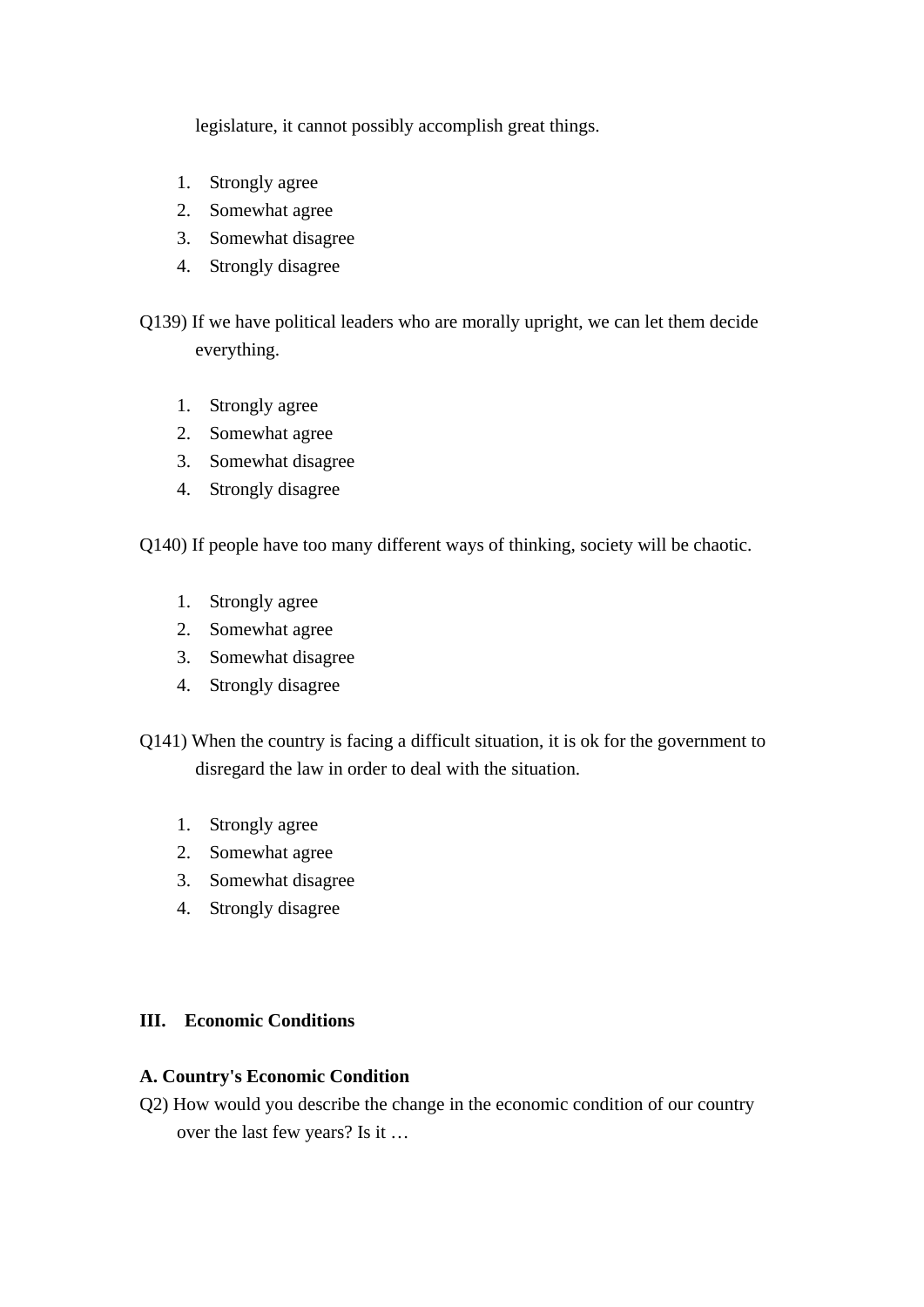- 1. Much better
- 2. A little better
- 3. About the same
- 4. A little worse
- 5. Much worse

### **B. Household Economic Condition**

- Q5) How would you compare the current economic condition of your family with what it was a few years ago? Is it …
	- 1. Much better
	- 2. A little better
	- 3. About the same
	- 4. A little worse
	- 5. Much worse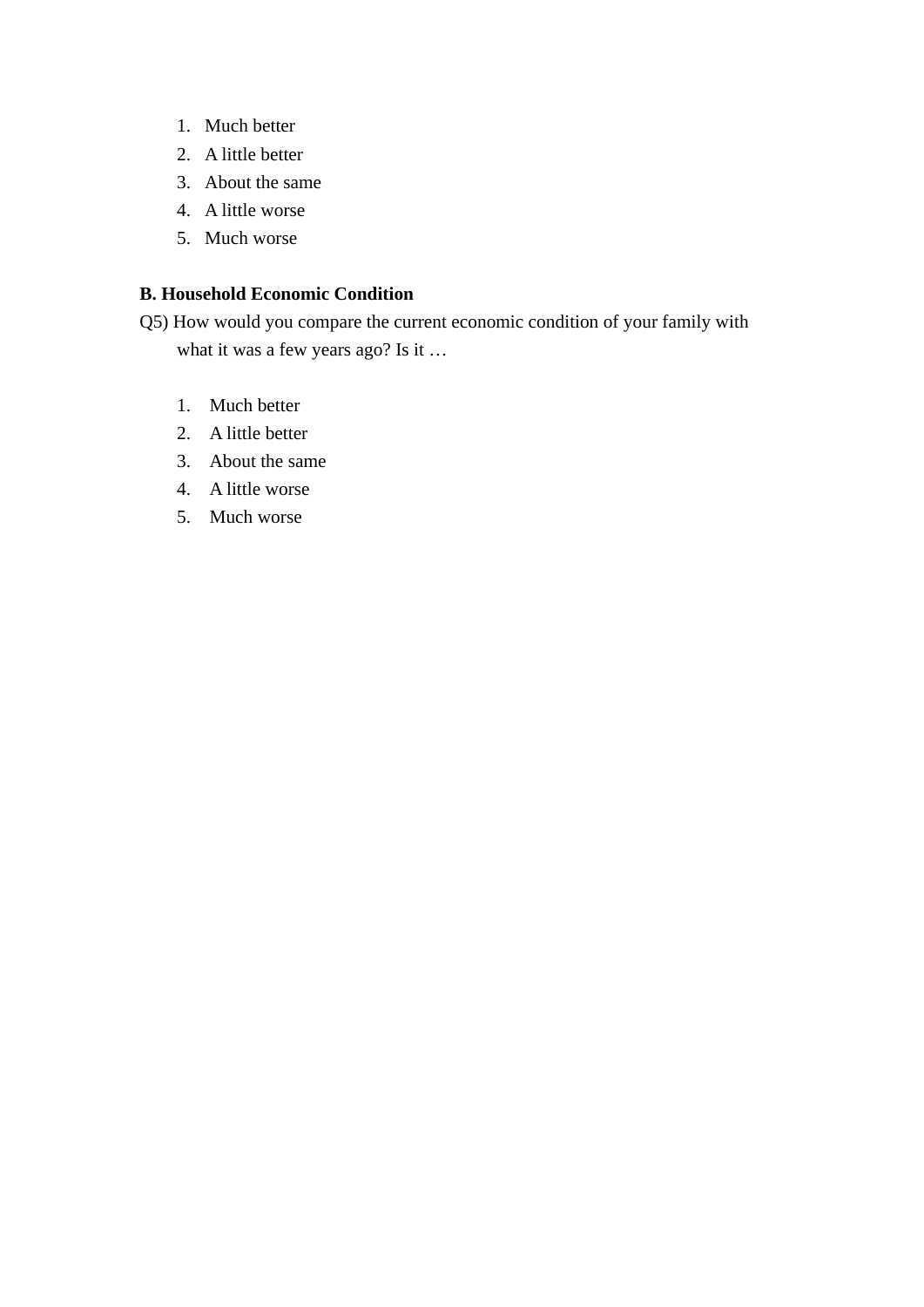# **Appendix B**

|                                           | Unstandardized |            | Standardized |             |       |
|-------------------------------------------|----------------|------------|--------------|-------------|-------|
|                                           | Coefficients   |            | Coefficients | $\mathbf t$ | Sig.  |
|                                           | $\bf{B}$       | Std. Error | Beta         |             |       |
| (Constant)                                | 2.278          | 0.192      |              | 11.870      | 0.000 |
| Rule of Law                               | 0.020          | 0.103      | 0.007        | 0.198       | 0.843 |
| <b>Controlling Corruption</b>             | 0.129          | 0.107      | 0.039        | 1.206       | 0.228 |
| Competition                               | 0.344          | 0.126      | 0.089        | 2.729       | 0.006 |
| Participation                             | $-0.226$       | 0.089      | $-0.075$     | $-2.547$    | 0.011 |
| <b>Political Interest</b>                 | 0.889          | 0.106      | 0.255        | 8.379       | 0.000 |
| <b>Political Efficacy</b>                 | 0.099          | 0.087      | 0.034        | 1.132       | 0.258 |
| Vertical Accountability                   | $-0.045$       | 0.122      | $-0.012$     | $-0.370$    | 0.712 |
| Horizontal Accountability                 | 0.179          | 0.107      | 0.057        | 1.681       | 0.093 |
| Freedom                                   | 0.074          | 0.078      | 0.030        | 0.949       | 0.343 |
| Equality                                  | $-0.084$       | 0.102      | $-0.027$     | $-0.817$    | 0.414 |
| Responsiveness                            | 0.216          | 0.118      | 0.061        | 1.836       | 0.067 |
| Country's Economic                        |                |            |              |             |       |
| Condition                                 | 0.173          | 0.047      | 0.114        | 3.696       | 0.000 |
| Household Economic                        |                |            |              |             |       |
| Condition                                 | $-0.010$       | 0.055      | $-0.005$     | $-0.176$    | 0.860 |
| <b>Democratic Values</b>                  | 0.059          | 0.007      | 0.236        | 7.952       | 0.000 |
| R Square                                  | 0.199          |            |              |             |       |
| <b>Adjusted R Square</b>                  | 0.188          |            |              |             |       |
| Dependent Variable: Democratic Legitimacy |                |            |              |             |       |

**Table 4-1 Regression Model -Japan**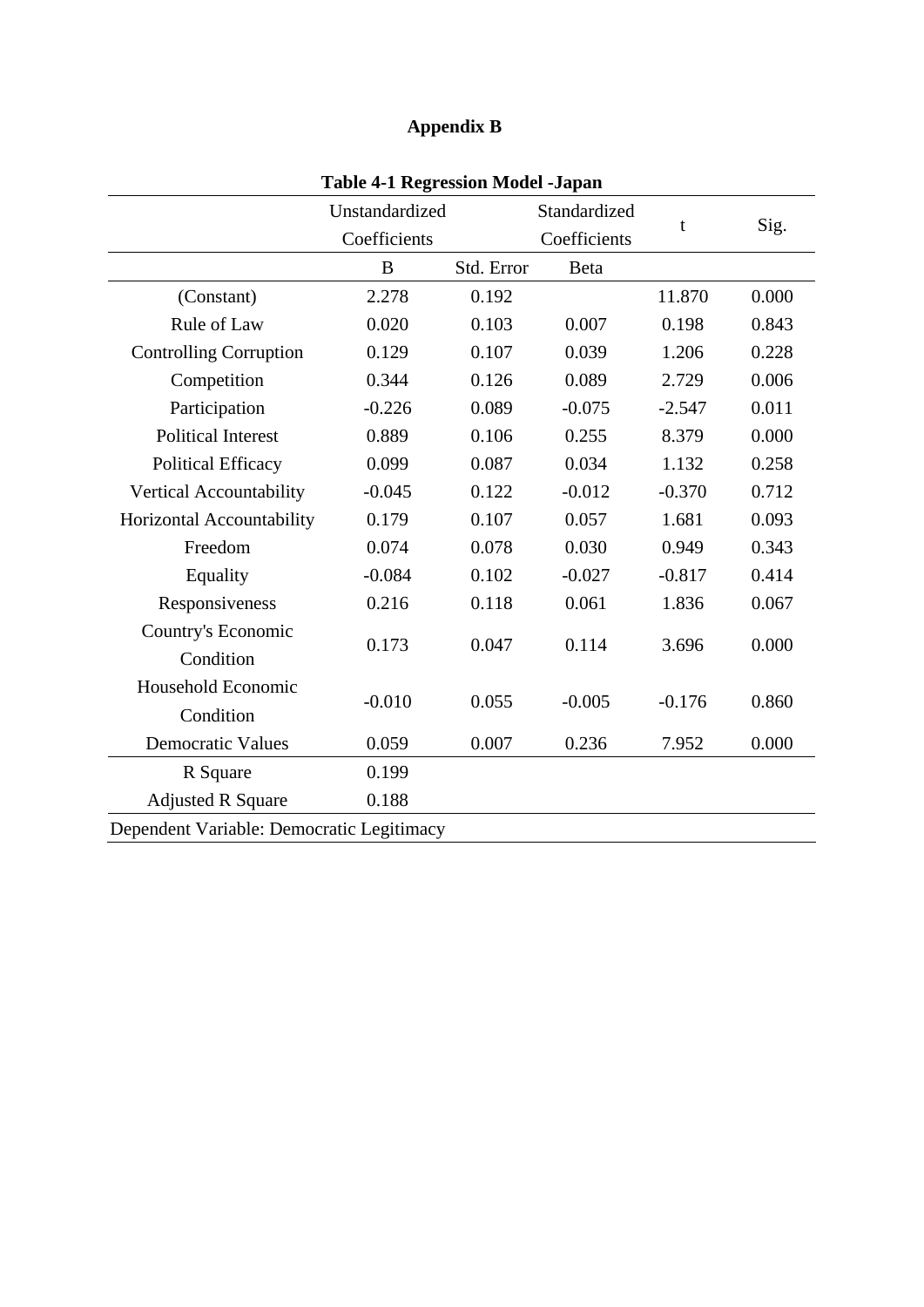|                                           | Unstandardized |            | Standardized |          |       |
|-------------------------------------------|----------------|------------|--------------|----------|-------|
|                                           | Coefficients   |            | Coefficients | t        | Sig.  |
|                                           | B              | Std. Error | Beta         |          |       |
| (Constant)                                | 2.746          | 0.128      |              | 21.434   | 0.000 |
| Rule of Law                               | 0.223          | 0.084      | 0.080        | 2.649    | 0.008 |
| <b>Controlling Corruption</b>             | 0.259          | 0.082      | 0.098        | 3.150    | 0.002 |
| Competition                               | 0.095          | 0.097      | 0.030        | 0.978    | 0.328 |
| Participation                             | $-0.058$       | 0.061      | $-0.028$     | $-0.961$ | 0.337 |
| <b>Political Interest</b>                 | 0.017          | 0.079      | 0.006        | 0.213    | 0.832 |
| <b>Political Efficacy</b>                 | 0.124          | 0.078      | 0.045        | 1.581    | 0.114 |
| Vertical Accountability                   | $-0.076$       | 0.103      | $-0.022$     | $-0.734$ | 0.463 |
| Horizontal Accountability                 | 0.292          | 0.085      | 0.104        | 3.424    | 0.001 |
| Freedom                                   | $-0.037$       | 0.071      | $-0.016$     | $-0.522$ | 0.602 |
| Equality                                  | 0.233          | 0.085      | 0.083        | 2.749    | 0.006 |
| Responsiveness                            | 0.217          | 0.075      | 0.088        | 2.879    | 0.004 |
| Country's Economic                        |                |            |              |          |       |
| Condition                                 | 0.044          | 0.042      | 0.032        | 1.038    | 0.300 |
| Household Economic                        |                |            |              |          |       |
| Condition                                 | 0.107          | 0.042      | 0.078        | 2.566    | 0.010 |
| <b>Democratic Values</b>                  | 0.035          | 0.007      | 0.152        | 5.191    | 0.000 |
| R Square                                  | 0.110          |            |              |          |       |
| <b>Adjusted R Square</b>                  | 0.100          |            |              |          |       |
| Dependent Variable: Democratic Legitimacy |                |            |              |          |       |

**Table 4-2 Regression Model -Korea**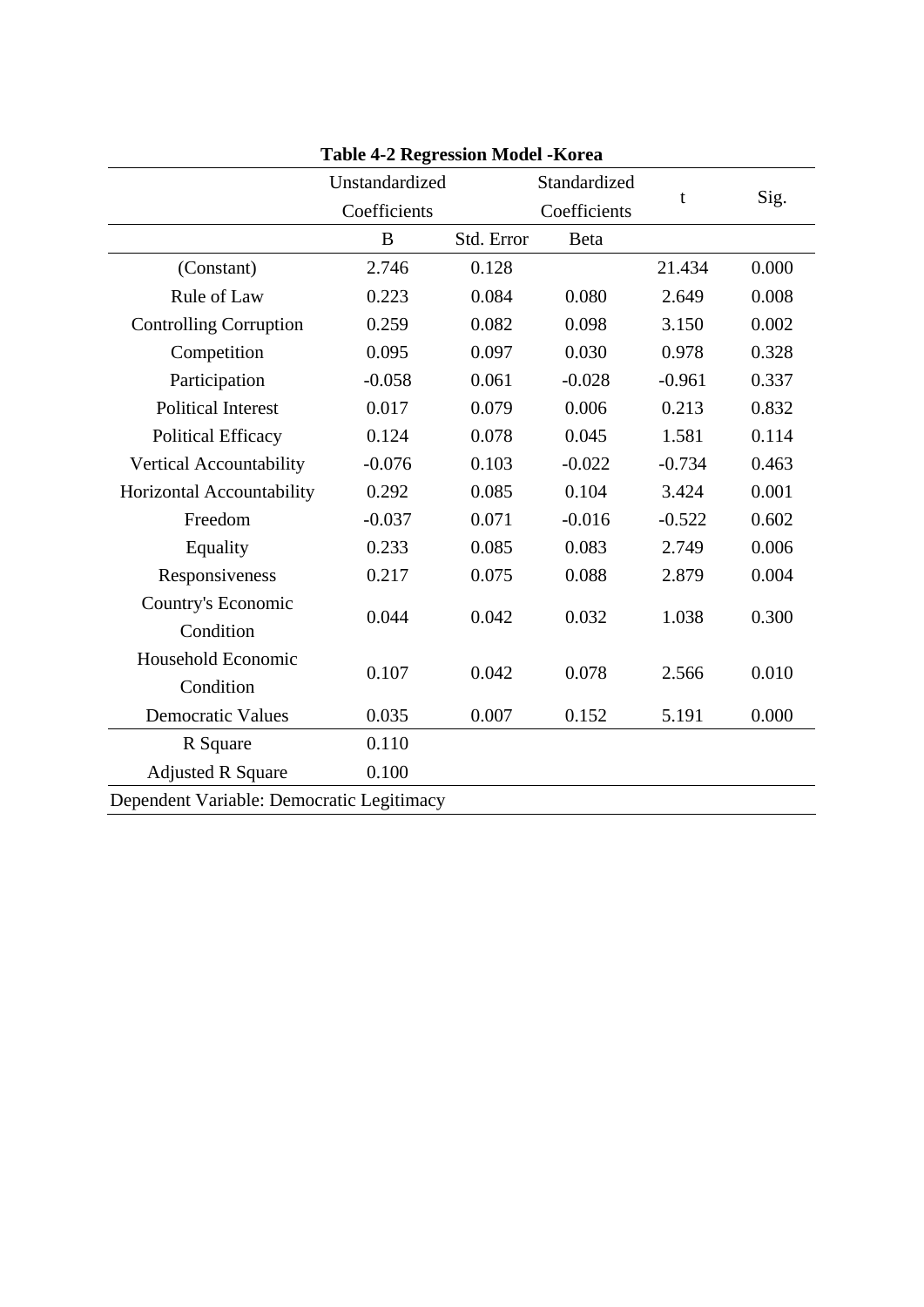|                                           | Unstandardized |            | Standardized | t        | Sig.  |
|-------------------------------------------|----------------|------------|--------------|----------|-------|
|                                           | Coefficients   |            | Coefficients |          |       |
|                                           | $\bf{B}$       | Std. Error | Beta         |          |       |
| (Constant)                                | 2.385          | 0.125      |              | 19.053   | 0.000 |
| Rule of Law                               | 0.041          | 0.094      | 0.014        | 0.440    | 0.660 |
| <b>Controlling Corruption</b>             | 0.134          | 0.100      | 0.040        | 1.341    | 0.180 |
| Competition                               | $-0.048$       | 0.102      | $-0.014$     | $-0.474$ | 0.635 |
| Participation                             | $-0.136$       | 0.073      | $-0.048$     | $-1.863$ | 0.063 |
| <b>Political Interest</b>                 | 0.547          | 0.063      | 0.235        | 8.722    | 0.000 |
| <b>Political Efficacy</b>                 | 0.239          | 0.085      | 0.074        | 2.796    | 0.005 |
| Vertical Accountability                   | 0.418          | 0.116      | 0.107        | 3.604    | 0.000 |
| Horizontal Accountability                 | 0.263          | 0.099      | 0.083        | 2.665    | 0.008 |
| Freedom                                   | 0.230          | 0.091      | 0.071        | 2.540    | 0.011 |
| Equality                                  | $-0.050$       | 0.090      | $-0.017$     | $-0.549$ | 0.583 |
| Responsiveness                            | 0.291          | 0.097      | 0.088        | 3.000    | 0.003 |
| Country's Economic                        | 0.053          |            | 0.044        |          |       |
| Condition                                 |                | 0.033      |              | 1.611    | 0.107 |
| Household Economic                        |                |            |              |          |       |
| Condition                                 | 0.074          | 0.038      | 0.051        | 1.942    | 0.052 |
| <b>Democratic Values</b>                  | 0.030          | 0.008      | 0.102        | 3.736    | 0.000 |
| R Square                                  | 0.165          |            |              |          |       |
| <b>Adjusted R Square</b>                  | 0.156          |            |              |          |       |
| Dependent Variable: Democratic Legitimacy |                |            |              |          |       |

**Table 4-3 Regression Model -Taiwan**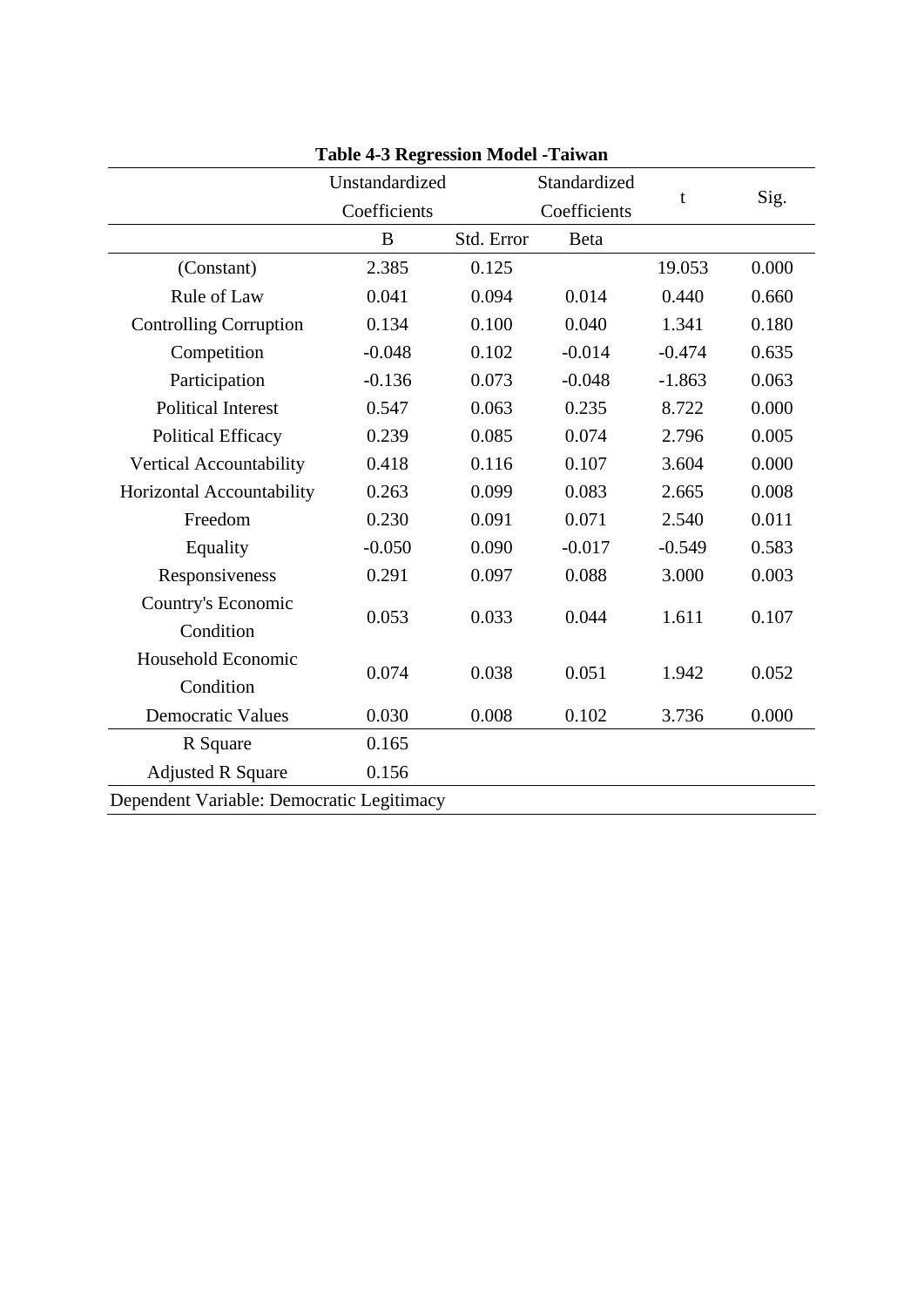|                                           | Unstandardized |            | Standardized | t        | Sig.  |
|-------------------------------------------|----------------|------------|--------------|----------|-------|
|                                           | Coefficients   |            | Coefficients |          |       |
|                                           | B              | Std. Error | Beta         |          |       |
| (Constant)                                | 2.932          | 0.154      |              | 18.979   | 0.000 |
| Rule of Law                               | $-0.057$       | 0.083      | $-0.022$     | $-0.689$ | 0.491 |
| <b>Controlling Corruption</b>             | 0.254          | 0.092      | 0.092        | 2.764    | 0.006 |
| Competition                               | 0.159          | 0.108      | 0.049        | 1.477    | 0.140 |
| Participation                             | 0.095          | 0.073      | 0.040        | 1.303    | 0.193 |
| <b>Political Interest</b>                 | 0.205          | 0.080      | 0.080        | 2.579    | 0.010 |
| <b>Political Efficacy</b>                 | 0.024          | 0.084      | 0.009        | 0.288    | 0.774 |
| Vertical Accountability                   | 0.282          | 0.110      | 0.077        | 2.557    | 0.011 |
| Horizontal Accountability                 | 0.171          | 0.093      | 0.057        | 1.830    | 0.068 |
| Freedom                                   | 0.012          | 0.072      | 0.006        | 0.170    | 0.865 |
| Equality                                  | 0.233          | 0.088      | 0.087        | 2.650    | 0.008 |
| Responsiveness                            | 0.120          | 0.093      | 0.045        | 1.287    | 0.198 |
| Country's Economic                        | $-0.056$       | 0.037      |              |          |       |
| Condition                                 |                |            | $-0.047$     | $-1.495$ | 0.135 |
| Household Economic                        |                |            |              |          |       |
| Condition                                 | $-0.077$       | 0.039      | $-0.062$     | $-1.957$ | 0.051 |
| <b>Democratic Values</b>                  | $-0.006$       | 0.007      | $-0.029$     | $-0.910$ | 0.363 |
| R Square                                  | 0.067          |            |              |          |       |
| <b>Adjusted R Square</b>                  | 0.054          |            |              |          |       |
| Dependent Variable: Democratic Legitimacy |                |            |              |          |       |

**Table 4-4 Regression Model -Philippines**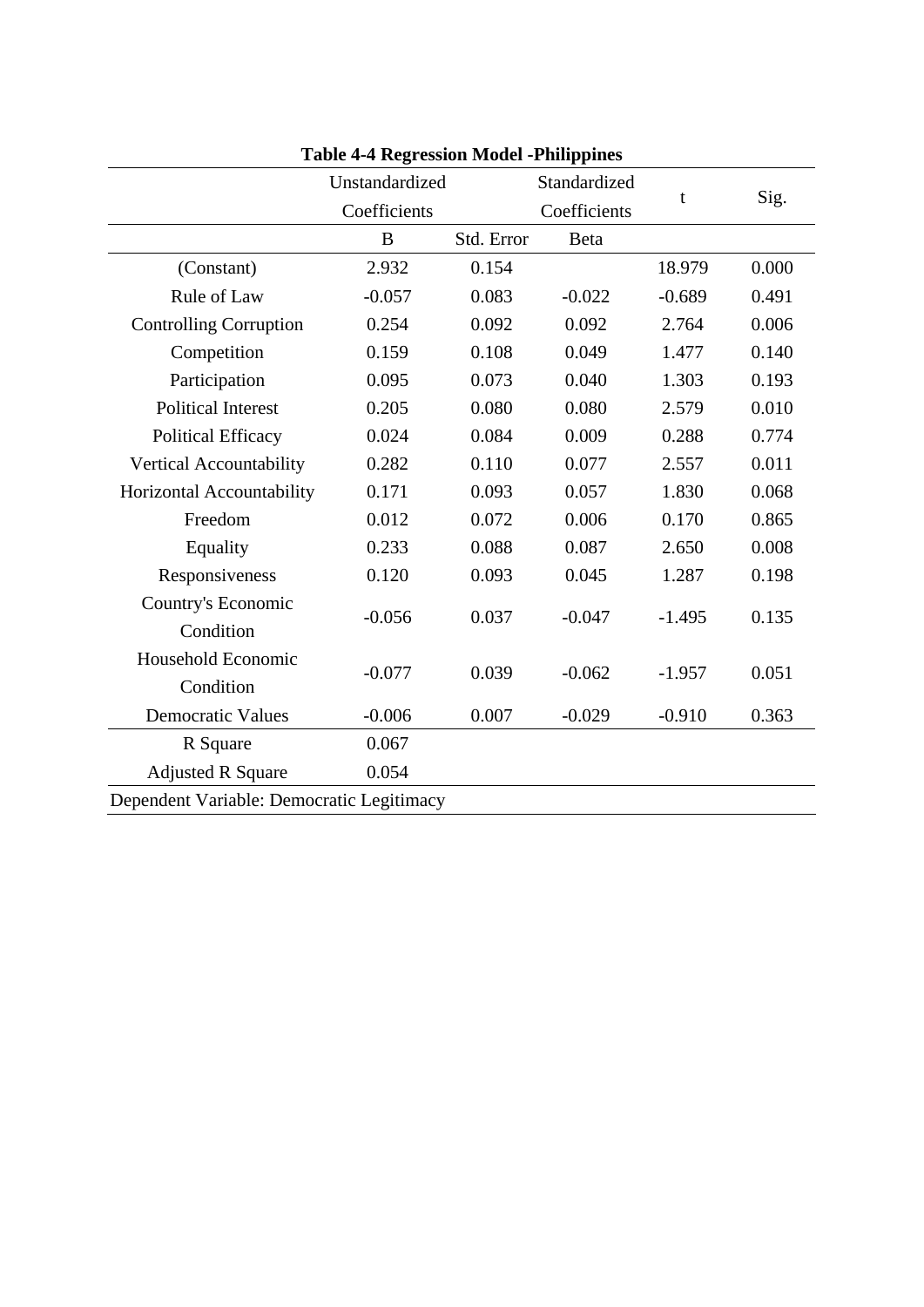|                                           | Unstandardized |            | Standardized |          |       |
|-------------------------------------------|----------------|------------|--------------|----------|-------|
|                                           | Coefficients   |            | Coefficients | t        | Sig.  |
|                                           | $\bf{B}$       | Std. Error | Beta         |          |       |
| (Constant)                                | 3.143          | 0.187      |              | 16.802   | 0.000 |
| Rule of Law                               | $-0.112$       | 0.108      | $-0.032$     | $-1.038$ | 0.299 |
| <b>Controlling Corruption</b>             | 0.454          | 0.103      | 0.148        | 4.430    | 0.000 |
| Competition                               | 0.244          | 0.116      | 0.078        | 2.115    | 0.035 |
| Participation                             | 0.109          | 0.081      | 0.040        | 1.357    | 0.175 |
| <b>Political Interest</b>                 | 0.487          | 0.090      | 0.161        | 5.423    | 0.000 |
| <b>Political Efficacy</b>                 | 0.280          | 0.115      | 0.070        | 2.431    | 0.015 |
| Vertical Accountability                   | 0.400          | 0.130      | 0.091        | 3.082    | 0.002 |
| Horizontal Accountability                 | $-0.205$       | 0.093      | $-0.069$     | $-2.209$ | 0.027 |
| Freedom                                   | 0.279          | 0.078      | 0.111        | 3.591    | 0.000 |
| Equality                                  | $-0.192$       | 0.102      | $-0.062$     | $-1.885$ | 0.060 |
| Responsiveness                            | $-0.042$       | 0.103      | $-0.014$     | $-0.409$ | 0.682 |
| Country's Economic                        |                |            |              |          |       |
| Condition                                 | $-0.031$       | 0.045      | $-0.021$     | $-0.681$ | 0.496 |
| Household Economic                        |                |            |              |          |       |
| Condition                                 | $-0.003$       | 0.052      | $-0.002$     | $-0.065$ | 0.948 |
| <b>Democratic Values</b>                  | $-0.010$       | 0.008      | $-0.041$     | $-1.211$ | 0.226 |
| R Square                                  | 0.109          |            |              |          |       |
| <b>Adjusted R Square</b>                  | 0.097          |            |              |          |       |
| Dependent Variable: Democratic Legitimacy |                |            |              |          |       |

**Table 4-5 Regression Model -Thailand**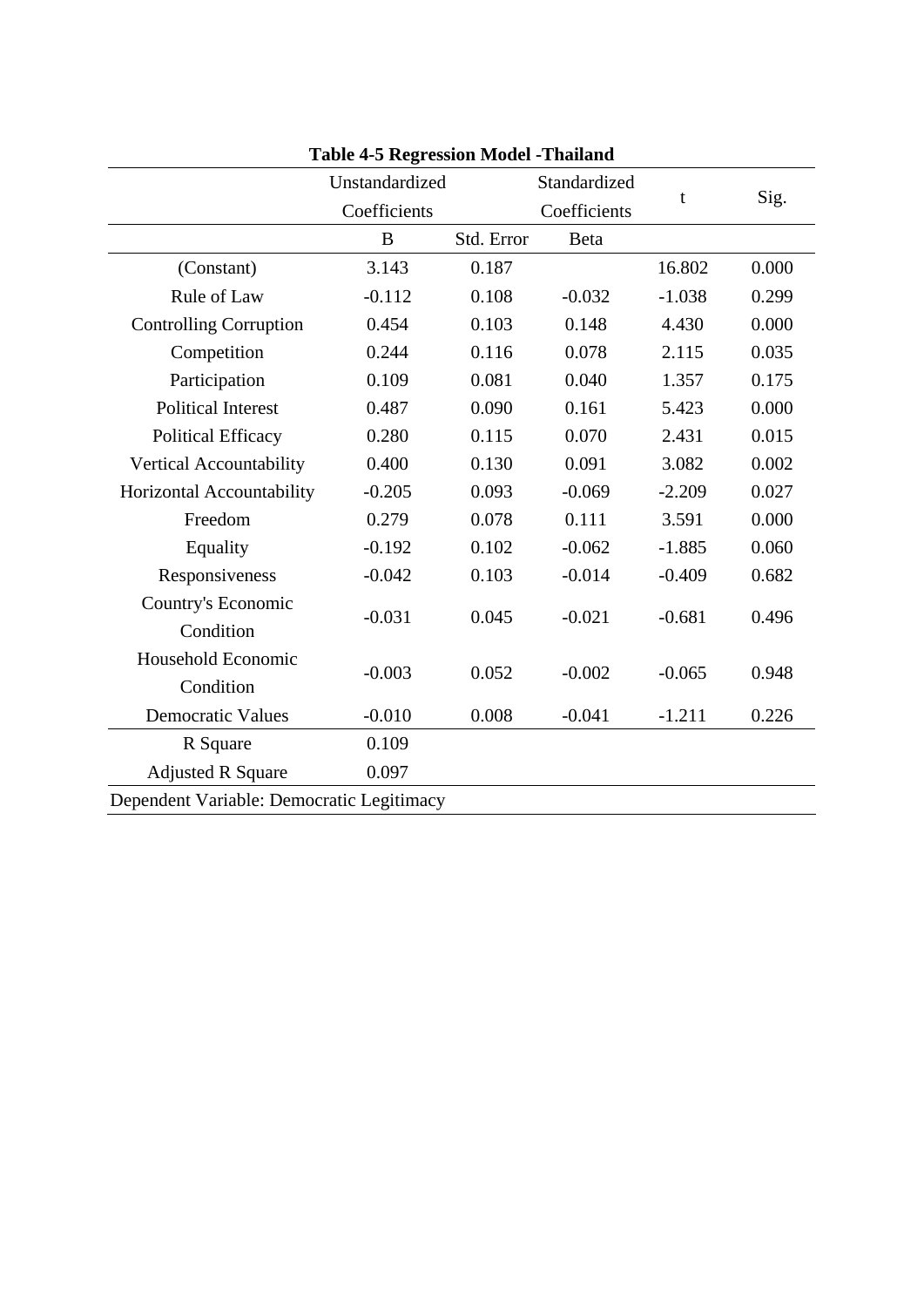|                                           | Unstandardized |            | Standardized | t        | Sig.  |
|-------------------------------------------|----------------|------------|--------------|----------|-------|
|                                           | Coefficients   |            | Coefficients |          |       |
|                                           | $\bf{B}$       | Std. Error | Beta         |          |       |
| (Constant)                                | 2.879          | 0.216      |              | 13.337   | 0.000 |
| Rule of Law                               | 0.101          | 0.076      | 0.049        | 1.342    | 0.180 |
| <b>Controlling Corruption</b>             | $-0.032$       | 0.090      | $-0.013$     | $-0.357$ | 0.721 |
| Competition                               | $-0.278$       | 0.087      | $-0.115$     | $-3.200$ | 0.001 |
| Participation                             | $-0.006$       | 0.062      | $-0.003$     | $-0.094$ | 0.925 |
| <b>Political Interest</b>                 | 0.323          | 0.085      | 0.127        | 3.813    | 0.000 |
| <b>Political Efficacy</b>                 | 0.054          | 0.070      | 0.025        | 0.766    | 0.444 |
| Vertical Accountability                   | $-0.116$       | 0.099      | $-0.039$     | $-1.163$ | 0.245 |
| Horizontal Accountability                 | $-0.013$       | 0.083      | $-0.005$     | $-0.150$ | 0.881 |
| Freedom                                   | 0.162          | 0.068      | 0.081        | 2.381    | 0.017 |
| Equality                                  | $-0.037$       | 0.069      | $-0.019$     | $-0.538$ | 0.591 |
| Responsiveness                            | 0.073          | 0.096      | 0.027        | 0.753    | 0.451 |
| Country's Economic                        |                |            |              |          |       |
| Condition                                 | 0.106          | 0.045      | 0.078        | 2.367    | 0.018 |
| Household Economic                        |                |            |              |          |       |
| Condition                                 | 0.007          | 0.044      | 0.005        | 0.153    | 0.878 |
| <b>Democratic Values</b>                  | 0.025          | 0.007      | 0.128        | 3.846    | 0.000 |
| R Square                                  | 0.056          |            |              |          |       |
| <b>Adjusted R Square</b>                  | 0.043          |            |              |          |       |
| Dependent Variable: Democratic Legitimacy |                |            |              |          |       |

**Table 4-6 Regression Model -Mongolia**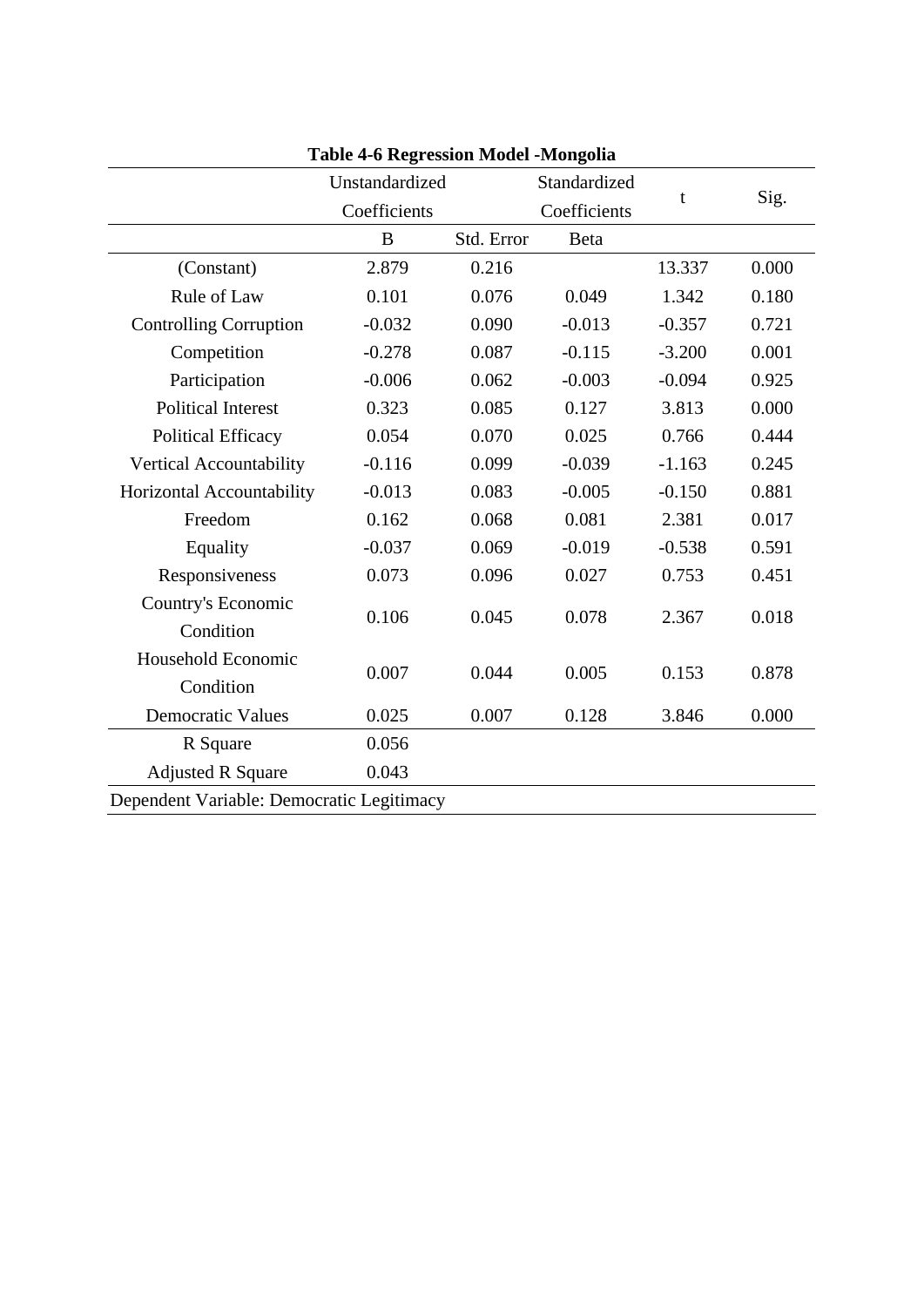|                                           | Unstandardized |            | Standardized |          |       |
|-------------------------------------------|----------------|------------|--------------|----------|-------|
|                                           | Coefficients   |            | Coefficients | t        | Sig.  |
|                                           | $\bf{B}$       | Std. Error | Beta         |          |       |
| (Constant)                                | 2.547          | 0.172      |              | 14.849   | 0.000 |
| Rule of Law                               | $-0.295$       | 0.102      | $-0.089$     | $-2.901$ | 0.004 |
| <b>Controlling Corruption</b>             | 0.353          | 0.084      | 0.126        | 4.201    | 0.000 |
| Competition                               | 0.272          | 0.120      | 0.064        | 2.266    | 0.024 |
| Participation                             | 0.081          | 0.077      | 0.029        | 1.056    | 0.291 |
| <b>Political Interest</b>                 | 0.481          | 0.063      | 0.211        | 7.579    | 0.000 |
| <b>Political Efficacy</b>                 | 0.026          | 0.099      | 0.007        | 0.263    | 0.793 |
| Vertical Accountability                   | 0.129          | 0.113      | 0.031        | 1.139    | 0.255 |
| Horizontal Accountability                 | 0.026          | 0.102      | 0.008        | 0.252    | 0.801 |
| Freedom                                   | 0.601          | 0.122      | 0.137        | 4.942    | 0.000 |
| Equality                                  | 0.047          | 0.085      | 0.017        | 0.550    | 0.582 |
| Responsiveness                            | 0.067          | 0.102      | 0.020        | 0.658    | 0.511 |
| Country's Economic                        |                |            |              |          |       |
| Condition                                 | $-0.014$       | 0.041      | $-0.010$     | $-0.348$ | 0.728 |
| Household Economic                        |                |            |              |          |       |
| Condition                                 | 0.094          | 0.042      | 0.064        | 2.250    | 0.025 |
| <b>Democratic Values</b>                  | 0.025          | 0.008      | 0.089        | 3.252    | 0.001 |
| R Square                                  | 0.121          |            |              |          |       |
| <b>Adjusted R Square</b>                  | 0.111          |            |              |          |       |
| Dependent Variable: Democratic Legitimacy |                |            |              |          |       |

**Table 4-7 Regression Model -Indonesia**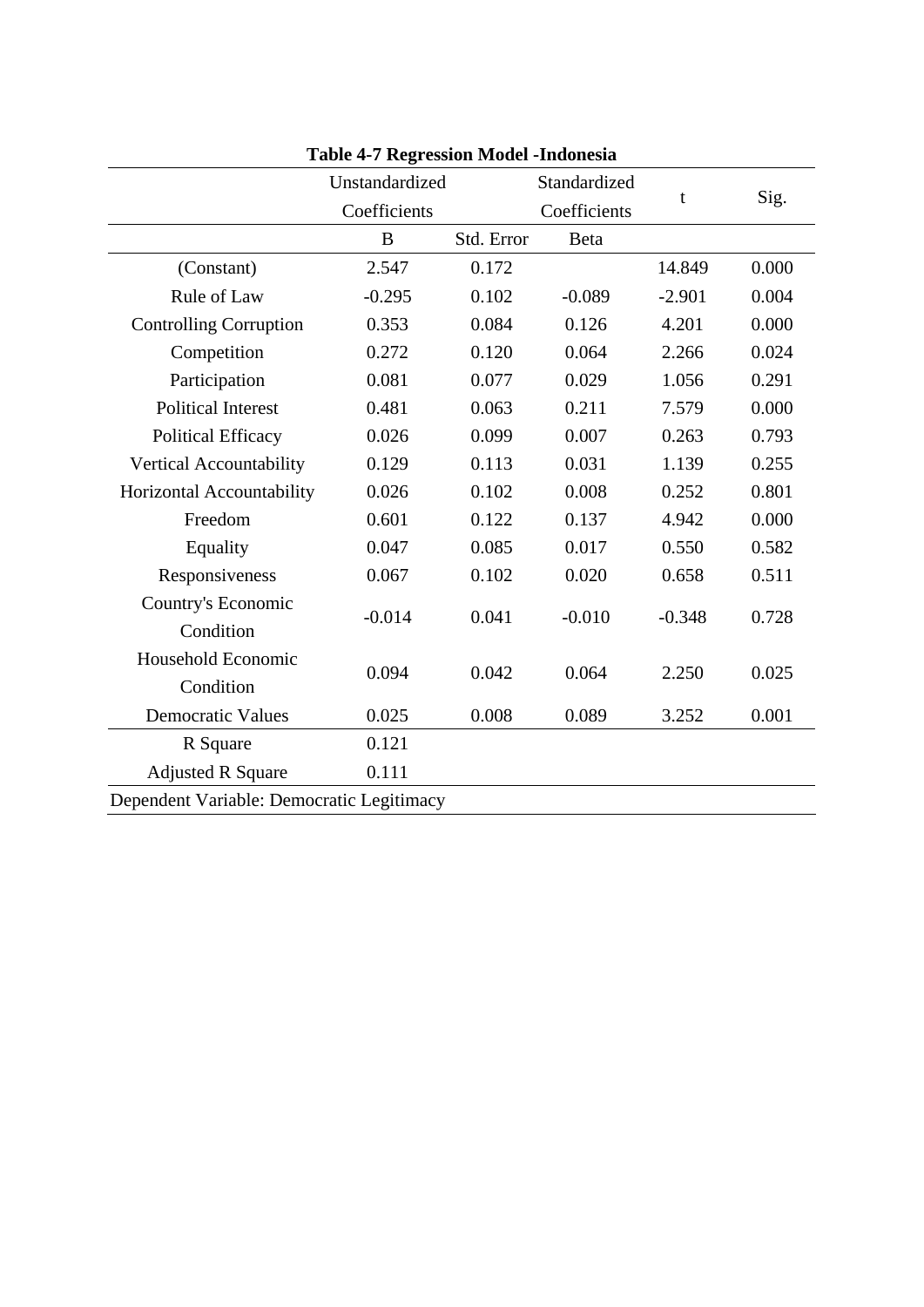|                                           | Unstandardized |            | Standardized   | t        | Sig.  |  |
|-------------------------------------------|----------------|------------|----------------|----------|-------|--|
|                                           | Coefficients   |            | Coefficients   |          |       |  |
|                                           | $\bf{B}$       | Std. Error | Beta           |          |       |  |
| (Constant)                                | 3.000          | 0.211      |                | 14.217   | 0.000 |  |
| Rule of Law                               | 0.061          | 0.128      | 0.019          | 0.479    | 0.632 |  |
| <b>Controlling Corruption</b>             | 0.240          | 0.122      | 0.076          | 1.970    | 0.049 |  |
| Competition                               | 0.230          | 0.129      | 0.082          | 1.777    | 0.076 |  |
| Participation                             | 0.176          | 0.099      | 0.061          | 1.783    | 0.075 |  |
| <b>Political Interest</b>                 | 0.115          | 0.083      | 0.048          | 1.384    | 0.167 |  |
| <b>Political Efficacy</b>                 | 0.072          | 0.101      | 0.027          | 0.705    | 0.481 |  |
| Vertical Accountability                   | 0.439          | 0.110      | 0.141          | 3.994    | 0.000 |  |
| Horizontal Accountability                 | $-0.063$       | 0.113      | $-0.022$       | $-0.559$ | 0.577 |  |
| Freedom                                   | $-0.166$       | 0.079      | $-0.082$       | $-2.110$ | 0.035 |  |
| Equality                                  | $-0.140$       | 0.103      | $-0.053$       | $-1.361$ | 0.174 |  |
| Responsiveness                            | 0.053          | 0.111      | 0.020          | 0.479    | 0.632 |  |
| Country's Economic                        |                |            | 0.022<br>0.602 |          | 0.547 |  |
| Condition                                 | 0.029          | 0.048      |                |          |       |  |
| Household Economic                        |                |            |                | 0.924    | 0.356 |  |
| Condition                                 | 0.045          | 0.049      | 0.033          |          |       |  |
| <b>Democratic Values</b>                  | 0.019          | 0.008      | 0.097          | 2.287    | 0.022 |  |
| R Square                                  | 0.057          |            |                |          |       |  |
| <b>Adjusted R Square</b>                  | 0.042          |            |                |          |       |  |
| Dependent Variable: Democratic Legitimacy |                |            |                |          |       |  |

**Table 4-8 Regression Model -Singapore**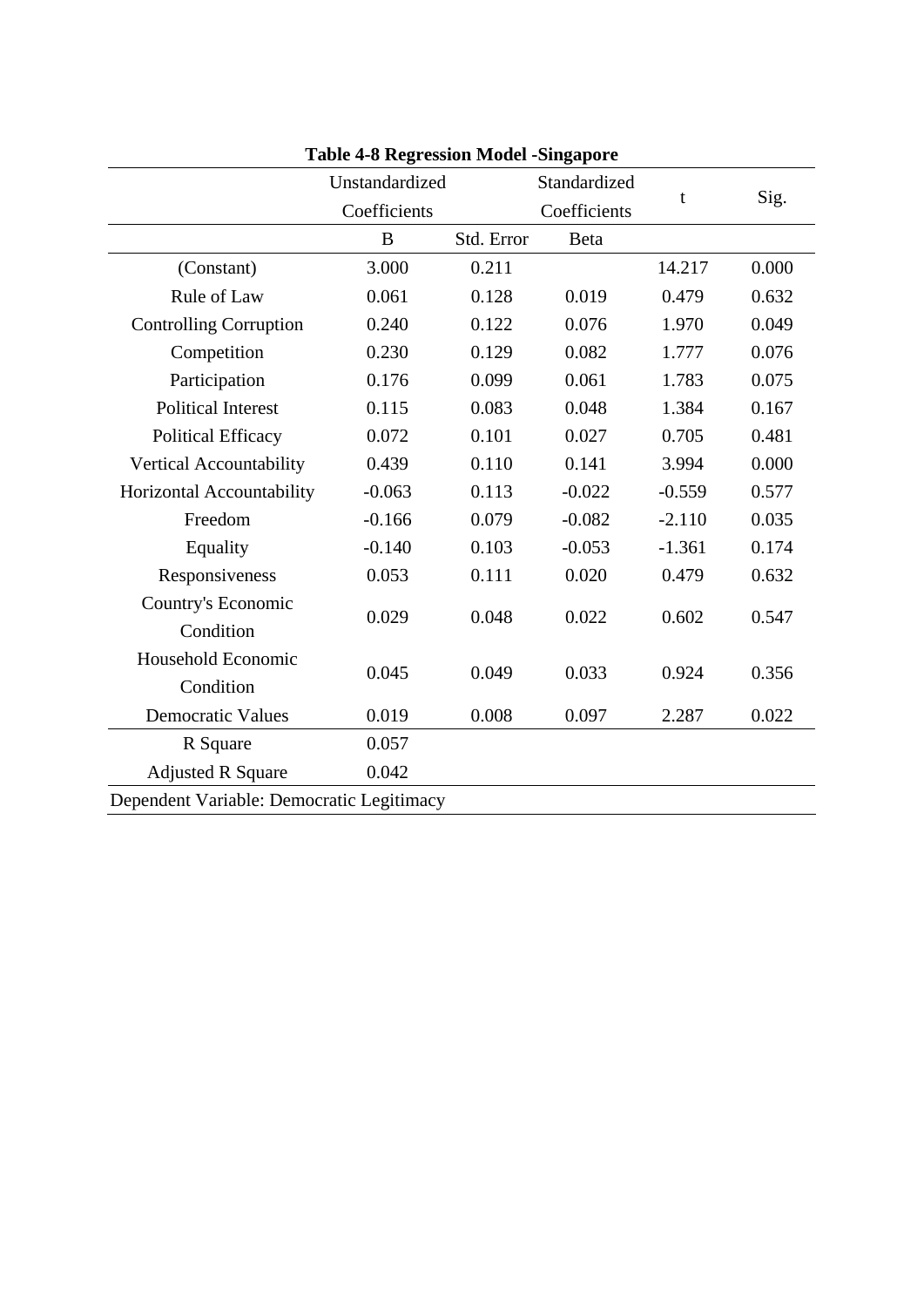|                                           | Unstandardized |            | Standardized   | t        | Sig.  |  |
|-------------------------------------------|----------------|------------|----------------|----------|-------|--|
|                                           | Coefficients   |            | Coefficients   |          |       |  |
|                                           | $\bf{B}$       | Std. Error | Beta           |          |       |  |
| (Constant)                                | 3.307          | 0.164      |                | 20.150   | 0.000 |  |
| Rule of Law                               | $-0.073$       | 0.085      | $-0.029$       | $-0.861$ | 0.389 |  |
| <b>Controlling Corruption</b>             | 0.232          | 0.090      | 0.088          | 2.592    | 0.010 |  |
| Competition                               | 0.083          | 0.100      | 0.030          | 0.833    | 0.405 |  |
| Participation                             | 0.096          | 0.063      | 0.046          | 1.513    | 0.131 |  |
| <b>Political Interest</b>                 | 0.386          | 0.068      | 0.180          | 5.673    | 0.000 |  |
| <b>Political Efficacy</b>                 | 0.132          | 0.086      | 0.047          | 1.534    | 0.125 |  |
| Vertical Accountability                   | 0.176          | 0.106      | 0.049          | 1.661    | 0.097 |  |
| Horizontal Accountability                 | 0.125          | 0.093      | 0.045          | 1.348    | 0.178 |  |
| Freedom                                   | 0.140          | 0.081      | 0.064          | 1.736    | 0.083 |  |
| Equality                                  | 0.137          | 0.090      | 0.058          | 1.528    | 0.127 |  |
| Responsiveness                            | 0.292          | 0.093      | 0.110          | 3.143    | 0.002 |  |
| Country's Economic                        | 0.008          |            | 0.007<br>0.217 |          | 0.828 |  |
| Condition                                 |                | 0.036      |                |          |       |  |
| Household Economic                        |                | 0.039      | 0.024          | 0.795    | 0.427 |  |
| Condition                                 | 0.031          |            |                |          |       |  |
| <b>Democratic Values</b>                  | 0.020          | 0.007      | 0.087          | 2.782    | 0.005 |  |
| R Square                                  | 0.150          |            |                |          |       |  |
| <b>Adjusted R Square</b>                  | 0.139          |            |                |          |       |  |
| Dependent Variable: Democratic Legitimacy |                |            |                |          |       |  |

**Table 4-9 Regression Model -Malaysia**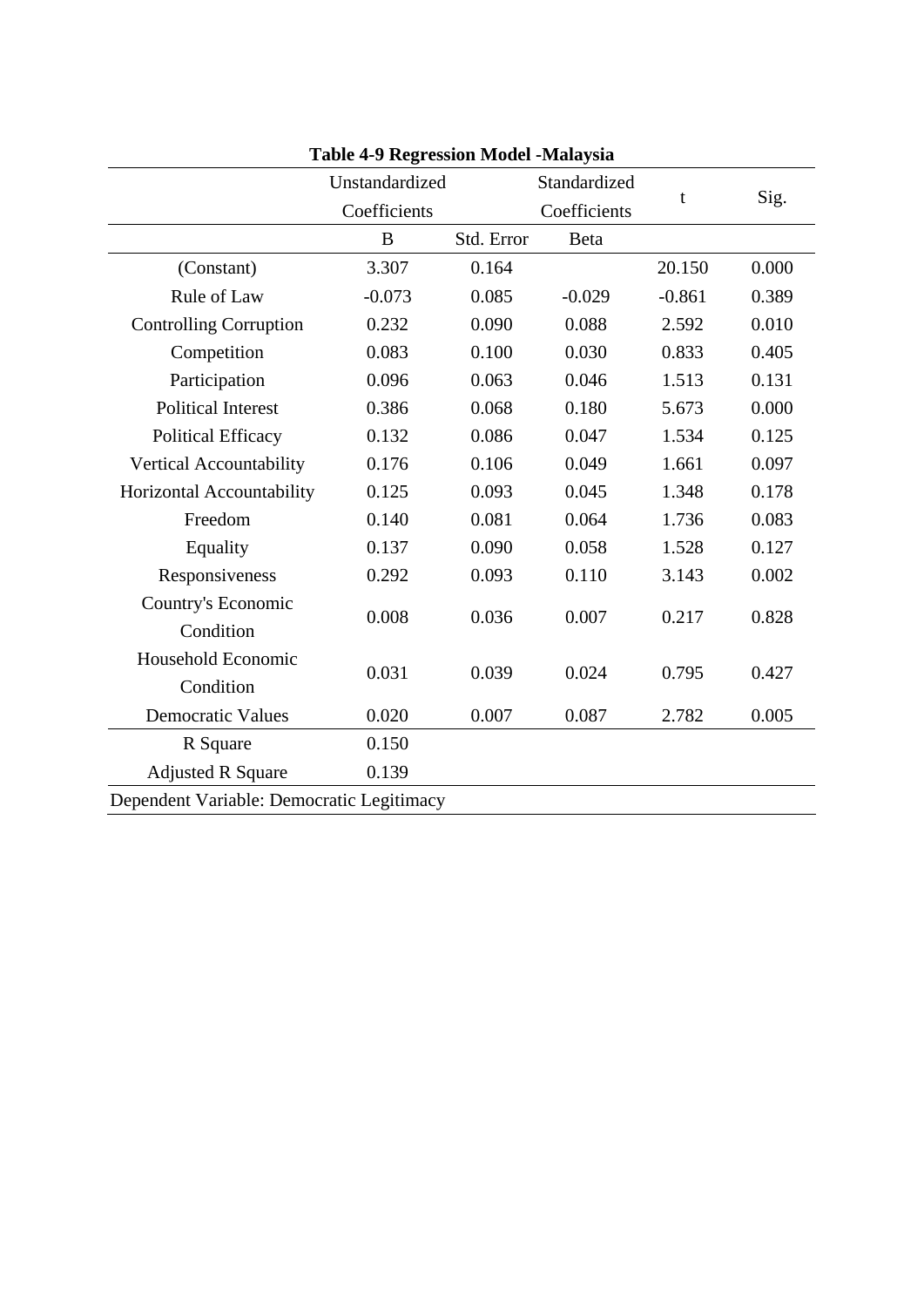|                                           | Unstandardized |            | Standardized   | t        | Sig.  |
|-------------------------------------------|----------------|------------|----------------|----------|-------|
|                                           | Coefficients   |            | Coefficients   |          |       |
|                                           | B              | Std. Error | Beta           |          |       |
| (Constant)                                | 2.466          | 0.244      |                | 10.089   | 0.000 |
| Rule of Law                               | $-0.071$       | 0.125      | $-0.023$       | $-0.569$ | 0.569 |
| <b>Controlling Corruption</b>             | 0.194          | 0.147      | 0.049          | 1.318    | 0.188 |
| Competition                               | 0.561          | 0.159      | 0.137          | 3.526    | 0.000 |
| Participation                             | 0.156          | 0.110      | 0.051          | 1.419    | 0.156 |
| <b>Political Interest</b>                 | 0.280          | 0.088      | 0.116          | 3.188    | 0.001 |
| <b>Political Efficacy</b>                 | 0.104          | 0.134      | 0.028          | 0.779    | 0.436 |
| Vertical Accountability                   | 0.186          | 0.122      | 0.056          | 1.518    | 0.129 |
| Horizontal Accountability                 | 0.165          | 0.098      | 0.065          | 1.694    | 0.091 |
| Freedom                                   | 0.135          | 0.140      | 0.035          | 0.964    | 0.335 |
| Equality                                  | 0.010          | 0.123      | 0.003          | 0.082    | 0.935 |
| Responsiveness                            | $-0.070$       | 0.121      | $-0.023$       | $-0.581$ | 0.562 |
| Country's Economic                        |                |            | 0.019<br>0.497 |          | 0.620 |
| Condition                                 | 0.026          | 0.053      |                |          |       |
| Household Economic                        |                | 0.055      | $-0.021$       | $-0.575$ | 0.566 |
| Condition                                 | $-0.031$       |            |                |          |       |
| <b>Democratic Values</b>                  | 0.042          | 0.009      | 0.174          | 4.660    | 0.000 |
| R Square                                  | 0.105          |            |                |          |       |
| <b>Adjusted R Square</b>                  | 0.089          |            |                |          |       |
| Dependent Variable: Democratic Legitimacy |                |            |                |          |       |

**Table 4-10 Regression Model -Hong Kong**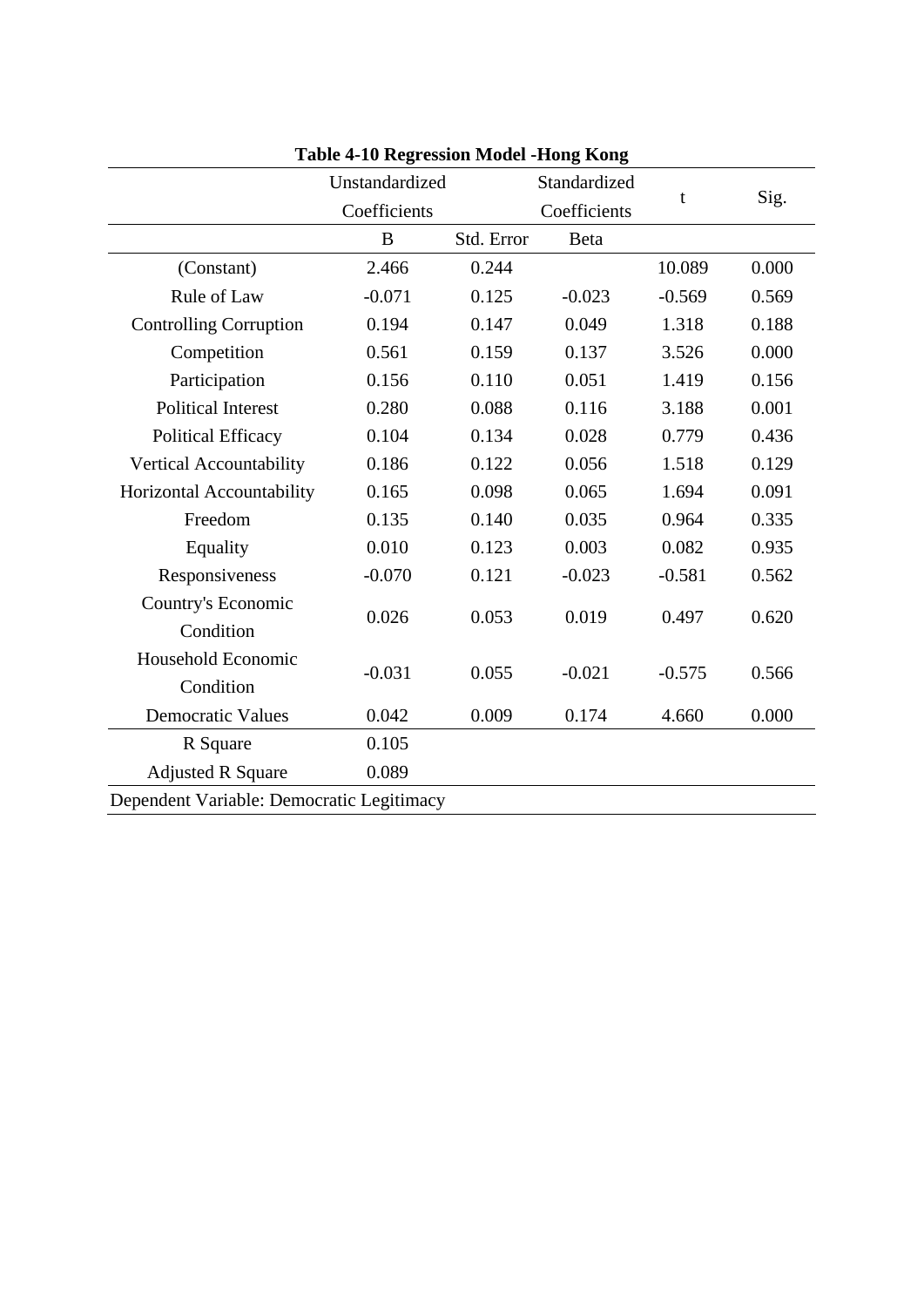|                                           | Unstandardized |            | Standardized |          |       |  |
|-------------------------------------------|----------------|------------|--------------|----------|-------|--|
|                                           | Coefficients   |            | Coefficients | t        | Sig.  |  |
|                                           | $\bf{B}$       | Std. Error | Beta         |          |       |  |
| (Constant)                                | 1.341          | 0.285      |              | 4.702    | 0.000 |  |
| Rule of Law                               | 0.200          | 0.108      | 0.072        | 1.850    | 0.065 |  |
| <b>Controlling Corruption</b>             | $-0.111$       | 0.132      | $-0.030$     | $-0.841$ | 0.400 |  |
| Competition                               | 0.628          | 0.152      | 0.185        | 4.139    | 0.000 |  |
| Participation                             | $-0.105$       | 0.054      | $-0.059$     | $-1.931$ | 0.054 |  |
| <b>Political Interest</b>                 | 0.645          | 0.084      | 0.254        | 7.691    | 0.000 |  |
| <b>Political Efficacy</b>                 | 0.100          | 0.076      | 0.041        | 1.326    | 0.185 |  |
| Vertical Accountability                   | $-0.070$       | 0.107      | $-0.020$     | $-0.649$ | 0.517 |  |
| Horizontal Accountability                 | 0.242          | 0.108      | 0.077        | 2.243    | 0.025 |  |
| Freedom                                   | 0.086          | 0.074      | 0.039        | 1.159    | 0.247 |  |
| Equality                                  | 0.131          | 0.104      | 0.053        | 1.256    | 0.209 |  |
| Responsiveness                            | $-0.056$       | 0.118      | $-0.018$     | $-0.470$ | 0.639 |  |
| Country's Economic                        | 0.260          | 0.066      | 0.130        | 3.953    | 0.000 |  |
| Condition                                 |                |            |              |          |       |  |
| Household Economic                        |                | 0.050      |              | 1.694    | 0.091 |  |
| Condition                                 | 0.085          |            | 0.056        |          |       |  |
| <b>Democratic Values</b>                  | 0.024          | 0.008      | 0.105        | 3.116    | 0.002 |  |
| R Square                                  | 0.273          |            |              |          |       |  |
| <b>Adjusted R Square</b>                  | 0.262          |            |              |          |       |  |
| Dependent Variable: Democratic Legitimacy |                |            |              |          |       |  |

**Table 4-11 Regression Model -Vietnam**